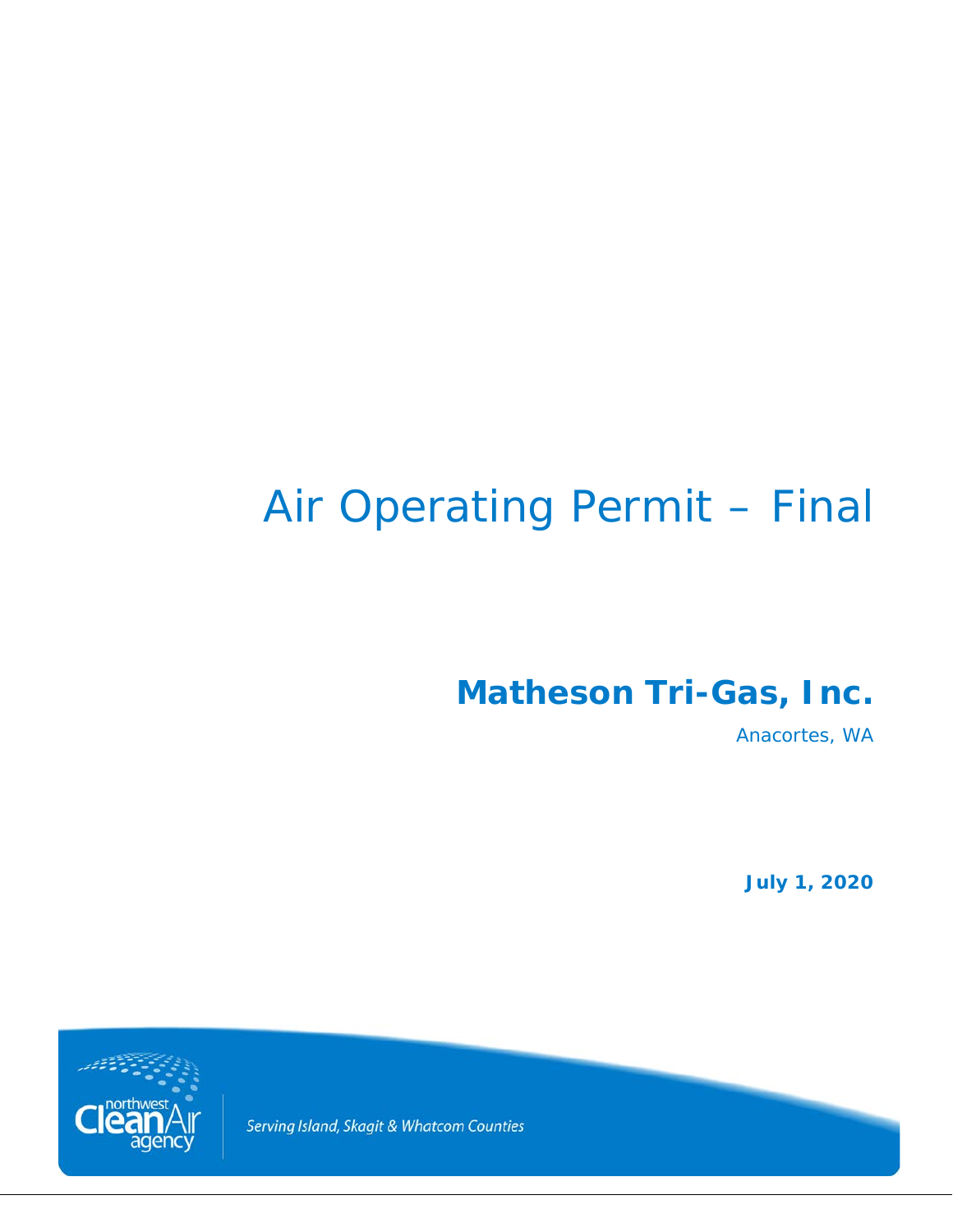Matheson Tri-Gas, Inc. - Air Operating Permit 025R1 Final – July 1, 2020

### **PERMIT INFORMATION MATHESON TRI-GAS, INC. 8579 South Texas Road, Anacortes, WA 98221**

### **NWCAA ID: 1992-V-S**

**SIC: 2813 NAICS: 325120 EPA AFS: 53-057-01992**

### **Responsible Corporate Official Corporate Inspection Contact**

James Murphree Director of Environmental Compliance Matheson Tri-Gas, Inc. 1700 Scepter Road Waverly, TN 37185 (931) 296-8151

### **Northwest Clean Air Agency Prepared by**

1600 South Second Street Mount Vernon, WA 98273 (360) 428-1617

### Matthew Kowalczyk Plant Manager Matheson Tri-Gas, Inc. 8579 South Texas Road Anacortes, WA 98221 (360) 293-0200

Christos Christoforou, P.E. Engineer (360) 419-6839

| <b>Air Operating Permit Number:</b>   | <b>Issuance Date:</b>           |
|---------------------------------------|---------------------------------|
| 025R1                                 | July 1, 2020                    |
| <b>Permit Modifications</b>           | <b>Modification Date:</b>       |
|                                       |                                 |
| <b>Supersedes Permit Number:</b>      | <b>Expiration Date:</b>         |
| 025                                   | July 1, 2025                    |
| <b>Modification Application Date:</b> | <b>Renewal Application Due:</b> |
|                                       | July 1, 2024                    |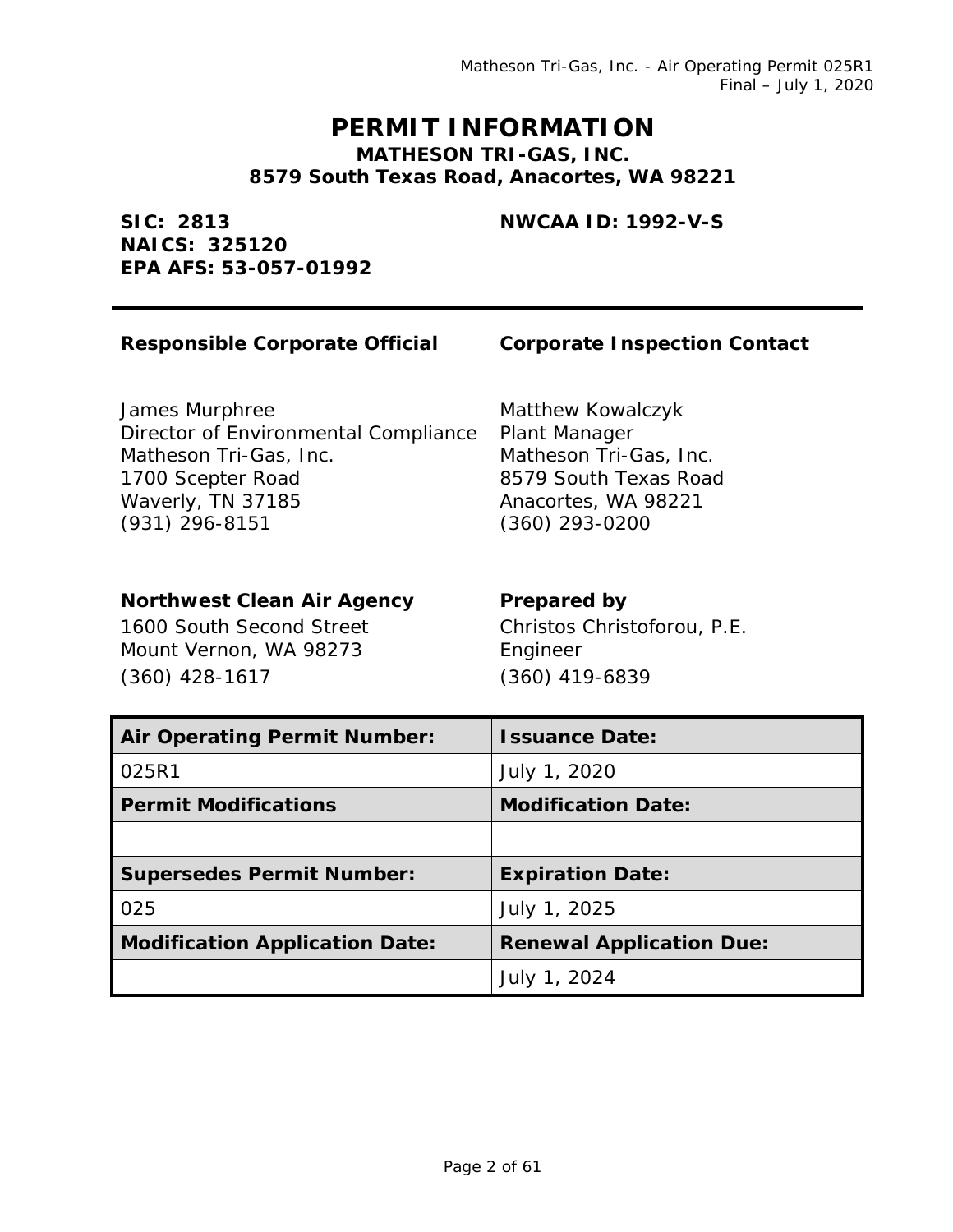Matheson Tri-Gas, Inc. - Air Operating Permit 025R1 Final — July 1, 2020

### ATTEST

This permit is issued in accordance with the provisions of Section 322 of the Regulation of the Northwest Clean Air Agency and the provisions of Chapter 173-401 Washington Administrative Code.

Pursuant to Section 322 of the Regulation of the Northwest Clean Air Agency and Chapter 173-401 Washington Administrative Code, Matheson Tri-Gas, Inc., is authorized to operate subject to the terms and conditions of this permit.

Northwest Clean Air Agency Approval:

Date:

Christos Christoforou, P.E Engineer

Date:

Agata McIntyre, P.E. Engineering Manager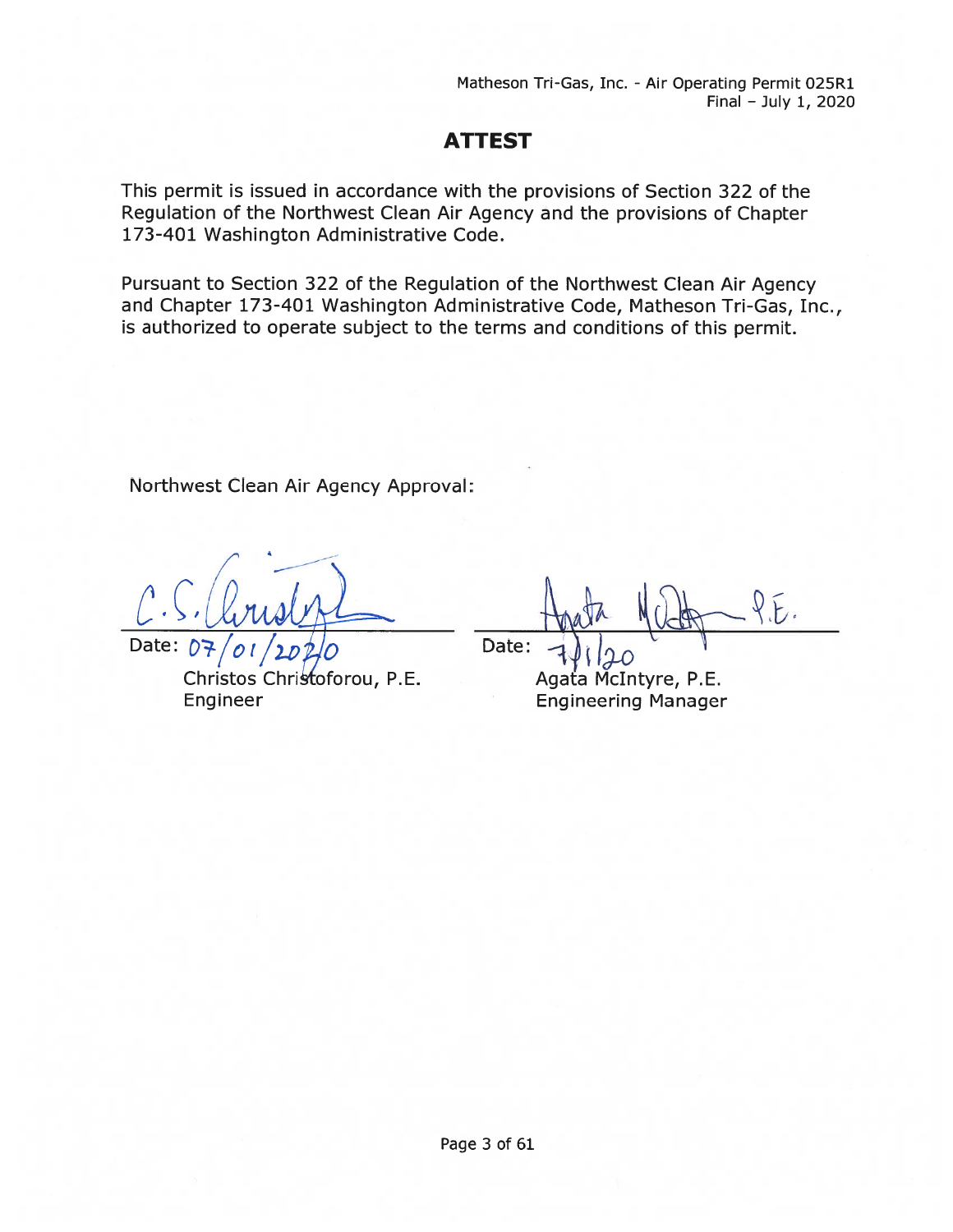# Table of Contents

| SECTION 1        |                                                                                                                                                                |
|------------------|----------------------------------------------------------------------------------------------------------------------------------------------------------------|
| SECTION 2        |                                                                                                                                                                |
|                  |                                                                                                                                                                |
|                  |                                                                                                                                                                |
|                  |                                                                                                                                                                |
|                  |                                                                                                                                                                |
|                  |                                                                                                                                                                |
|                  |                                                                                                                                                                |
|                  |                                                                                                                                                                |
|                  |                                                                                                                                                                |
|                  |                                                                                                                                                                |
|                  |                                                                                                                                                                |
| <b>SECTION 3</b> |                                                                                                                                                                |
|                  |                                                                                                                                                                |
|                  |                                                                                                                                                                |
| <b>SECTION 4</b> |                                                                                                                                                                |
| <b>SECTION 5</b> |                                                                                                                                                                |
| <b>SECTION 6</b> |                                                                                                                                                                |
|                  | Notice of Construction and Application for Approval/New Source Review  25<br>Part 63 - National Emission Standard for Hazardous Air Pollutant Requirements  35 |

# Tables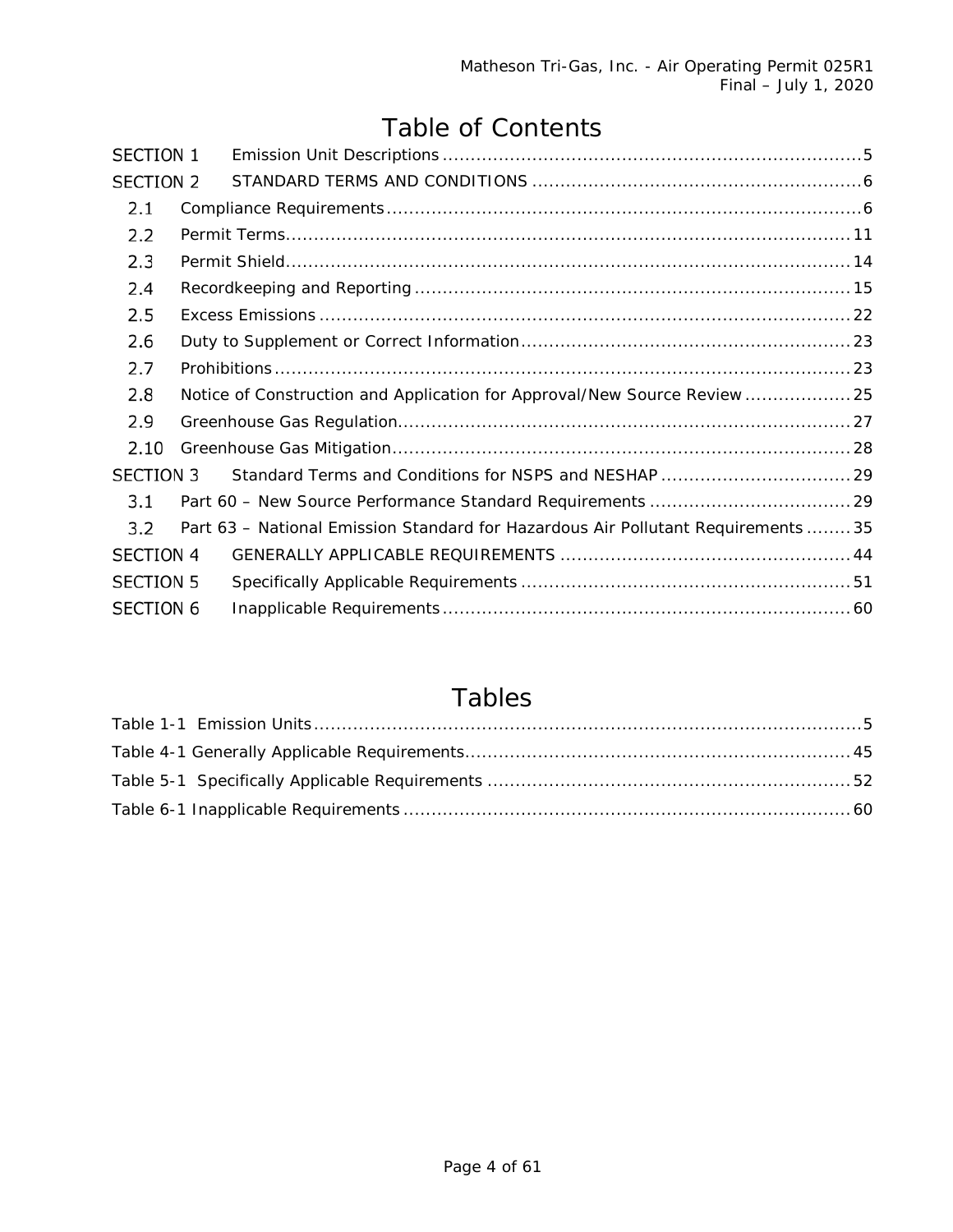#### <span id="page-4-0"></span>**SECTION 1 EMISSION UNIT DESCRIPTIONS**

This table lists emission units and activities included within this permit that are located at the Matheson Tri-Gas, Inc., SMR facility located at 8579 South Texas Road, Anacortes, Washington and hereinafter referred to as Matheson Tri-Gas, the facility, owner or operator, or the permittee. The information presented here in Section 1 is for informational purposes only.

| <b>Emission</b><br>Unit<br><b>Identification</b> | Construction<br>Year | Control<br><b>Device</b> | OACs &<br>Federal<br><b>Regulations</b>                                      | <b>Process Description</b>                                                                                                                                                                                                                                                                                                                                                                                                                                                                                                                                                                                                                                                                                                           |
|--------------------------------------------------|----------------------|--------------------------|------------------------------------------------------------------------------|--------------------------------------------------------------------------------------------------------------------------------------------------------------------------------------------------------------------------------------------------------------------------------------------------------------------------------------------------------------------------------------------------------------------------------------------------------------------------------------------------------------------------------------------------------------------------------------------------------------------------------------------------------------------------------------------------------------------------------------|
| <b>SMR Unit</b>                                  | 2013                 | None                     | OAC 1014b<br>40 CFR 60<br>Subpart Ja<br>40 CFR 63<br>Subpart<br><b>DDDDD</b> | Feed to the Steam Methane<br>Reformer (SMR) consists of<br>desulfurized recycled hydrogen and<br>natural gas, mixed with steam. In<br>the reformer, methane catalytically<br>reacts with steam at high<br>temperature to produce syngas, a<br>mixture of carbon monoxide (CO)<br>and hydrogen. Another catalytic<br>reaction, called "shift conversion"<br>reacts the CO with steam to form<br>hydrogen and carbon dioxide<br>$(CO2)$ . After cooling, this gas<br>mixture is purified by removing<br>CO <sub>2</sub> in the Pressure Swing<br>Absorption (PSA) unit, producing<br>high-purity hydrogen. The<br>remaining CO and CO <sub>2</sub> (called PSA<br>offgas) is recycled back as fuel<br>(along with supplemental natural |
| Flare                                            | 2013                 | None                     | <b>OAC 1014b</b><br>40 CFR 60<br>Subpart Ja                                  | gas) to the SMR furnace.<br>Process gases are routed to a flare<br>for combustion during SMR unit<br>startups, shutdowns, maintenance<br>events, and in the event of an<br>emergency.                                                                                                                                                                                                                                                                                                                                                                                                                                                                                                                                                |
| Deaerator                                        | 2013                 | None                     |                                                                              | The deaerator removes dissolved<br>gases in the boiler feed water so as<br>to prevent corrosion problems<br>downstream                                                                                                                                                                                                                                                                                                                                                                                                                                                                                                                                                                                                               |

### **Table 1-1 Emission Units**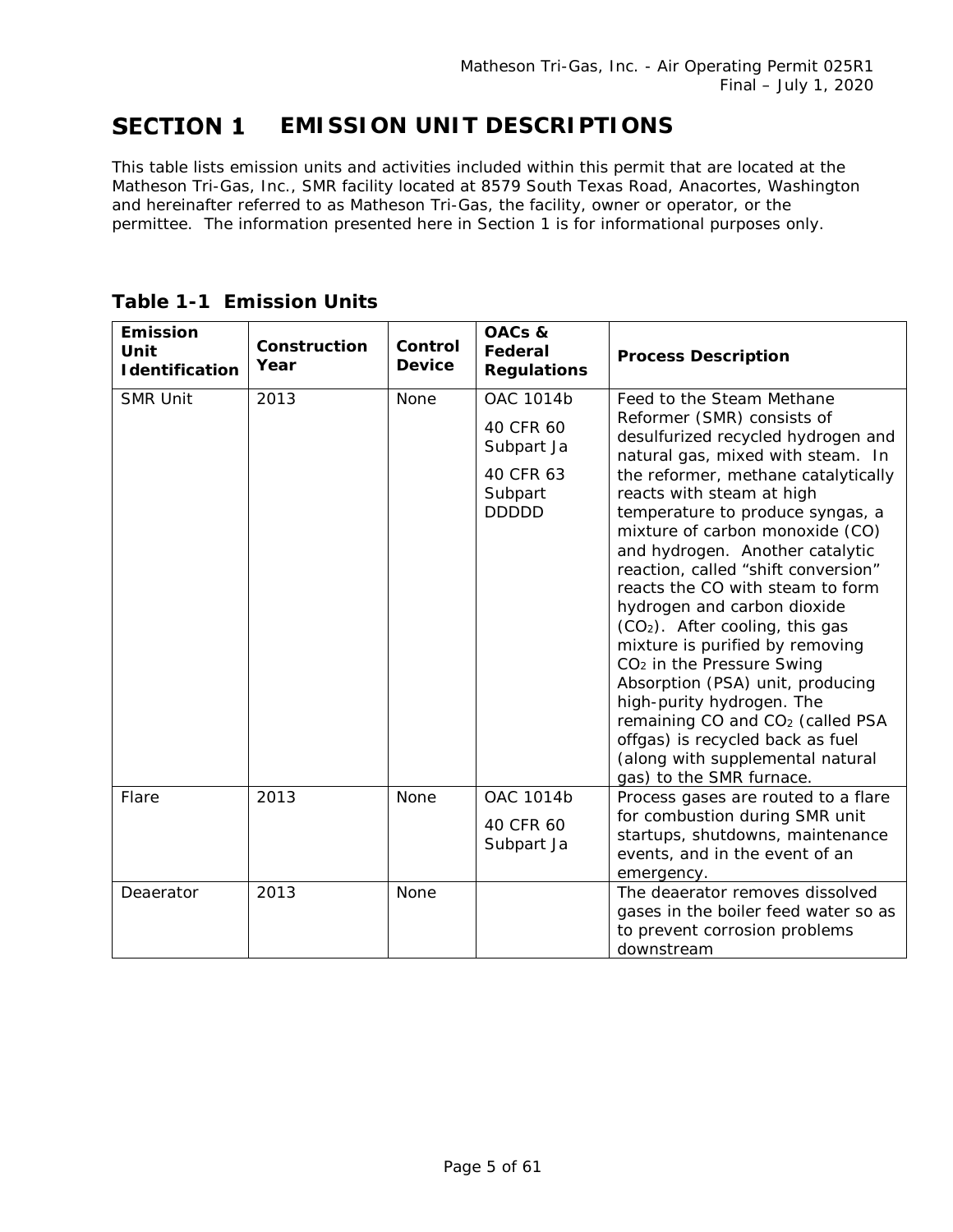#### <span id="page-5-0"></span>**STANDARD TERMS AND CONDITIONS SECTION 2**

Standard terms and conditions are administrative and/or other requirements that typically have no ongoing compliance monitoring requirements. The permittee must comply with the requirements listed below. Some requirements from the regulations have been paraphrased for brevity.

All terms and conditions of this permit are enforceable by the Environmental Protection Agency (EPA) Administrator and by citizens under the Federal Clean Air Act (FCAA), except for those terms and conditions designated in the permit as "State Only". In accordance with WAC 173- 401-625(2), a requirement designated "State Only" is enforceable only by the state or the NWCAA, and not by EPA or through citizen suits. "State only" WAC citations are enforceable by the NWCAA because they are adopted by reference in NWCAA 104.1 as amended April 11, 2019.

Unless the text of the term is specifically identified to be "Directly Enforceable", the language of the cited regulation takes precedence over a paraphrased requirement. A permit condition labeled "Directly Enforceable" is a legal requirement, and the permit shield in condition 2.3.1 of this permit applies.

#### <span id="page-5-1"></span> $2.1$ **Compliance Requirements**

### 2.1.1 Duty to Comply

#### $2.1.1.1$ *WAC 173-401-620(2)(a) (11/4/1993)*

The permittee shall comply with all terms and conditions of this permit. Any permit noncompliance constitutes a violation of RCW 70.94 and, for federally enforceable provisions, a violation of the Federal Clean Air Act (FCAA). Such violations are grounds for enforcement action; for permit termination, revocation and re-issuance, or modification; or for denial of a permit renewal application.

#### $2.1.1.2$ *State Only: NWCAA 322.3 (11/17/2011)*

It shall be unlawful for any person to operate a source that is subject to the requirements of chapter 173-401 WAC without complying with the provisions of chapter 173-401 WAC and any permit issued under its authority.

### **Civil and Criminal Penalties**

 $2.1.2.1$ *WAC 173-400-230(2) (3/20/1993), WAC 173-400-240 (3/22/1991), NWCAA 131 (4/14/1993), NWCAA 132 & 133 (10/13/1994), and Section 113 of the FCAA*

Any person who violates applicable regulations or aids and abets in a violation, as notified in accordance with this section, shall be subject to penalties.

 $2.1.2.2$ *State Only: NWCAA 131 (3/14/2013), 132, & 133 (8/13/2015)*

Any person who violates applicable regulations or aids and abets in a violation, as notified in accordance with this section, shall be subject to penalties.

 $2.1.2.3$ *WAC 173-400-250 (9/20/1993) and NWCAA 133.2 (10/13/1994) State Only: NWCAA 133.2 (8/13/2015)*

Penalties issued may be appealed to the pollution control hearings board within 30 days after notice is served.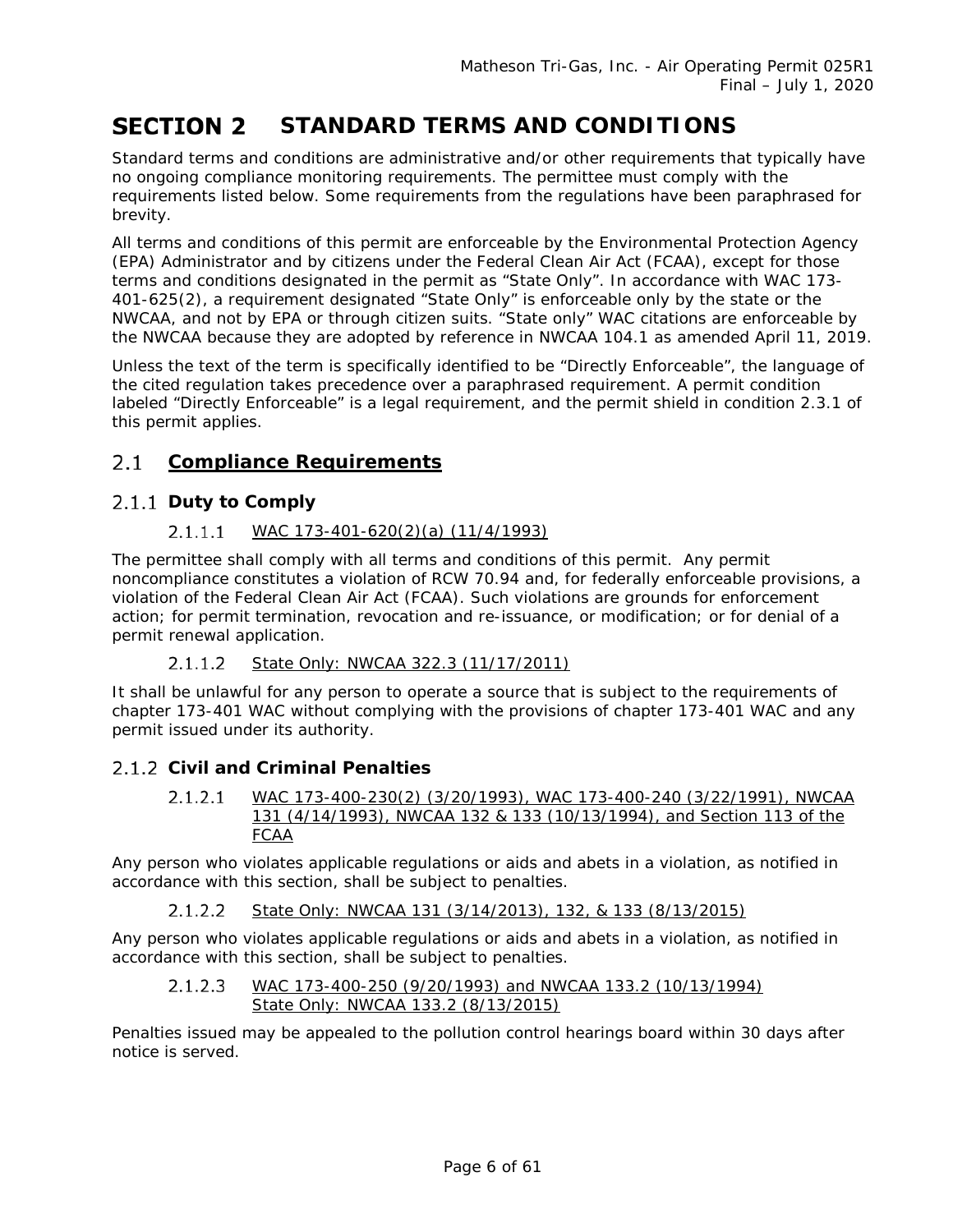### 2.1.3 Need to Halt or Reduce Activity Not a Defense

### *WAC 173-401-620(2)(b) (11/4/1993)*

It shall not be a defense for a permittee in an enforcement action that it would have been necessary to halt or reduce the permitted activity in order to maintain compliance with the terms and conditions of this permit.

### **Duty to Provide Information**

### *WAC 173-401-620(2)(e) (11/4/1993)*

The permittee shall furnish to the permitting authority, within a reasonable time, any information that the permitting authority may request in writing to determine whether cause exists for modifying, revoking and reissuing, or terminating the permit or to determine compliance with the permit. Upon request, the permittee shall also furnish to the permitting authority copies of records required to be kept by the permit or, for information claimed to be confidential, the permittee may furnish such records directly to the administrator along with a claim of confidentiality. The permitting authority shall maintain confidentiality of such information in accordance with RCW 70.94.205.

### **Confidential Information**

#### $2.1.5.1$ *NWCAA 114.1 (4/14/1993)*

Whenever the permittee requests that records or information eligible for confidentiality status be made confidential by the Board of the NWCAA, the NWCAA shall maintain confidentiality of such information in accordance with NWCAA 114. The records or information shall be only for the confidential use of the Board, the Advisory Council, and the NWCAA staff, but may not be accessed if, in the opinion of the Board, there is a conflict of interest.

#### $2.1.5.2$ *State Only: NWCAA 114 (11/8/2007)*

Whenever any records or other information other than ambient air quality data or emission data furnished to or obtained by the Agency, relates to processes or production unique to the owner or operator, or are likely to affect adversely the competitive position of such owner or operator if released to the public or to a competitor, and the owner or operator of such processes or production so certifies, such records or information shall be only for the confidential use of the NWCAA.

Nothing herein shall be construed to prevent the use of records or information by the NWCAA in compiling or publishing analyses or summaries relating to the general condition of the outdoor atmosphere: provided, that such analyses or summaries do not reveal any information otherwise confidential under the provisions of this section: provided further, that emission data furnished to or obtained by the Board shall be correlated with applicable emission limitations and other control measures and shall be available for public inspection during normal business hours at the office of the NWCAA.

### **Inspection and Entry**

*WAC 173-400-105(3) (9/20/1993), WAC 173-401-630(2) (3/5/2016), NWCAA 110 & 111 (1/8/1969) State Only: WAC 173-400-105(3) (11/25/2018)*

Upon presentation of credentials and other documents as may be required by law, the permittee shall allow Ecology, NWCAA or an authorized representative to:

(i) Enter upon the permittee's premises where a chapter 401 source is located or emissionsrelated activity is conducted, or where records must be kept under the conditions of the permit;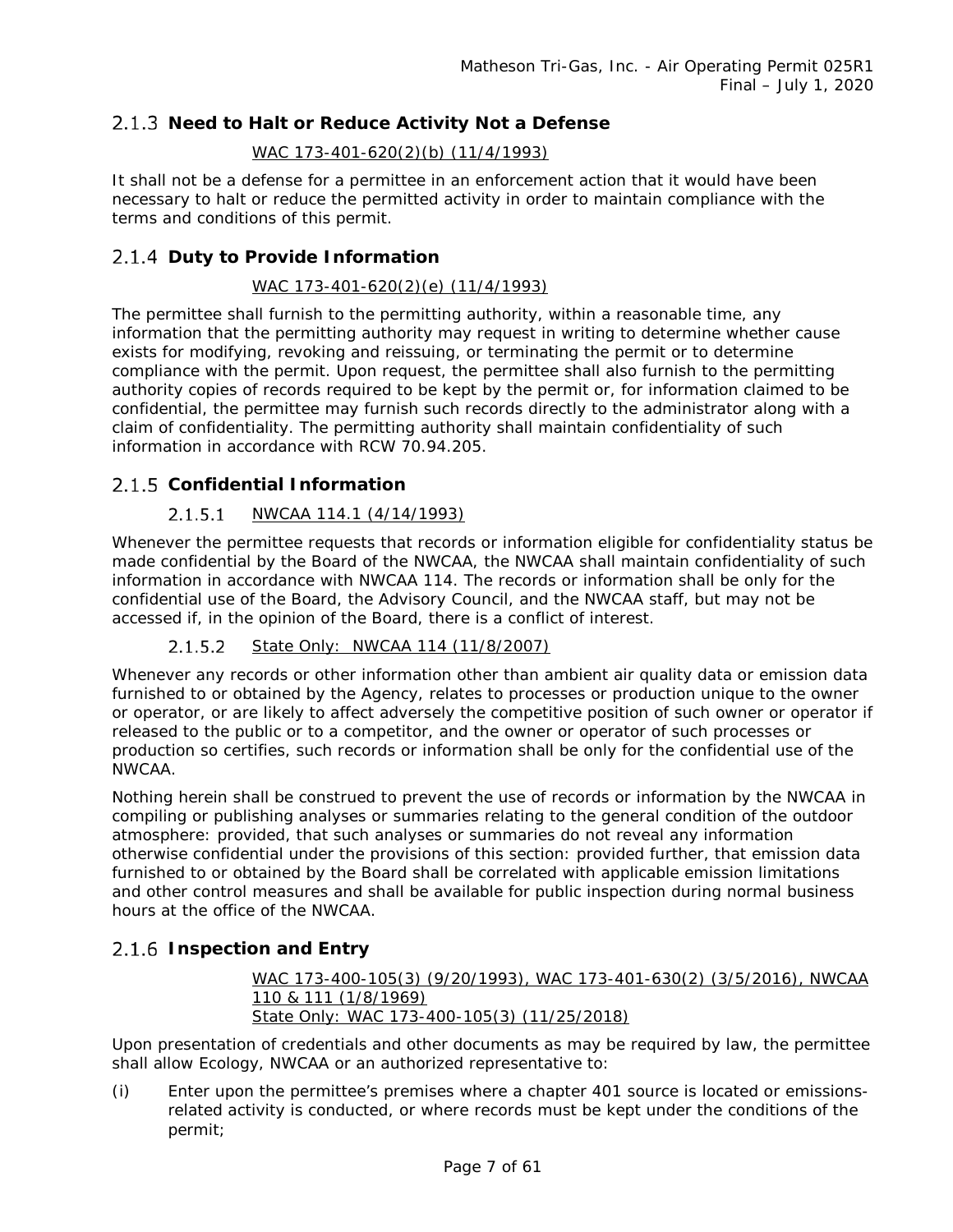- (ii) Have access to and copy, at reasonable times, any records that must be kept under the condition of the permit;
- (iii) Inspect at reasonable times any facilities, equipment (including monitoring and air pollution control equipment), practices, or operations regulated or required under the permit; and
- (iv) Sample or monitor, at reasonable times, substances or parameters for the purpose of assuring compliance with the permit or applicable requirements.

No person shall willfully interfere with or obstruct the Control Officer or any NWCAA employee and/or assigned agent in carrying out any lawful duty.

### **Investigation and Studies**

### *NWCAA 110 (1/8/1969)*

The Control Officer and/or his qualified agents may make any reasonable investigation or study which is necessary for the purpose of standards or any amendments thereto on reducing the amount or kind of contaminant.

When investigating conditions specific to the control, recovery or release of air contaminants, the Control Officer or his duly authorized representatives shall have the power to enter at reasonable times upon any private or public property, except non-multiple unit private dwellings housing two families or less.

If an authorized employee of the Agency, during the course of an inspection desires to obtain a sample of air contaminant, he shall notify the owner or lessee of the time and place of obtaining a sample so the owner or lessee has the opportunity to take a similar sample at the same time and place. A receipt shall be given to the owner or lessee for the sample obtained.

### <span id="page-7-0"></span>2.1.8 Source Testing

#### *WAC 173-400-105(4) (9/20/1993)*  $2.1.8.1$

<span id="page-7-1"></span>To demonstrate compliance, Ecology or the NWCAA may conduct or require that a test be conducted of the source using approved EPA methods from 40 CFR 60 Appendix A which are adopted by reference, or approved procedures contained in the "Source Test Manual – Procedures for Compliance Testing," state of Washington, Department of Ecology, as of July 12, 1990, on file at Ecology. The operator of a source may be required to provide the necessary platform and sampling ports for Ecology personnel or others to perform a test of an emissions unit. Ecology shall be allowed to obtain a sample from any emissions unit. The operator of the source shall be given an opportunity to observe the sampling and to obtain a sample at the same time.

#### $2.1.8.2$ *State Only: WAC 173-400-105(4) (11/25/2018)*

To demonstrate compliance, the required test must be conducted using approved EPA methods from 40 CFR Parts 51, 60, 61 and 63 (in effect on January 24, 2018) or procedures contained in "*Source Test Manual – Procedures for Compliance Testing*," state of Washington, department of ecology, as of September 20, 2004, on file at ecology. All other language is the same as [2.1.8.1.](#page-7-0)

#### $2.1.8.3$ *State Only: NWCAA 367 and Appendix A (7/14/2005)*

Source tests required by NWCAA to assess compliance with an air emission standard shall be conducted according to the following provisions:

(i) A source test plan shall be submitted to the NWCAA for approval for all compliance source tests at least 30 days prior to scheduled testing. A summary of the test shall accompany the test plan and be submitted on a template provided by the NWCAA.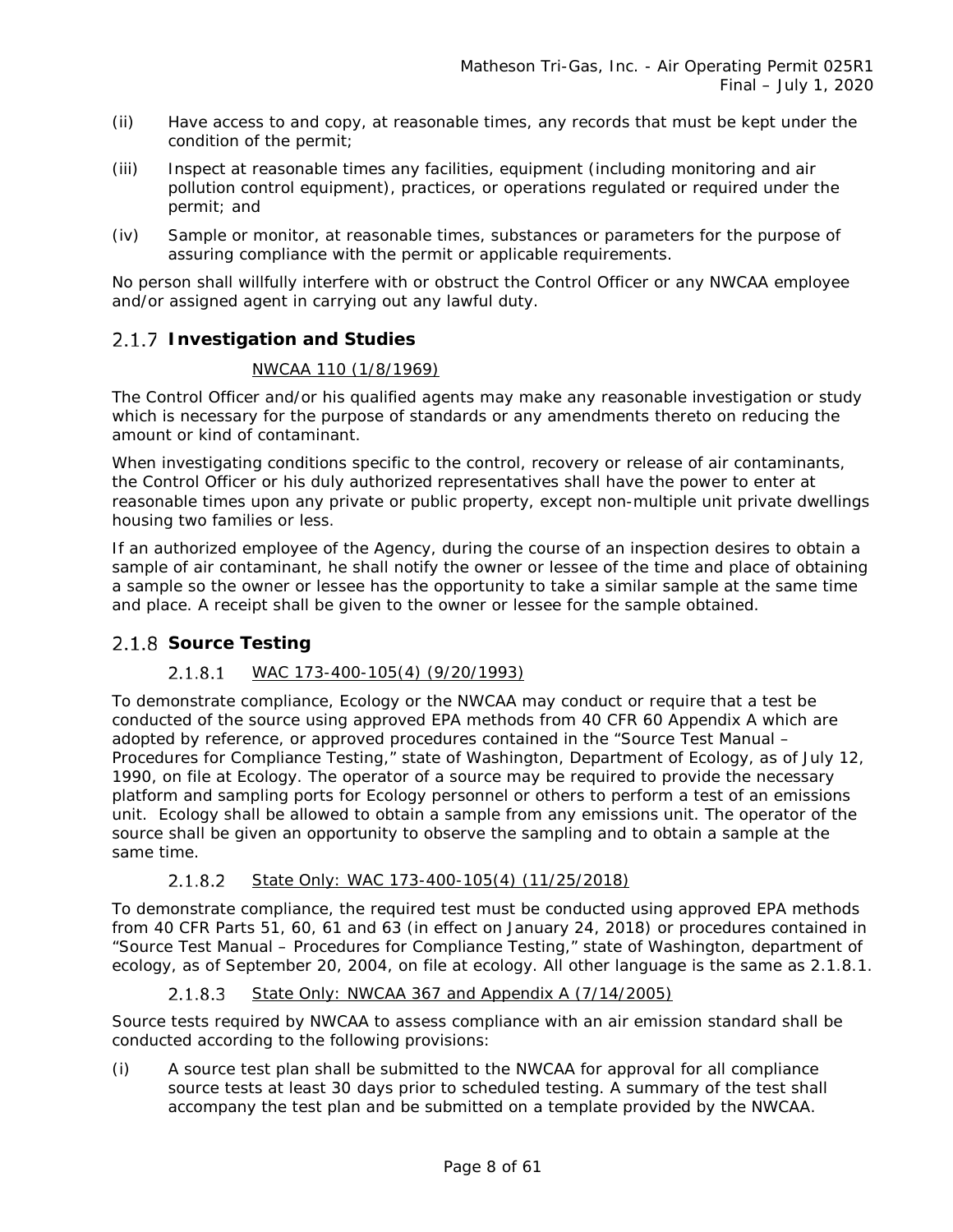- (ii) Once a test plan has been approved, any changes in test dates or methodology shall require NWCAA approval.
- (iii) Results of required source tests must be submitted within sixty days of completion of the test unless prior approval is granted by NWCAA.

### **Testing and Sampling**

#### $2.1.9.1$ *NWCAA 360.1 (2/14/1973)*

Any person operating or using any article, machine, equipment or other contrivance shall provide and maintain such sampling and testing facilities as specified in the Order of Approval to Construct or an Air Operating Permit.

#### *State Only: NWCAA 367 and Appendix A (7/14/2005)*  $2.1.9.2$

All ambient monitoring, compliance testing, continuous monitoring systems and continuous opacity monitoring systems required by a regulation, order of approval or permit issued by the NWCAA shall comply with the applicable requirements of Section 367 and Appendix A of the NWCAA Regulation. The applicable requirements of Section 367 and Appendix A of the NWCAA Regulation are in addition to any monitoring, testing, calibration or quality assurance/quality control requirements that otherwise apply.

Any person operating an air operating permit source may, at any time, be required to monitor the ambient air, process emissions or conduct emission tests as deemed necessary by the Control Officer.

The Control Officer may take such samples and perform any tests and investigations deemed necessary to determine the accuracy of the monitoring reports and tests submitted to the Agency, and evaluate the validity of the data. The owner or operator may also be required by the Control Officer to take a sample using an approved procedure and submit the results thereof within a reasonable period of time.

Once initiated, a compliance test shall be completed unless interrupted by severe weather, test equipment failure or other conditions beyond control of the facility. Failure to complete a test shall be a violation of the requirement to test, and, in cases where the initial data indicate a non-compliance of the applicable emission standard, the results may be considered a violation of that standard.

### **Ambient Air and Continuous Emission Monitoring**

### *NWCAA 365.1 (2/8/1989)*

Any person operating an air contaminant source or an air operating permit source may, at any time, be required to monitor the ambient air, process emissions or conduct emission tests as deemed necessary by the Control Officer under the following provisions:

The Board or Control Officer may require any person operating any source to conduct a monitoring program on site or adjacent off site for emissions, ambient air concentrations or any other pertinent special studies deemed necessary.

All monitoring data shall be submitted in a form which the Board or Control Officer may require. Averaging time and collection periods will be determined by the Control Officer. Failure to record and/or report data as specified in the "Guidelines for Industrial Monitoring Equipment and Data Handling" may be cause for a Notice of Violation to be issued.

All data and records shall be kept for a period of at least one year and made available to the Control Officer upon request.

All required continuous emission monitors or required opacity monitors used to monitor compliance and all instruments used for special studies must meet appropriate EPA performance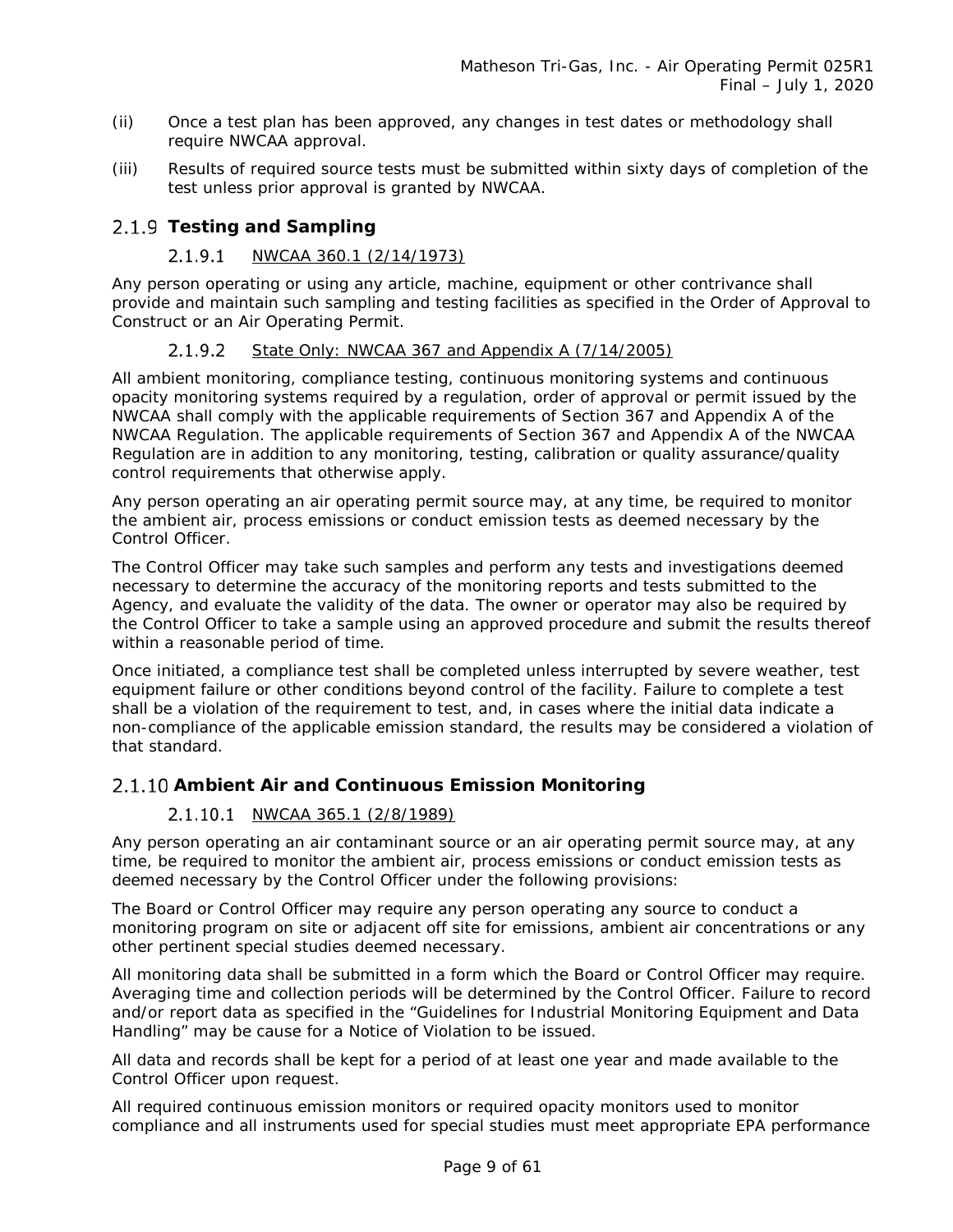specifications (40 CFR 60, Appendix B) and shall be calibrated and maintained in accordance with the "Guidelines for Industrial Monitoring Equipment and Data Handling" procedures approved by the Control Officer.

The Control Officer may take such samples and make any tests and investigations deemed necessary to determine the accuracy of the monitoring reports and tests submitted to the NWCAA, and evaluate the validity of the data. The owner or operator may also be required by the Control Officer to take a sample using an approved procedure and submit the results thereof within a reasonable period of time.

The Board or the Control Officer may require additional reasonable monitoring be undertaken at any appropriate time to insure compliance with the NWCAA Regulation.

### *State Only: NWCAA 367 and Appendix A (7/14/2005)*

All ambient air monitors shall be operated and maintained as required by the appropriate Sections of 40 CFR Parts 50 and 58.

A Quality Assurance (QA) manual and station log book shall be kept for all stations. Written calibration and precision/span check procedures shall be included in the QA manual. A station audit shall be conducted by the NWCAA at least once per year.

Unless subject to acid rain regulations (40 CFR Part 72 and 75), all continuous emissions monitoring systems (CEMS) shall be capable of meeting appropriate EPA performance specifications using procedures outlined in 40 CFR Part 60 Appendix B. CEMS subject to acid rain regulations shall be capable of meeting the specifications outlined in the appropriate section of 40 CFR Part 75.

All CEMS shall be operated in accordance with the appropriate section of 40 CFR Part 60 Appendix F, and the operator shall assess the operation of each CEMS daily.

Continuous opacity monitors shall be maintained according to "Recommended Quality Assurance Procedures for Opacity Continuous Monitoring Systems" (EPA 340/1-86-10) and the manufacturer's procedures. All gaseous CEMS shall be maintained using the QA criteria of 40 CFR Part 60 Appendix F and the manufacturer's procedures.

Auditing of opacity monitors shall be conducted according to recommended procedures. Data accuracy assessments shall be conducted at least once every calendar quarter for gaseous monitors and at appropriate periodic intervals. Relative Accuracy Test Audits (RATAs), Relative Accuracy Audits (RAAs) and Cylinder Gas Audits (CGAs) shall be employed as described in 40 CFR Part 60 (or 40 CFR Part 75 if the facility is subject to acid rain regulations).

Strip charts and approved data acquisition systems shall be used to capture and store data. All data must be retained for a period of at least five years and be available to the NWCAA upon request.

CEMS are required to maintain greater than 90% data availability on a monthly basis. A supplemental report shall be submitted if during any calendar month a CEMS fails to produce 90% data availability stating the reasons for the low data availability.

The following data shall be submitted to the NWCAA on a monthly basis or according to the applicable standard:

- (i) Time, date, magnitude, and cause of all emissions or temperatures which exceed the applicable standard(s).
- (ii) The cause and time periods of any bypass of the air pollution control equipment.
- (iii) The cause and time periods of CEM downtime not associated with routine QA or maintenance operations.
- (iv) Data availability for each CEM, listed by unit and parameter.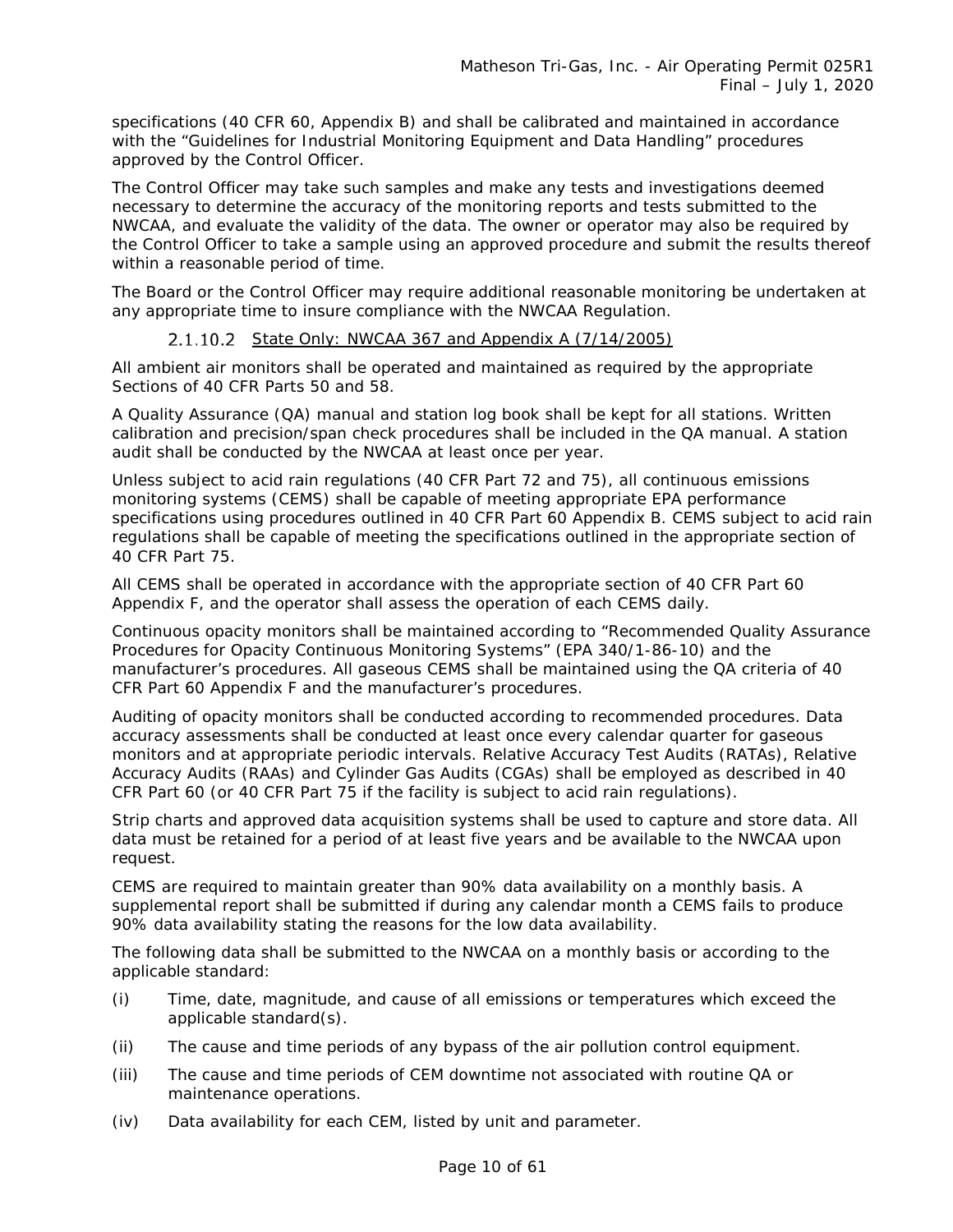- (v) Supplemental report for system with ≤90% monthly data availability.
- (vi) Other data or information as required by the Control Officer.

### **Credible Evidence**

### *40 CFR 51.212(c), 40 CFR 52.12, and 40 CFR 52.33 (2/24/1997)*

For the purpose of compliance certifications or establishing whether or not a person has violated or is in violation of this permit, nothing shall preclude the use, including the exclusive use, of any credible evidence or information relevant to whether a source would have been in compliance with applicable requirements if the appropriate performance or compliance test or procedure had been performed.

#### <span id="page-10-0"></span> $2.2$ **Permit Terms**

### **Permit Expiration and Renewal**

### *WAC 173-401-610 (11/4/1993) and WAC 173-401-710 (10/17/2002)*

This permit is issued for a fixed term of five years from date of issuance. Permit expiration terminates the source's right to operate unless a timely and complete renewal application has been submitted. A complete permit renewal application shall be submitted to the NWCAA no later than the date established in the permit.

### 2.2.2 Permit Actions

### *WAC 173-401-620(2)(c) (11/4/1993)*

This permit may be modified, revoked, reopened, reissued, or terminated for cause. The filing of a request by the permittee for a permit modification, revocation and re-issuance, or termination, or of a notification of planned changes or anticipated noncompliance does not stay any permit condition.

### **Emissions Trading**

### *WAC 173-401-620(2)(g) (11/4/1993)*

No permit revision shall be required, under any approved economic incentives, marketable permits, emissions trading, and other similar programs or processes, for changes that are provided for in this permit.

### **Emission Reduction Credits**

### *State Only: WAC 173-400-131 (4/1/2011), WAC 173-400-136 (12/29/2012)*

An emission reduction credit may be issued and used in accordance with the applicable regulations listed above.

### 2.2.5 Severability

### *WAC 173-401-620(2)(h) (11/4/1993)*

If any provision of this permit is held to be invalid, all unaffected provisions of the permit shall remain in effect and be enforceable.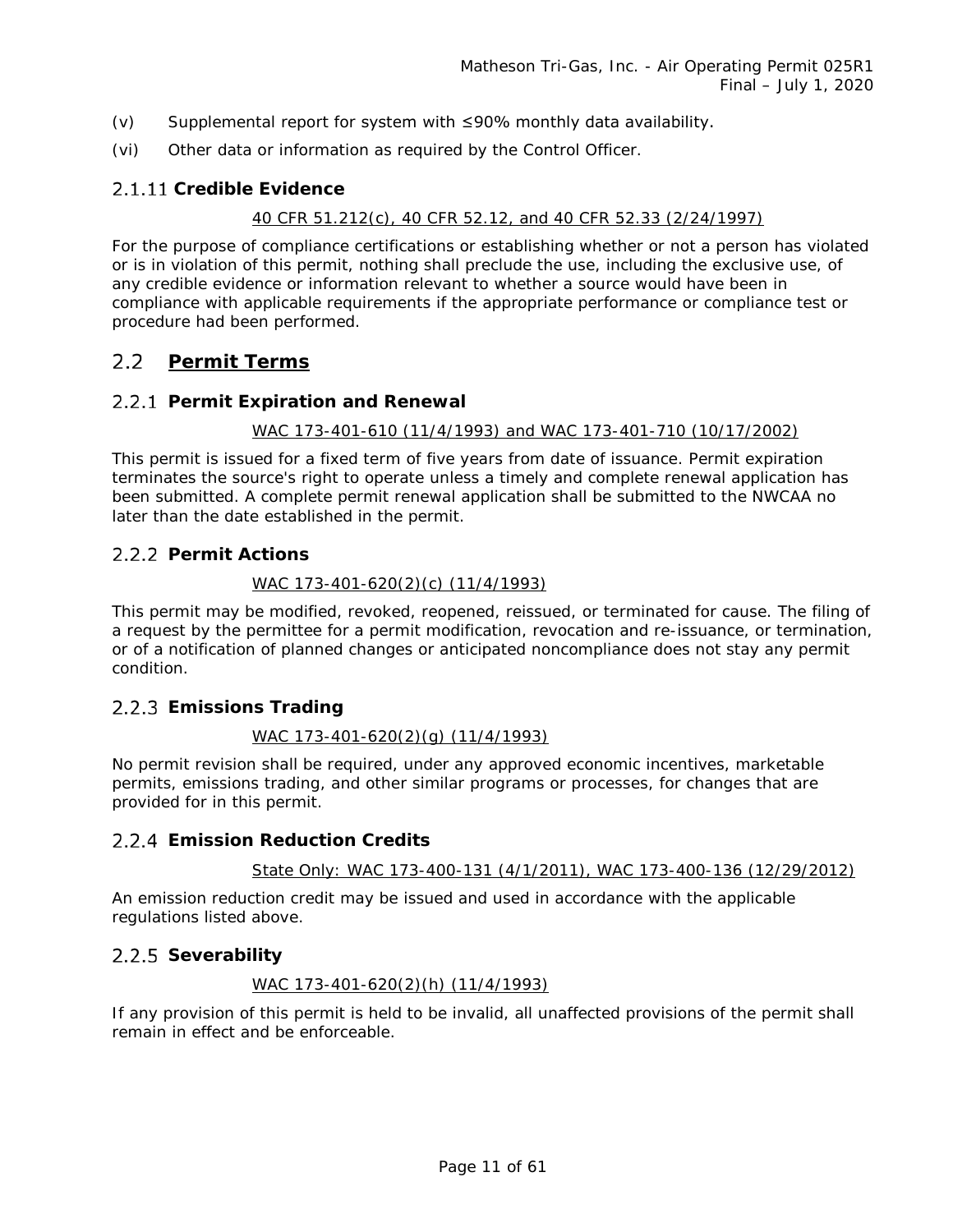### **Permit Appeals**

### *WAC 173-401-620(2)(i) (11/4/1993), WAC 173-401-735 (5/3/1997)*

This permit or any conditions in it may be appealed only by filing an appeal with the pollution control hearings board and serving it on the NWCAA within thirty days of receipt. This provision for appeal is separate from and in addition to any federal rights to petition and review under section 505(b) of the FCAA.

### **Permit Continuation**

### *WAC 173-401-620(2)(j) (11/4/1993)*

This permit and all terms and conditions contained therein, including any permit shield provided under WAC 173-401-640, shall not expire until the renewal permit has been issued or denied if a timely and complete application has been submitted. If a timely and complete application has been submitted, an application shield granted pursuant to WAC 173-401-705(2) shall remain in effect until the renewal permit has been issued or denied.

### 2.2.8 Reopening for Cause

### *WAC 173-401-730 (11/4/1993)*

The permit shall be reopened and revised under any of the following circumstances:

- (i) Additional requirements become applicable to the source with a remaining permit term of three or more years. Such a reopening shall be completed not later than eighteen months after promulgation of the applicable requirement. No such reopening is required if the effective date of the requirement is later than the date on which the permit is due to expire, unless the original permit or any of its terms and conditions have been extended pursuant to WAC 173-401-620(2)(j);
- (ii) Additional requirements (including excess emissions requirements) become applicable to an affected source under the acid rain program. Upon approval by the EPA Administrator, excess emissions offset plans shall be deemed to be incorporated into the permit;
- (iii) The NWCAA or the EPA Administrator determines that the permit contains a material mistake or that inaccurate statements were made in establishing the emissions standards or other terms or conditions of the permit; or
- (iv) The NWCAA or the EPA Administrator determines that the permit must be revised or revoked to assure compliance with the applicable requirements.

### **Changes not Requiring Permit Revisions/Off-Permit Changes**

### *WAC 173-401-722 (10/17/2002), WAC 173-401-724 (3/5/2016)*

The permittee may make the changes described in WAC 173-401-722 and WAC 173-401-724 without revising this permit, provided that the changes satisfy the criteria set forth in those sections.

### **2.2.10 Permit Modifications**

*WAC 173-401-720 (11/4/1993), WAC 173-401-725 (11/4/1993)*

This permit may be revised as provided in WAC 173-401-720 (administrative permit amendments) and 173-401-725 (permit modifications).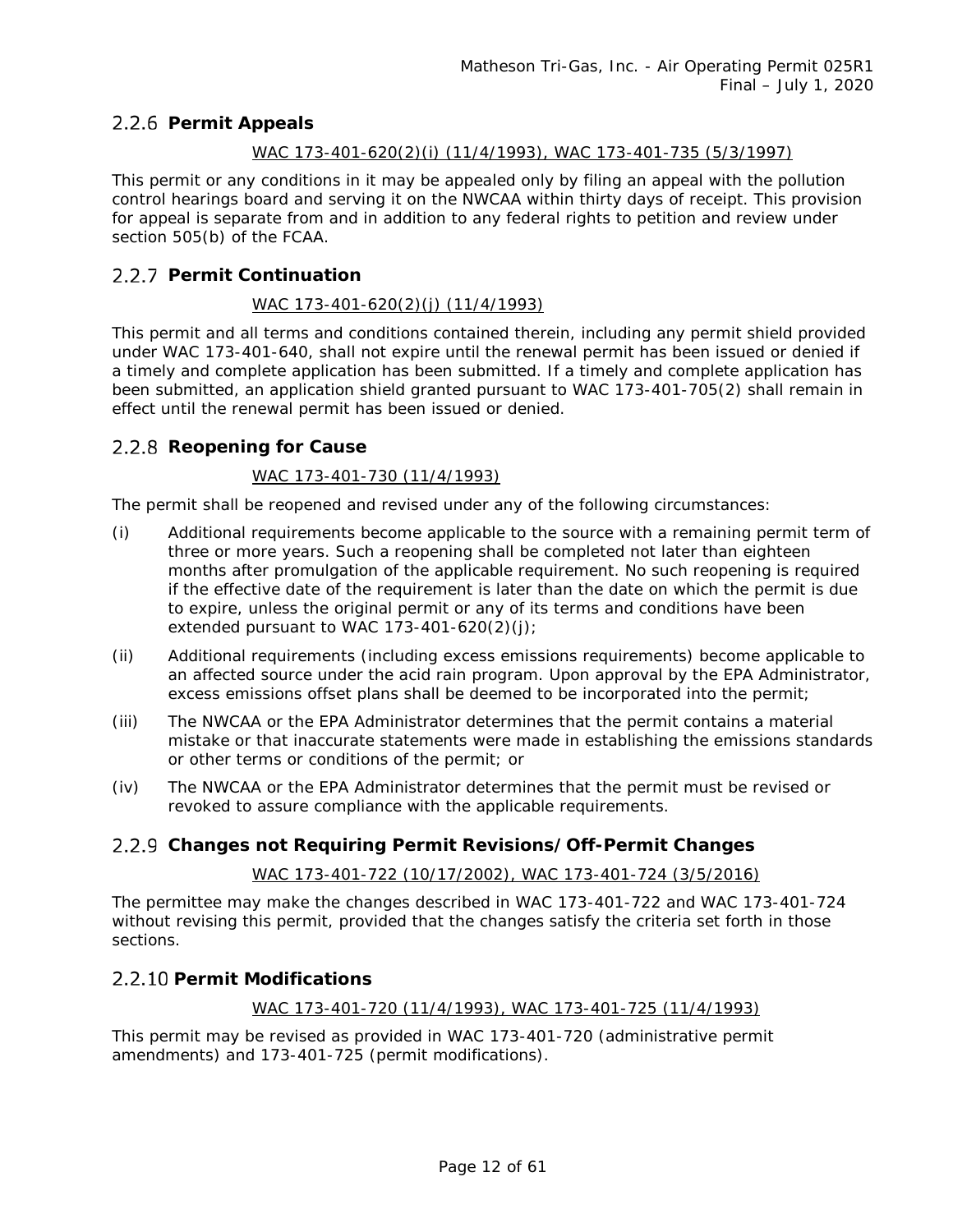### **Property Rights**

### *WAC 173-401-620(2)(d) (11/4/1993)*

This permit does not convey any property rights of any sort, or any exclusive privilege.

### 2.2.12 Definitions

### *NWCAA 200 (10/13/1994)*

Particular references to terms not otherwise defined in this permit or the associated Statement of Basis have the meaning assigned to them in the specific regulation being cited. The terms NWCAA, Ecology, and EPA shall mean the Northwest Clean Air Agency, the Washington State Department of Ecology, and the United States Environmental Protection Agency, respectively. FCAA means the Federal Clean Air Act.

### *State Only: NWCAA 200 (4/11/2019)*

In the new version of the NWCAA Regulation some of the definitions have been modified slightly to provide clarification and some have been revised to include an expanded definition of the term.

### 2.2.13 Compliance Schedule

### *WAC 173-401-630(3) (3/5/2016), WAC 173-401-510(2)(h)(iii) (3/5/2016)*

The permittee shall continue to comply with all applicable requirements with which the source was in compliance as of the date of permit issuance. The permittee shall meet on a timely basis any applicable requirements that become effective during the permit term.

### **Permit Fees**

### *WAC 173-401-620(2)(f) (11/4/1993)*

The permittee shall pay fees as a condition of this permit in accordance with the NWCAA fee schedule.

### *State Only: NWCAA 322.4 (11/17/2011)*

The NWCAA shall assess and collect annual air operating permit fees for sources in its jurisdiction that are required to have Title V Air Operating Permits (excluding sources regulated by WDOE directly). The total fees required to administer the program shall be determined by a workload analysis conducted by NWCAA staff and approved annually by the NWCAA Board of Directors.

### **Transfer or Permanent Shutdown**

### *NWCAA 325 (2/14/1973)*

Approval to construct a stationary source is not to be transferable from one location to another (outside the plant boundary), from one piece of equipment to another, or from one person to another, except portable sources may retain the same registration so long as they remain within the jurisdiction of the NWCAA.

### *State Only: NWCAA 325 (11/8/2007)*

Approval to construct a stationary source is not to be transferable from one location to another (outside the plant boundary), from one piece of equipment to another, or from one person to another, except portable sources may retain the same registration so long as they remain within the jurisdiction of the NWCAA and they comply with NWCAA 300.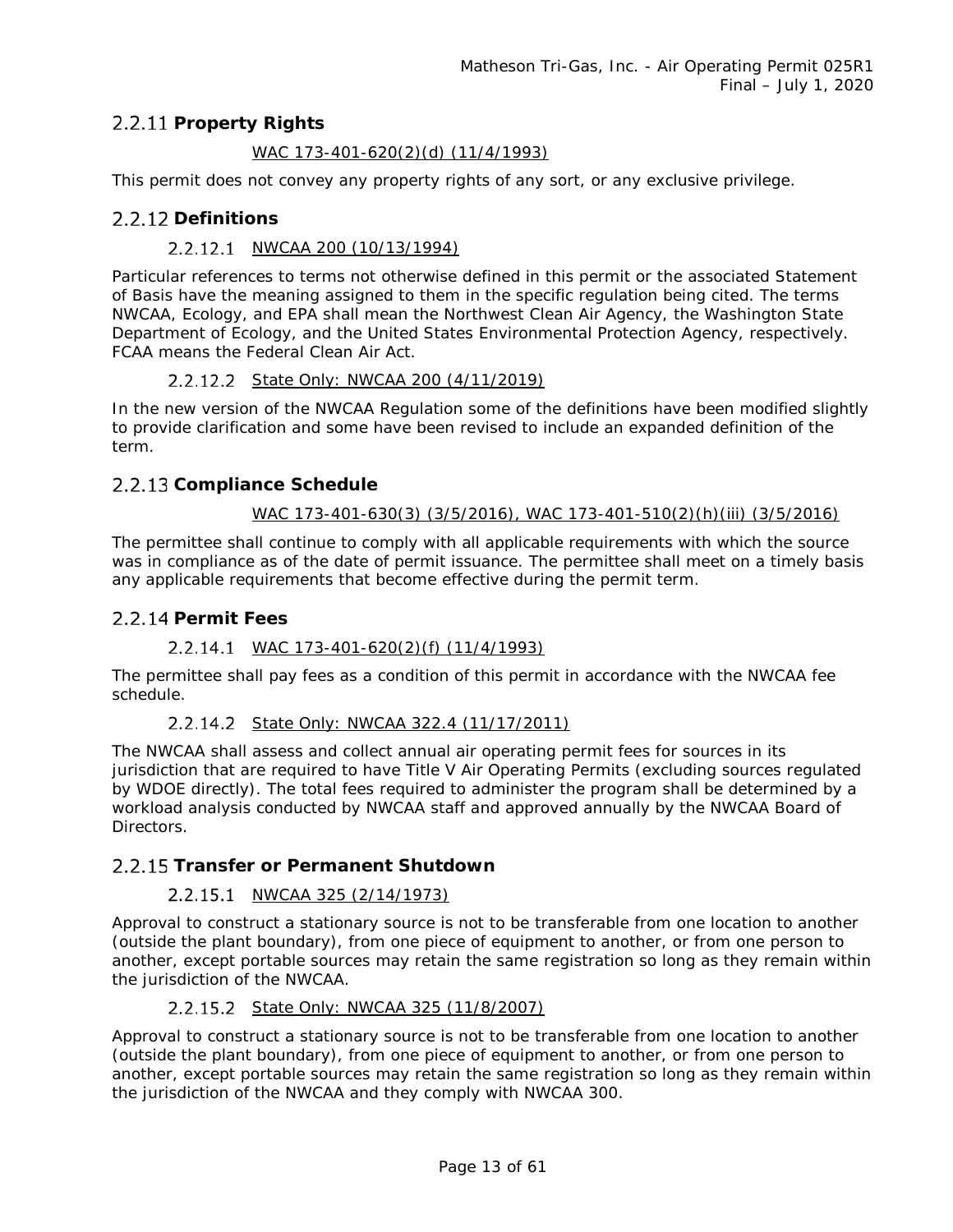The registered owner or operator shall report the transfer of ownership or permanent shutdown of a registered source to the NWCAA within ninety (90) days of shutdown or transfer. The new owner of a registered source shall file a written report with the NWCAA within ninety (90) days of completing transfer of ownership and/or assuming operational control.

In the case of a permanent shutdown, process and pollution control equipment may remain in place and on site, but shall be rendered incapable of generating emissions to the atmosphere.

#### <span id="page-13-0"></span> $2.3$ **Permit Shield**

### **Shield Requirement**

### *WAC 173-401-640(1) (11/4/1993)*

Compliance with a permit condition shall be deemed compliance with the applicable requirements upon which that condition is based, as of the date of permit issuance. The permit shield does not apply to any insignificant emissions unit or activity so designated under WAC 173-401-530.

### **Inapplicable Requirements**

### *WAC 173-401-640(2) (11/4/1993)*

As of the date of permit issuance, the requirements listed in the Inapplicable Requirements section of this permit do not apply to the permittee. The permit shield applies to all requirements so identified.

### **Exclusions**

### *WAC 173-401-640(4) (11/4/1993)*

Nothing in this section or in this permit shall alter or affect the following:

- (i) Provisions of Section 303 of the FCAA (emergency orders), including the authority of the EPA Administrator under that section;
- (ii) Liability of an owner or operator of a source for any violation of applicable requirements prior to or at the time of permit issuance;
- (iii) Ability of EPA to obtain information from a source pursuant to Section 114 of the FCAA; or
- (iv) Ability of the permitting authority to establish or revise requirements for the use of reasonably available control technology (RACT) as provided in RCW 70.94.154.

### **Reasonably Available Control Technology**

#### $2.3.4.1$ *WAC 173-401-605(3) (11/4/1993)*

Emission standards and other requirements contained in rules or regulatory orders in effect at the time of operating permit issuance shall be considered RACT for purposes of permit issuance or renewal.

#### $2.3.4.2$ *WAC 173-400-040 (9/20/1993)*

All emissions units are required to use RACT which may be determined for some sources or source categories to be more stringent than the applicable emission limitations of any chapter of Title 173 WAC. Where current controls are determined to be less than RACT, Ecology or the NWCAA shall, as provided in section 8, chapter 252, Laws of 1993, define RACT for each source or source category and issue a rule or regulatory order requiring the installation of RACT.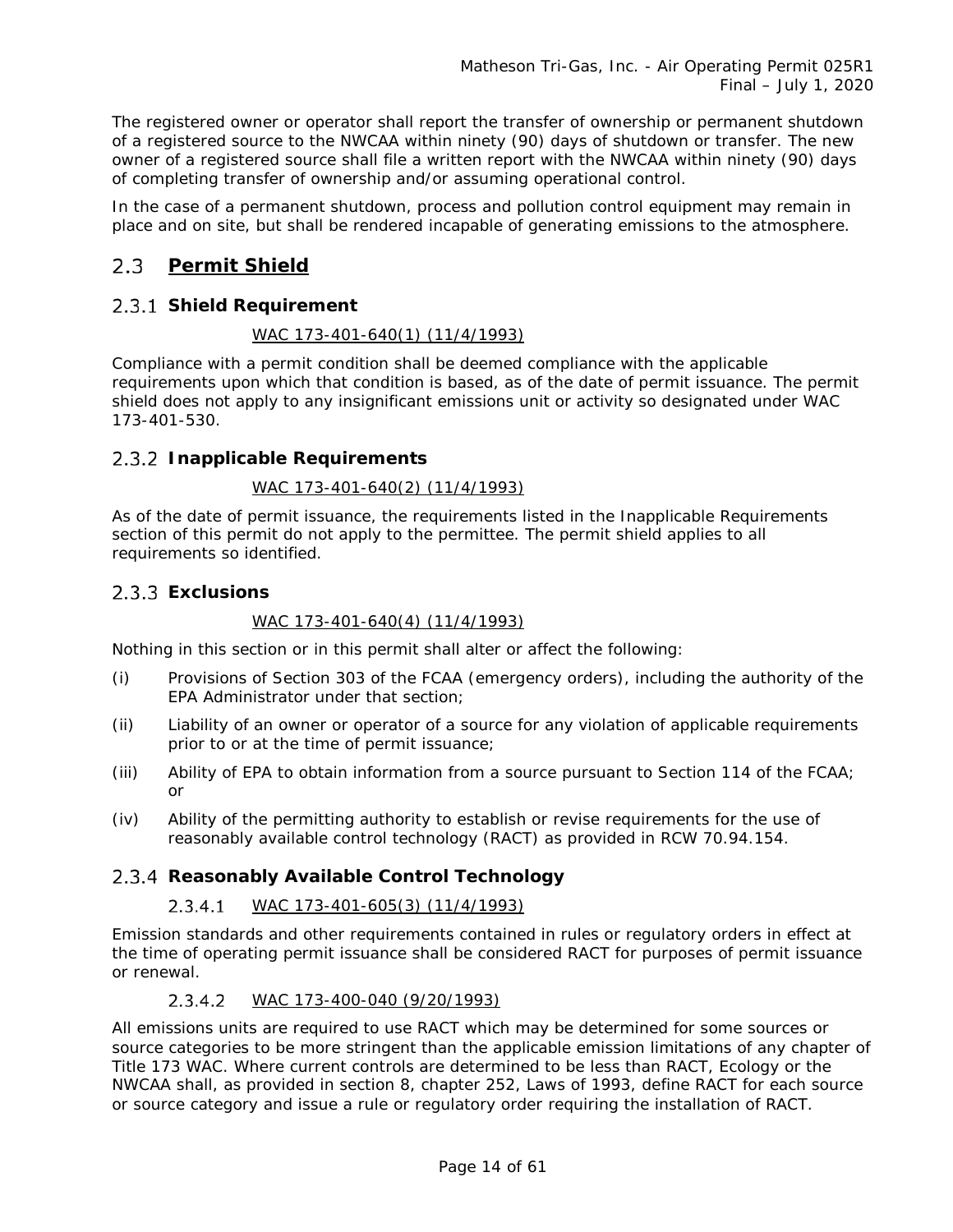#### $2.3.4.3$ *State Only: WAC 173-400-040(1) (9/16/2018)*

All emissions units are required to use RACT which may be determined for some sources or source categories to be more stringent than the applicable emission limitations of any chapter of Title 173 WAC. Where current controls are determined to be less than RACT, the permitting authority shall, as provided in RCW 70.94.154, define RACT for each source or source category and issue a rule or regulatory order requiring the installation of RACT.

#### $2.3.4.4$ *State Only: NWCAA 309 (10/8/2015)*

Reasonably Available Control Technology (RACT) is required for all existing sources except as otherwise provided in RCW 70.94.331(9). Where current controls are determined by the NWCAA to be less than RACT, the NWCAA shall define RACT for that source or source category and issue a rule or an order under NWCAA 121 requiring the installation of RACT. Emission standards and other requirements contained in rules or regulatory orders in effect at the time of operating permit issuance shall be considered RACT for purposes of operating permit issuance or renewal.

### <span id="page-14-1"></span>**Emergencies**

### *WAC 173-401-645 (11/4/1993)*

An emergency, as defined in WAC 173-401-645(1), constitutes an affirmative defense to an action brought for noncompliance with a technology-based emission limitation if conditions of WAC 173-401-645 (3) and (4) are met. This provision is in addition to the affirmative defense for unavoidable excess emissions found in any applicable requirement.

The permittee shall submit a notice of emergency to the NWCAA within two working days of the time when the emission limitation was exceeded due to an emergency or shorter periods of time specified in an applicable requirement.

#### <span id="page-14-0"></span> $2.4$ **Recordkeeping and Reporting**

### **Compliance Certification**

#### $2.4.1.1$ *WAC 173-401-630(5) (3/5/2016)*

The permittee shall submit ongoing certifications of compliance with permit terms and conditions. The first such certification shall cover the period from the last compliance certification until issuance of this permit. The following compliance certification shall cover the period from permit issuance to the end of the calendar year. Subsequent compliance certifications shall be made on a yearly basis. Each certification shall include:

- (i) Identification of each term and condition of the permit that is the basis of the certification;
- (ii) Compliance status;
- (iii) Whether the compliance was continuous or intermittent;
- (iv) Methods used for determining the compliance status of the source, currently and over the reporting period. These methods must be consistent with the permit Monitoring, Recordkeeping, and Reporting requirements.

All compliance certifications shall be submitted to EPA Region 10 and the Northwest Clean Air Agency at the following addresses by February 28 for the previous calendar year:

U.S. EPA, Region 10, Mail Stop: OCE-101 Northwest Clean Air Agency Attn: Part 70 Operating Permit Program Attn: Air Operating Permits<br>1200 Sixth Avenue. Suite 155 1600 South Second Street 1200 Sixth Avenue, Suite 155 Seattle, WA 98101 Mount Vernon, WA 98273-5202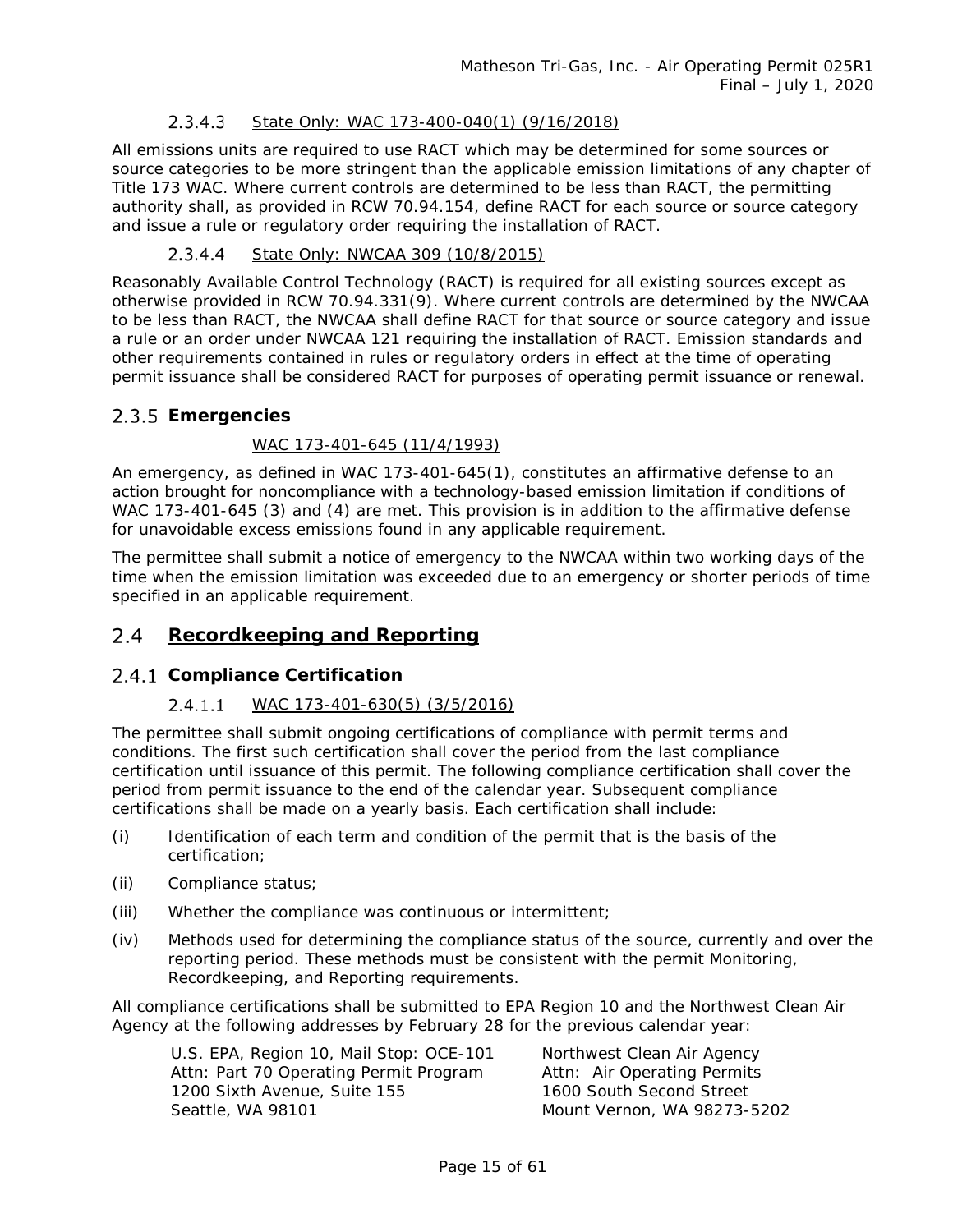#### $2.4.1.2$ *WAC 173-401-520 (11/4/1993)*

Any application form, report or compliance certification that is submitted pursuant to this permit shall contain certification by a responsible official of truth, accuracy, and completeness. This certification and any other certification required under this permit shall state that, based on information and belief formed after reasonable inquiry, the statements and information in the document are true, accurate, and complete.

#### $2.4.1.3$ *WAC 173-401-615 (10/17/2002) and -630 (3/5/2016) Directly enforceable under WAC 173-401-615(1)(b) & (c) (10/17/2002)*

All required monitoring reports must be certified by a responsible official consistent with WAC 173-401-520. Where an applicable requirement requires reporting more frequently than once every six months, the responsible official's certification need only to be submitted once every six months, covering all required reporting since the date of the last certification, provided that the certification specifically identifies all documents subject to the certification.

The semiannual certifications shall cover the calendar months of January through June, and July through December.

#### $2.4.1.4$ *WAC 173-401-530(2)(d) (10/17/2002)*

Where a permit does not require testing, monitoring, recordkeeping and reporting for insignificant emissions units or activities, the permittee may certify continuous compliance if there were no observed, documented, or known instances of noncompliance of an insignificant emission unit during the reporting period. Where an underlying OAC requires testing, monitoring, recordkeeping and reporting for insignificant emission units or activities, the permittee may certify continuous compliance when the testing, monitoring and recordkeeping required by the permit revealed no violations during the period, and there were no observed, documented or known instances of noncompliance during the reporting period.

### **False and Misleading Oral Statement: Unlawful Reproduction or Alteration of Documents**

#### *NWCAA 112 (2/14/1973)*   $2.4.2.1$

No person shall willfully make a false or misleading oral statement to the Board as to any matter within the jurisdiction of the Board.

No person shall reproduce or alter or cause to be reproduced or altered any order or other paper issued by the Agency if the purpose of such reproduction or alteration is to evade or violate any provision or Regulation of this Agency, or any other law.

#### $2.4.2.2$ *State Only: NWCAA 112 (11/12/1999)*

No person shall willfully make a false or misleading oral statement to the NWCAA Board, Control Officer, or their duly authorized representatives as to any matter within the jurisdiction of the Board.

No person shall reproduce or alter or cause to be reproduced or altered any order or other paper issued by the NWCAA if the purpose of such reproduction or alteration is to evade or violate any provision or Regulation of the NWCAA, or any other law.

### 2.4.3 Required Recordkeeping

#### $2.4.3.1$ *WAC 173-401-615(2) (10/17/2002)*

Records of required monitoring information shall include, where applicable, the following: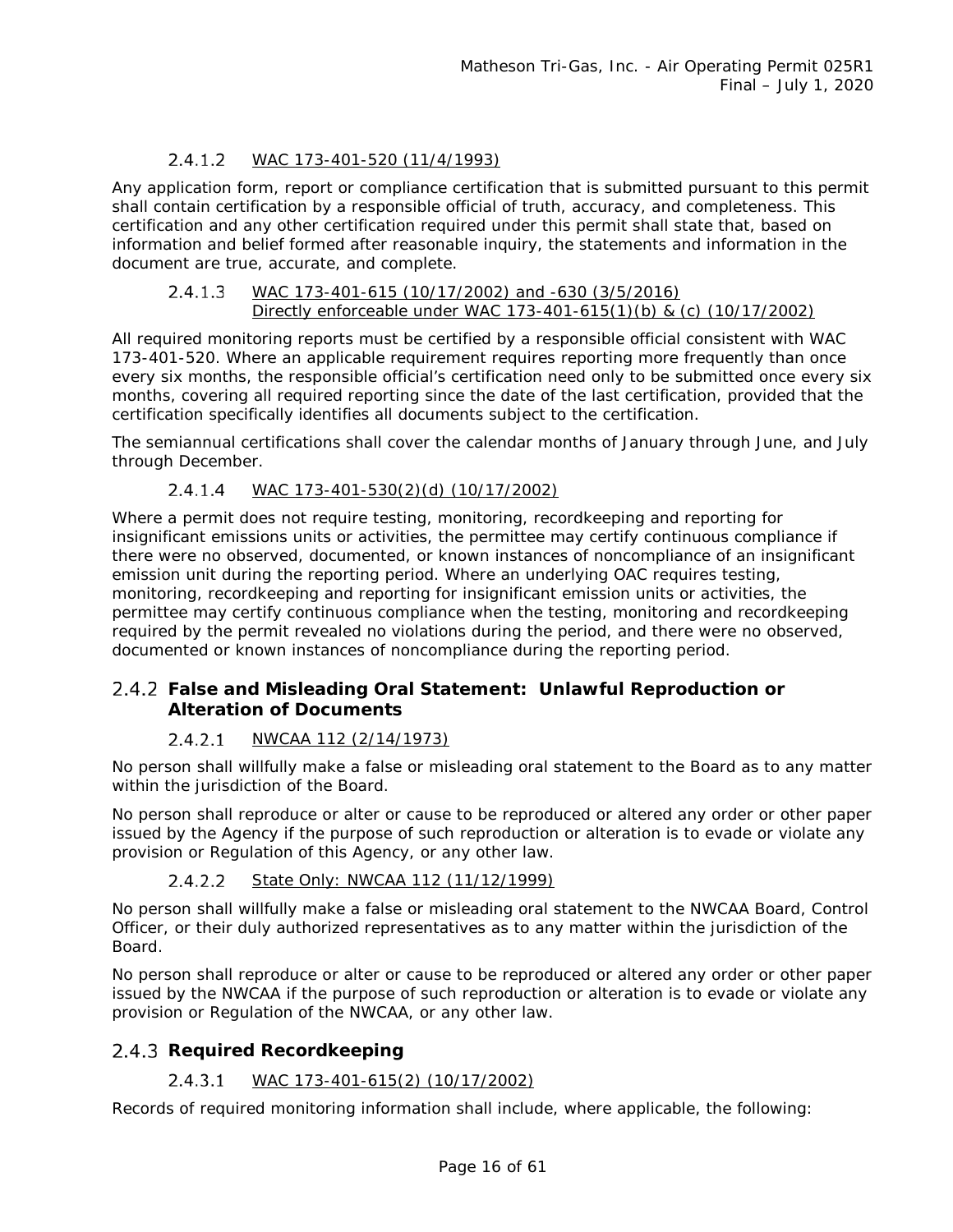- (i) Date, time, and location of sampling or measurements;
- (ii) Operating conditions existing at the time of sampling or measurement; and
- (iii) If analyses were performed, the date, company or entity performing the analyses, the analytical techniques or methods used, and the results of such analyses.

A record shall be kept describing changes made that result in emissions of a regulated air pollutant subject to an applicable requirement, but not otherwise regulated under the permit, and the emissions resulting from those changes.

Records of all required monitoring data and support information shall be retained for a period of five years from the date of the monitoring sample, measurement, report, or application. Support information includes all calibration and maintenance records and all original strip-chart recordings for continuous monitoring instrumentation, and copies of all reports required by this permit.

#### $2.4.3.2$ *WAC 173-401-615 (10/17/2002) and -630 (3/5/2016) Directly enforceable under WAC 173-401-615(1)(b) & (c) (10/17/2002)*

Monitoring and associated recordkeeping are not required when an emission unit is not operating and there are no emissions to the atmosphere unless such monitoring is specifically required by the NWCAA. The facility must record the time periods that a unit is shut down and not monitored, and include the time periods and a summary of why the emission unit was shut down in the periodic report of monitoring required by WAC 173-401-615(3)(a).

### <span id="page-16-0"></span>**Pollutant Disclosure - Reporting by Air Contaminant Sources**

#### *NWCAA 150 (9/8/1993), WAC 173-400-105(1) (9/20/1993)*  $2.4.4.1$

The permittee shall file annually at a time determined by the NWCAA and on forms furnished by the NWCAA a report setting forth:

- (i) The nature of the enterprise;
- (ii) A list of process materials which are potentially significant sources of emissions used in, and incidental to, its manufacturing processes, including any by-products and waste products;
- (iii) An estimated annual total production of wastes discharged into the air in units and contaminants designated by the NWCAA that may include stack and fugitive emissions of particulate matter, PM10, sulfur dioxide, carbon monoxide, total reduced sulfur compounds (TRS), fluorides, lead, VOCs, and other contaminants.

Annual emission reports shall be submitted to the NWCAA within 105 days after the end of the previous calendar year. If the emission report is not submitted by the required date and the emissions are used to determine operating permit fees as described in NWCAA 324.126 then potential to emit will be used to determine said fees.

The permittee shall maintain records of information necessary to substantiate any reported emissions, consistent with the averaging times for the applicable standards.

#### $2.4.4.2$ *State Only: WAC 173-400-105(1) (11/25/2018)*

In addition to the requirements of [2.4.4.1,](#page-16-0) the permittee shall report PM<sub>2.5</sub>, oxides of nitrogen, and ammonia on forms available from the NWCAA or Ecology. Emission estimates may be based on the most recent published EPA emission factors or other information available to the source, whichever is the better estimate.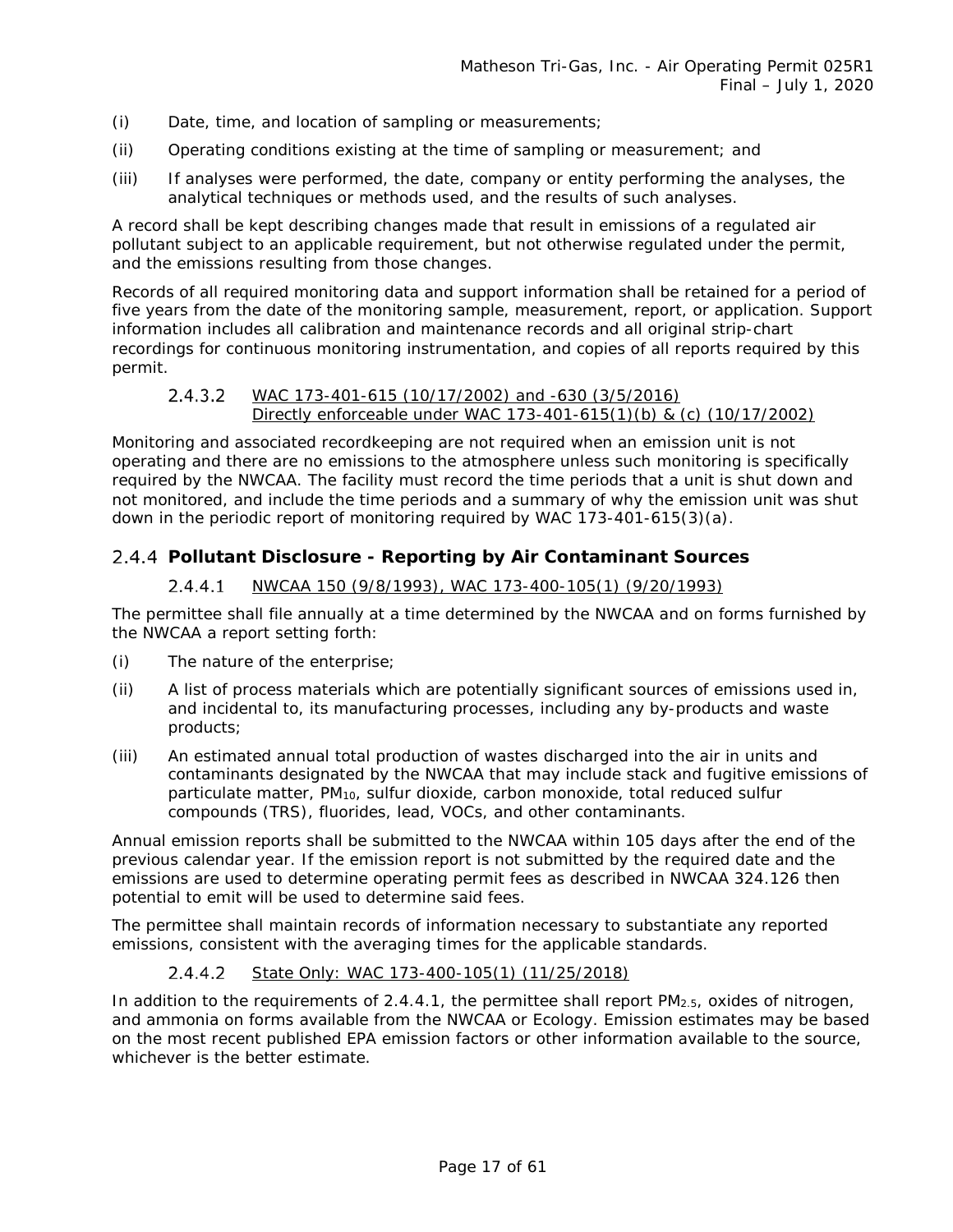#### <span id="page-17-0"></span> $2.4.4.3$ *State Only: NWCAA 150 (11/8/2007)*

Annual emission reports shall be submitted to the NWCAA no later than April 15 of the following calendar year. If the emission report is not submitted by the required date and the emissions are used to determine operating permit fees as described in NWCAA Regulation 322.4, then potential to emit may be used to determine said fees.

### **Greenhouse Gas (GHG) Reporting**

#### *State Only: WAC 173-441-030(1), (2), (4), and (5) (3/1/2015)*  $2.4.5.1$

GHG reporting is mandatory for:

- (i) An owner or operator of any facility listed in WAC 173-441-120 that emits ten thousand metric tons CO2e or more per calendar year in total GHG emissions as calculated according to WAC 173-441-030(1)(b).
- <span id="page-17-1"></span>(ii) Any supplier that supplies applicable fuels that are reported to DOL as sold in Washington state of which the complete combustion or oxidation would result in total calendar year emissions of ten thousand metric tons or more of carbon dioxide as calculated according to WAC 173-441-030(2)(b).

A person may choose to voluntarily report to Ecology GHG emissions that are not required to be reported under WAC 173-441-030(1) or (2). Persons voluntarily reporting GHG emissions must use the methods established in WAC 173-441-120(3) and 173-441-130 to calculate any voluntarily reported GHG emissions.

Once a facility or supplier is subject to the requirements of this chapter, the person must continue for each year thereafter to comply with all requirements of this chapter, including the requirement to submit annual GHG reports, even if the facility or supplier does not meet the applicability requirements in WAC 173-441-030(1) or (2) of this section in a future year, except as provided in WAC 173-441-030(5)(a)-(c).

 $2.4.5.2$ *State Only: WAC 173-441-050 (10/16/2016)*

Follow the procedures for emission calculation, monitoring, quality assurance, missing data, recordkeeping, and reporting that are specified in each relevant section of WAC 173-441.

Beginning calendar year 2012 for existing facilities or suppliers, the annual GHG report shall contain the information required per WAC 173-441-050(3) and (4) and be submitted to Ecology no later than:

- (i) March 31st of each calendar year for GHG emissions in the previous calendar year if the facility is required to report GHG emissions to the U.S. EPA per 40 CFR 98.
- (ii) October 31st of each calendar year for GHG emissions in the previous calendar year if the facility is not required to report GHG emissions to the U.S. EPA per 40 CFR Part 98.

For any facility or supplier that becomes subject to this rule because of a physical or operational change that is made after January 1, 2012, report emissions for the first calendar year in which the change occurs according to WAC  $173-441-050(2)(b)(iii)(A)$  through  $(C)$ .

Retain all required records for at least three years in a form that is suitable for expeditious inspection and review, including a GHG monitoring plan per WAC 173-441-050(6)(e).

Note: Under WAC 173-401-615(2), records of required monitoring data and support information shall be retained for a period of five years from the date of the monitoring sample, measurement, report, or application.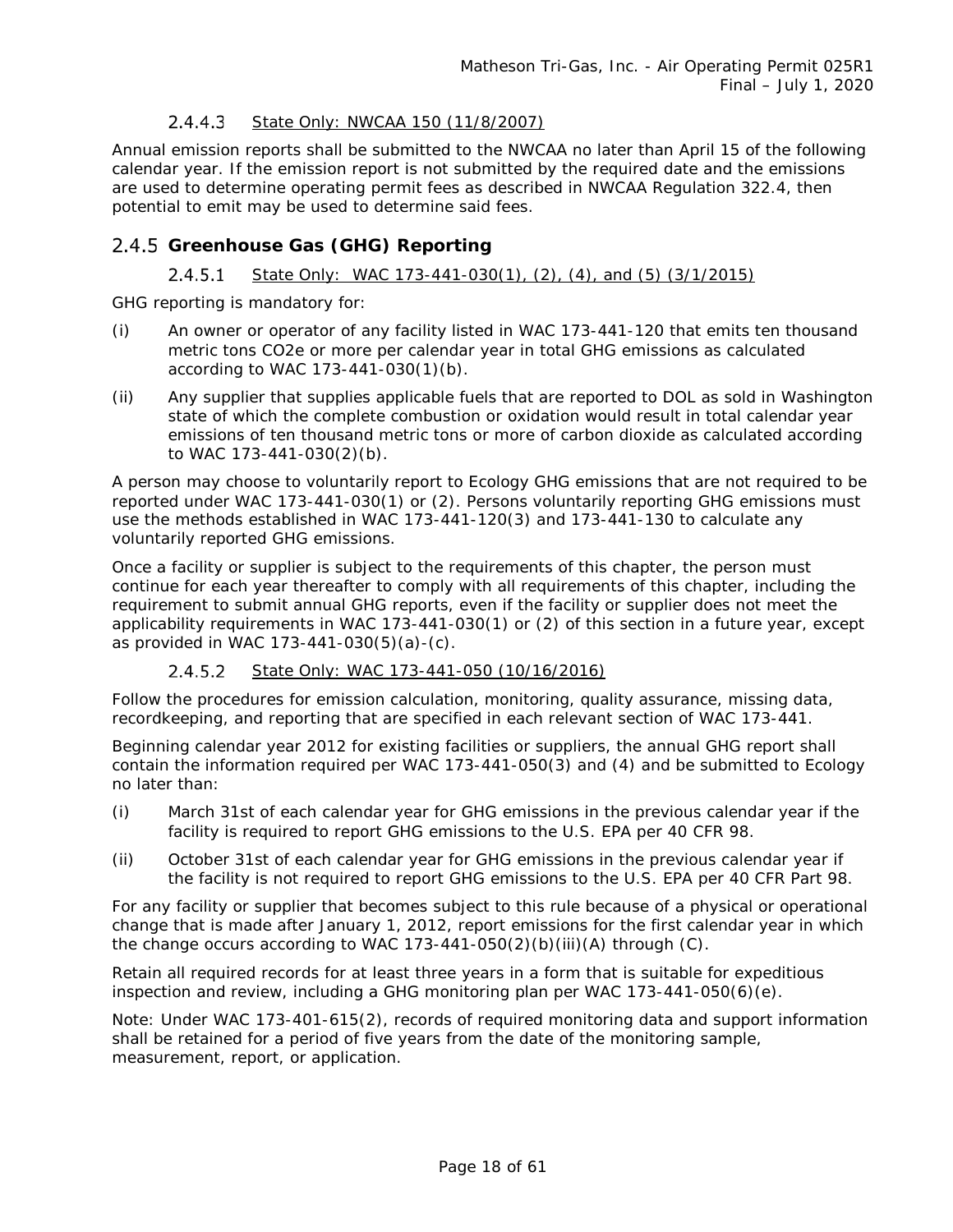#### $2.4.5.3$ *State Only: WAC 173-441-060 and -070 (3/1/2015)*

Each such submission shall be signed by a representative designated in accordance with WAC 173-441-060 and 40 CFR 3.10 as adopted on October 13, 2005 and shall include the following certification statement signed by the designated representative or any alternate designated representative:

"I am authorized to make this submission on behalf of the owners and operators of the facility or supplier, as applicable, for which the submission is made. I certify under penalty of law that I have personally examined, and am familiar with, the statements and information submitted in this document and all its attachments. Based on my inquiry of those individuals with primary responsibility for obtaining the information, I certify that the statements and information are to the best of my knowledge and belief true, accurate, and complete. I am aware that there are significant penalties for submitting false statements and information or omitting required statements and information, including the possibility of fine or imprisonment.".

Each GHG report and certificate of representation for a facility or supplier must be submitted electronically in accordance with the requirements of WAC 173-441-050 and 173-441-060 and in a format specified by Ecology.

*State Only: WAC 173-441-100 (3/1/2015)*  $2.4.5.4$ 

All requests, notifications, and communications to Ecology pursuant to this chapter, must be submitted in a format as specified by Ecology to either of the following:

- (i) Greenhouse Gas Report, Air Quality Program Department of Ecology P.O. Box 47600 Olympia, WA 98504-7600
- (ii) [ghgreporting@ecy.wa.gov](mailto:ghgreporting@ecy.wa.gov)

### **Reporting to Verify Emissions from Potential PSD Sources**

### *State Only: WAC 173-400-720(4)(b)(iii) (7/1/2016)*

The owner or operator shall monitor the emissions of any regulated pollutants from all projects for which PSD applicability was determined according to the provisions of 40 CFR 52.21(b)(41)(ii)(a) through (c), and calculate and maintain a record of annual emissions on a calendar year basis.

The owner or operator shall submit a report to NWCAA within 60 days after the end of the year during which records must be generated under paragraph 40 CFR 52.21 (r)(6)(iii) setting out the unit's annual emissions, as monitored pursuant to 40 CFR 52.21 (r)(6)(iii), during the calendar year that preceded submission of the report. The report shall include the emissions in tons per year for the project, the baseline actual emissions and the pre-construction projected emissions.

### **Reporting of Deviations from Permit Conditions**

*WAC 173-401-615(3)(b) (10/17/2002) Directly enforceable under WAC 173-401-615(1)(b) & (c) (10/17/2002)*

Prompt Reporting of Deviations: The permittee shall promptly report all deviations from permit requirements, including those attributable to upset conditions as defined in this permit. The report shall include a description of the probable cause of such deviations, if known, and any corrective actions or preventive measures taken. Prompt means reporting according to the shortest time period listed below which applies to the situation: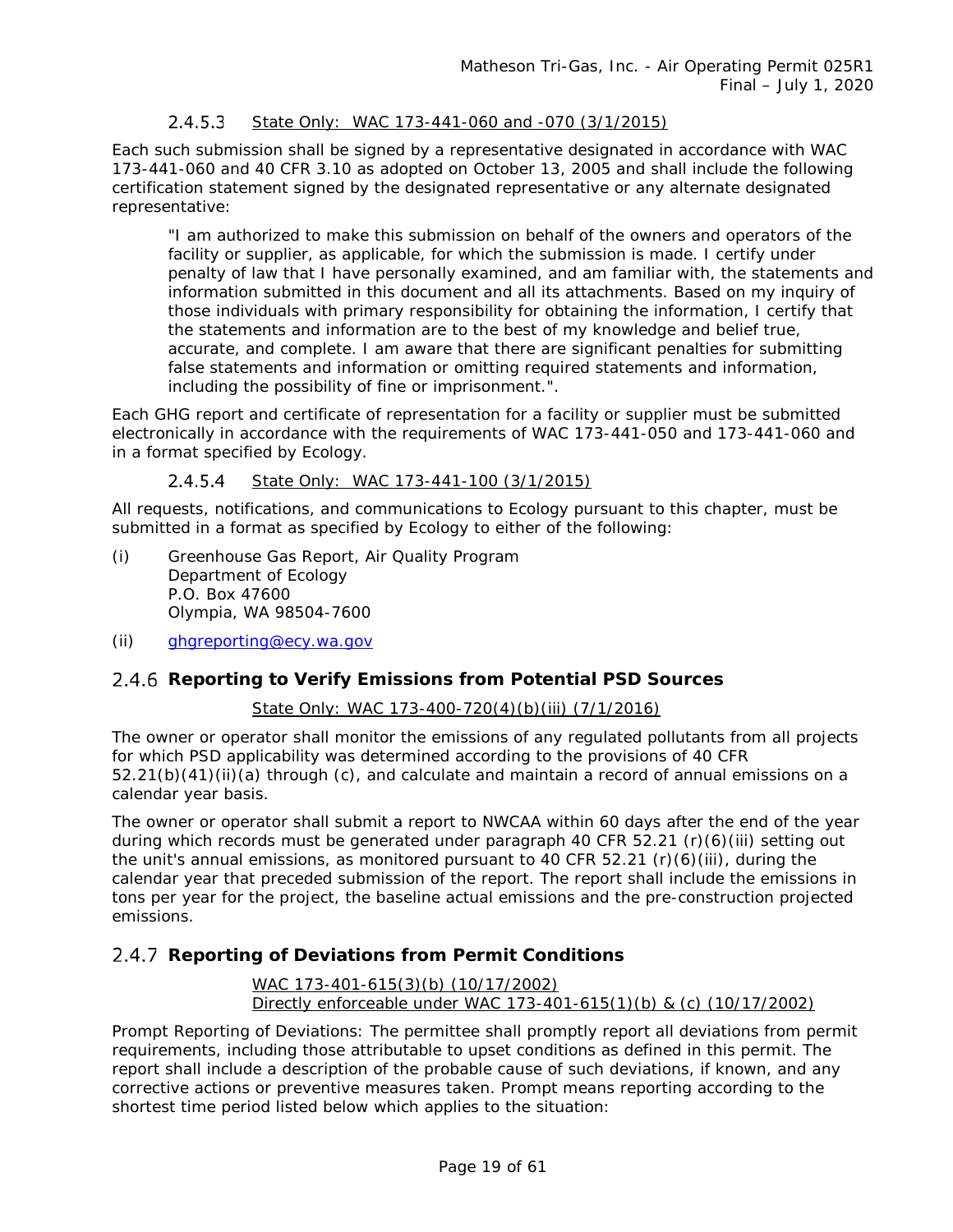- (i) In the case where the deviation represents a potential threat to human health or safety "prompt" means as soon as possible, but in no case later than twelve hours after the deviation is discovered. A follow up report on the deviation shall be included in the next monthly report.
- (ii) For all other deviations, the deviation shall be reported as part of the next routine monitoring report, but no later than 30 days after the end of the month during which the deviation is discovered, whichever is sooner.

### 2.4.8 Report of Breakdown and Upset

#### $2.4.8.1$ *NWCAA 340.1, 340.2 and 340.3 (10/13/1994)*

If a breakdown or upset condition occurs which results in or may have resulted in an emission and/or ambient air quality standard being exceeded, the owner or operator of the source shall take the following actions:

- (i) The upset or breakdown shall be reported as promptly as possible and in no event later than twelve (12) hours to the NWCAA.
- (ii) The person responsible shall, upon the request of the Control Officer, submit a full report within ten (10) days including the known causes, corrective measures taken, and preventive measures to be taken to minimize or eliminate a recurrence.

Compliance with the requirements of this section does not relieve the owner or operator of the source from the responsibility to maintain continuous compliance with all the requirements of the NWCAA Regulation nor from the resulting liabilities for failure to comply.

It shall be prima facie evidence of violation of the NWCAA Regulation if any control equipment or other equipment creating emissions to the atmosphere is turned off, broken down or otherwise inoperative, and a notice of breakdown has not been filed under NWCAA 340.1.

#### $2.4.8.2$ *State Only: NWCAA 340.1, 340.2 and 340.3 (11/8/2007)*

If a breakdown or upset condition occurs which results in or may have resulted in an exceedance of an emission and/or ambient air quality standard, the owner or operator of the source shall take the following actions:

- (i) The upset or breakdown shall be reported as promptly as possible and in no event later than twelve (12) hours to the NWCAA.
- (ii) The responsible official or his designee shall submit a full report on forms provided by the NWCAA within 30 days after the end of a calendar month in which the upset occurred and must include as a minimum the known causes, corrective action taken, preventive measures put in place to reduce the possibility of or eliminate a recurrence, and an estimate of the quantity of emissions above the applicable limit caused by the event.

In addition to the reporting requirements of the 10/13/94 version of NWCAA 340, the permittee must also report to the NWCAA if the emission release to the air requires agency notification as specified in 40 CFR 302 (CERCLA) or 40 CFR 355 (SARA).

It shall be prima facie evidence of violation of the NWCAA Regulation if:

- (iii) Any control equipment is turned off, broken down or otherwise inoperative, and a notice of breakdown has not been filed under Section 340.1, or
- (iv) Any other equipment creates new or increased emissions to the atmosphere as the result of being turned off, broken down or otherwise inoperative, and a notice of breakdown has not been filed under NWCAA 340.1.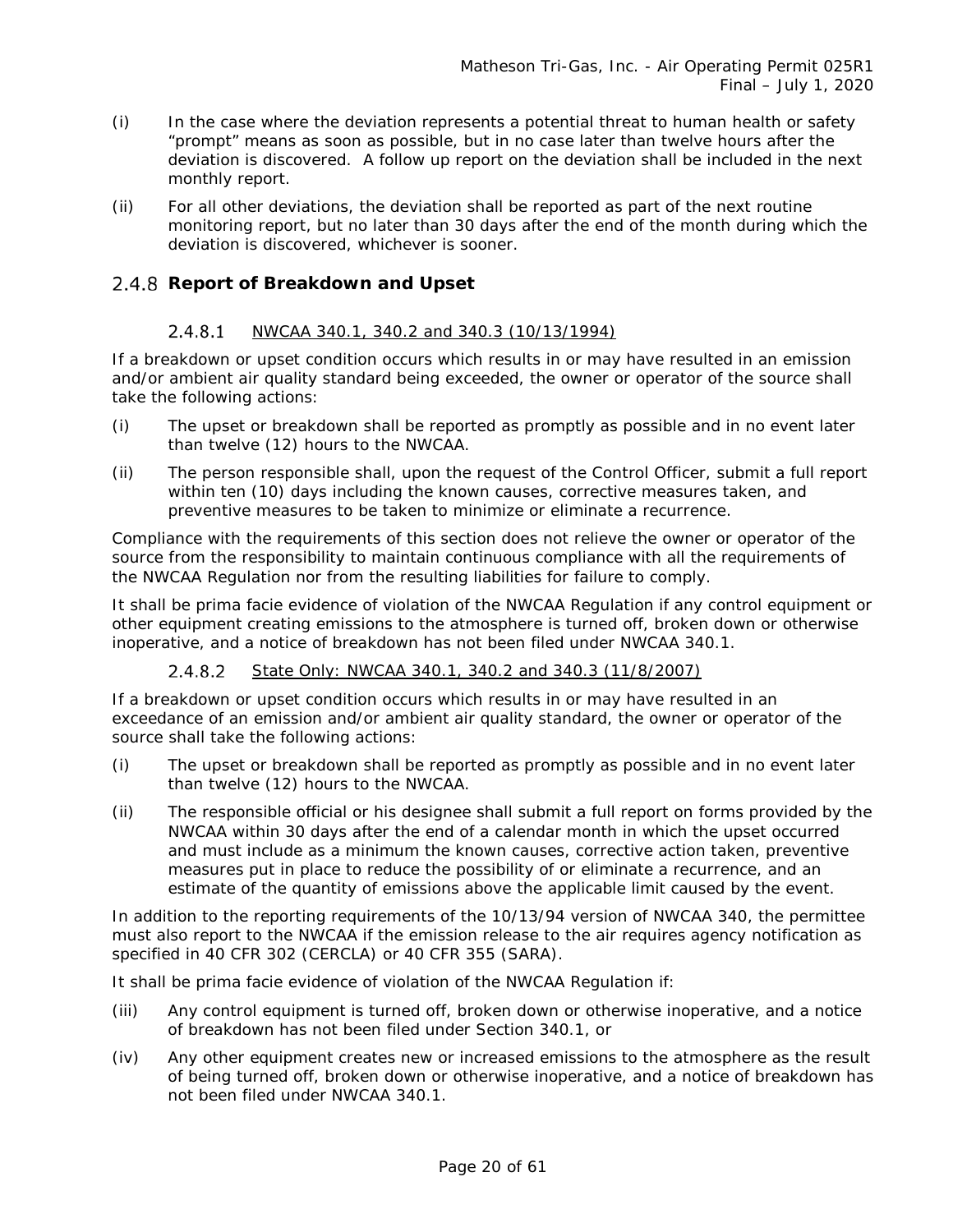### 2.4.9 Report of Shutdown or Startup

#### $2.4.9.1$ *NWCAA 341 (9/8/1993)*

If the permittee schedules a total or partial shutdown or startup of control or process equipment which may result in emissions or any additional emissions to the atmosphere which may temporarily exceed the emission standards of this Regulation, the permittee shall notify the NWCAA prior to the shutdown or startup.

Prompt notification shall be made and in no event less than 24 hours before the scheduled shutdown or startup. The permittee shall submit a general schedule of steps to be taken to minimize the release of air contaminants to the atmosphere including the reasons for and duration of the proposed shutdown or startup, the nature of the action to be taken, the date and time for the action and an estimate of the anticipated rate and concentration of emission.

Compliance with the requirements of this section does not relieve the owner or operator of the source from the responsibility to maintain continuous compliance with the requirements of this Regulation nor from the resulting liabilities for failure to comply.

#### $2.4.9.2$ *State Only: NWCAA 341 (7/14/2005)*

If the permittee schedules a total or partial shutdown or startup of control or process equipment that the source reasonably believes would result in emissions which may temporarily exceed an emission standard of this Regulation, the operator or owner of the source shall notify the NWCAA in advance of the shutdown or startup.

The advanced notification shall include a general schedule of steps to be taken to minimize the release of air contaminants to the atmosphere including the reasons for and duration of the proposed shutdown or startup, the nature of the action to be taken, the date and time for the action and an estimate of the anticipated rate and concentration of emission.

Compliance with the requirements of this section does not relieve the owner or operator of the source from the responsibility to maintain continuous compliance with the requirements of this Regulation nor from the resulting liabilities for failure to comply.

Excess emissions due to shutdown or startup shall be considered unavoidable, and not subject to penalty, provided the stationary source adequately demonstrates that the excess emissions could not have been prevented through careful planning and design, the emissions did not result in a violation of an ambient air quality standard and if a bypass of control equipment occurs, that such bypass is necessary to prevent loss of life, personal injury, or severe property damage.

The responsible official or their designee shall submit a full report no later than 30 days after the end of the calendar month in which the shutdown or startup occurred that resulted in an exceedance of an ambient or emission standard of this Regulation. The report shall be submitted on forms provided by the NWCAA and must include, at minimum, the known causes, corrective action taken, preventive measures put in place to reduce the possibility of or eliminate a recurrence, and an estimate of the quantity of emissions above the applicable limit caused by the event.

### **Operation and Maintenance**

### *NWCAA 342 (9/8/1993)*

Keep all process and/or air pollution control equipment in good operating condition and repair. If a breakdown or upset condition occurs and is determined by the Control Officer to be due to poor operating and maintenance procedures, the Control Officer may take any legal steps necessary to prevent a recurrence of the breakdown or upset condition.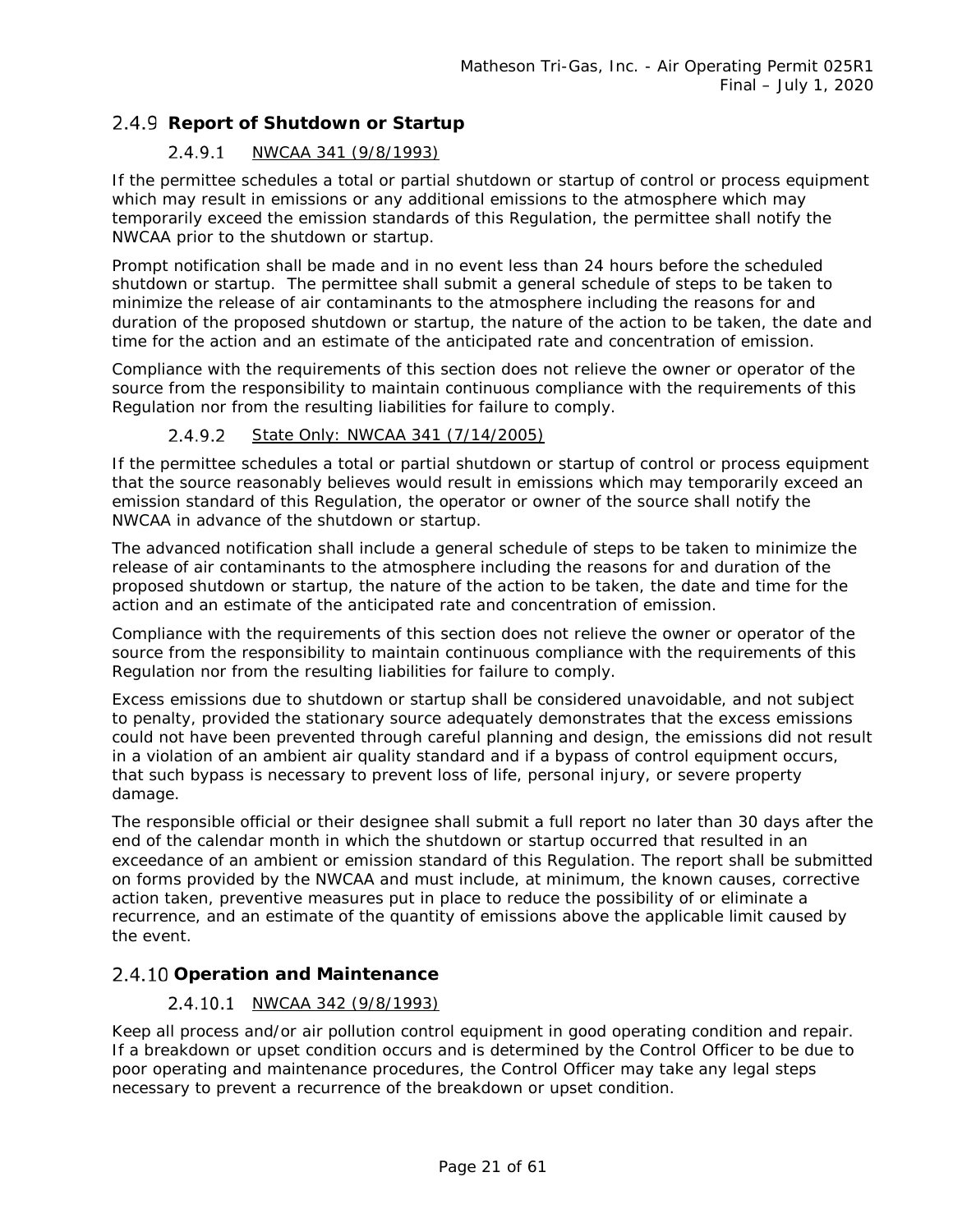Operation and maintenance instructions and schedules for process and/or control equipment must be available and may be required to be posted on the site. This section is specifically applicable to the operation of equipment where untrained personnel may operate or otherwise have access to or use the equipment.

If a breakdown or violation occurs and is due to the improper operation or maintenance of equipment, the owner or operator of the source will, in addition to filing a report of breakdown under NWCAA 340, submit a report if requested by the Control Officer on what measures will be taken in training or re-orienting personnel to prevent a recurrence of the breakdown.

### *State Only: NWCAA 342 (7/14/2005)*

All air contaminant stationary sources are required to keep any process and/or air pollution control equipment in good operating condition and repair.

Operating instructions and maintenance schedules for process and/or control equipment must be available on site.

### <span id="page-21-0"></span>**Excess Emissions**

### **Excess Emission**

### *WAC 173-400-107 (9/20/1993) (State Only – 9/16/2018)*

The permittee shall have the burden of proving to Ecology or the NWCAA or the decision-making authority in an enforcement action that excess emissions were unavoidable. Excess emissions determined to be unavoidable under the procedures and criteria of this section shall be excused and not subject to penalty.

Excess emissions which represent a potential threat to human health or safety or which the owner or operator of the source believes to be unavoidable shall be reported to the NWCAA as soon as possible. Other excess emissions shall be reported within thirty days after the end of the month during which the event occurred or as part of the routine emission monitoring reports. Upon request by Ecology or the NWCAA, the permittee shall submit a full written report including the known causes, the corrective actions taken, and the preventive measures to be taken to minimize or eliminate the chance of recurrence.

Excess emissions due to startup or shutdown conditions shall be considered unavoidable provided the source reports as required and adequately demonstrates that the excess emissions could not have been prevented through careful planning and design and if a bypass of control equipment occurs, that such bypass is necessary to prevent loss of life, personal injury, or severe property damage.

Excess emissions due to scheduled maintenance shall be considered unavoidable provided the source reports as required and adequately demonstrates that the excess emissions could not have been prevented through reasonable design, better scheduling for maintenance or through better operation and maintenance practices.

Excess emissions due to upsets shall be considered unavoidable provided the source reports as required and adequately demonstrates that:

- (i) The event was not caused by poor or inadequate design, operation, maintenance, or any other reasonably preventable condition;
- (ii) The event was not of a recurring pattern indicative of inadequate design, operation, or maintenance; and
- (iii) The permittee took immediate and appropriate corrective action in a manner consistent with good air pollution control practice for minimizing emissions during the event, taking into account the total emissions impact of the corrective action, including slowing or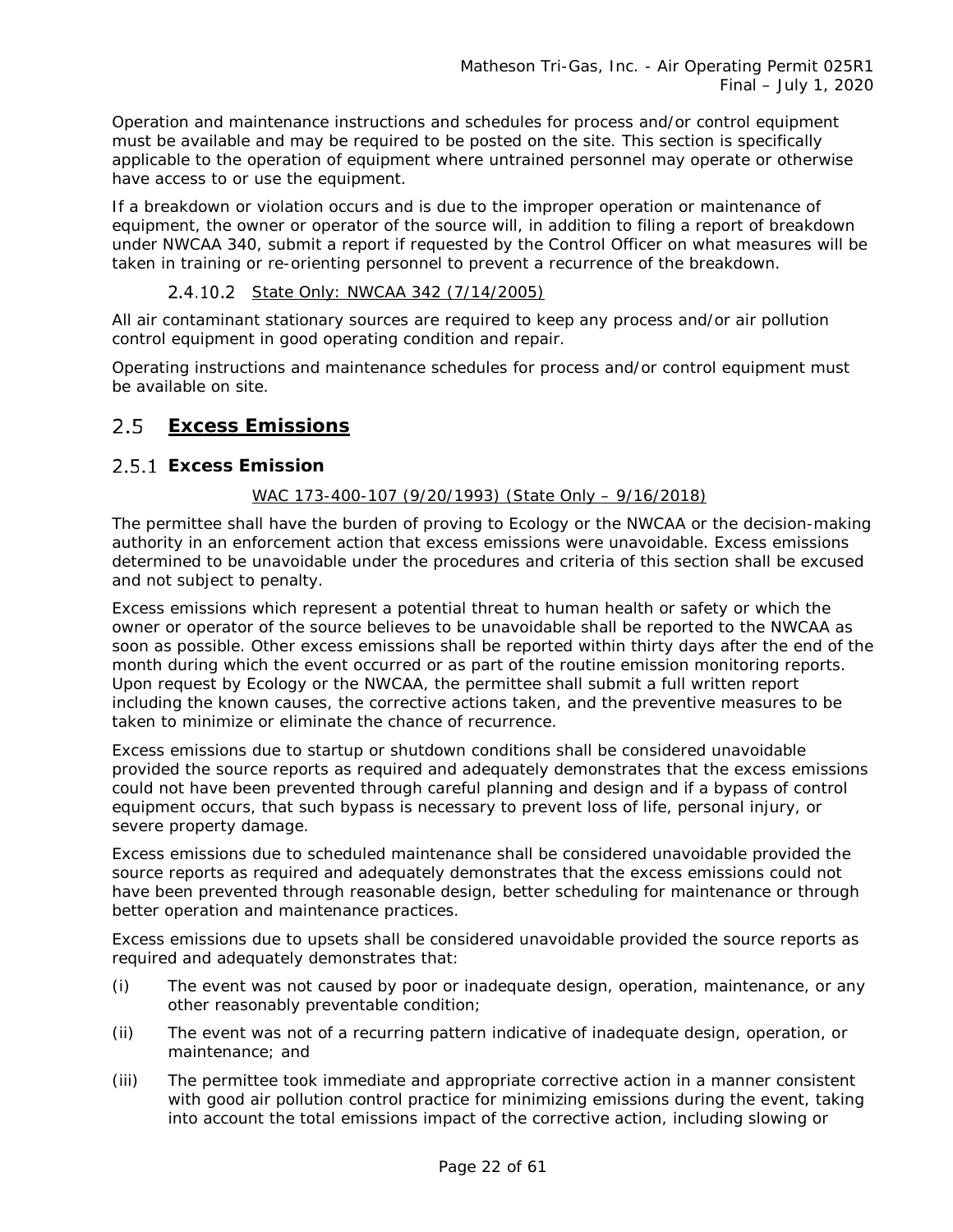shutting down the emission unit as necessary to minimize emissions, when the operator knew or should have known that an emission standard or permit condition was being exceeded.

### **Excess Emissions Due to Breakdowns, Upsets, Startup, or Shutdown**

### *State Only: NWCAA 340.4 (11/8/2007) and 341.4 (7/14/2005)*

Excess emissions due to breakdowns and upsets shall be considered unavoidable, and not subject to penalty, provided the stationary source adequately demonstrates that:

- (i) The event was not caused by poor or inadequate design, operation, maintenance, or any other reasonably preventable condition;
- (ii) The event was not of a recurring pattern indicative of inadequate design, operation, or maintenance;
- (iii) The operator took immediate and appropriate corrective action in a manner consistent with good air pollution control practice; and
- (iv) The emissions did not result in a violation of an ambient air quality standard.

Excess emissions due to shutdown or startup shall be considered unavoidable, and not subject to penalty, provided the stationary source adequately demonstrates that the excess emissions could not have been prevented through careful planning and design, the emissions did not result in a violation of an ambient air quality standard and if a bypass of control equipment occurs, that such bypass is necessary to prevent loss of life, personal injury, or severe property damage.

#### <span id="page-22-0"></span>2.6 **Duty to Supplement or Correct Information**

### *WAC 173-401-500(6) (10/17/2002)*

Upon becoming aware that the source failed to submit any relevant facts in a permit application or that information submitted in a permit application is incorrect, the source shall promptly submit such supplementary facts or corrected information.

#### <span id="page-22-1"></span> $2.7$ **Prohibitions**

### **Concealment and Masking**

#### $2.7.1.1$ *WAC 173-400-040(7) (9/20/1993) State Only: WAC 173-400-040(8) (9/16/2018)*

No person shall cause or permit the installation or use of any means which conceals or masks an emission of an air contaminant which would otherwise violate any provisions of this chapter.

#### $2.7.1.2$ *State Only: NWCAA 540 (1/8/1969)*

It shall be unlawful for any person to willfully cause or permit the installation or use of any device or use of any means which, without resulting in a reduction in the total amount of air contaminant emitted, conceals an emission of air contaminant which would otherwise violate the emission standards of this Regulation.

It shall be unlawful for any person to cause or permit the installation or use of any device or use of any means designed to mask the emission of an air contaminant, which causes detriment to health, safety, or welfare of any person.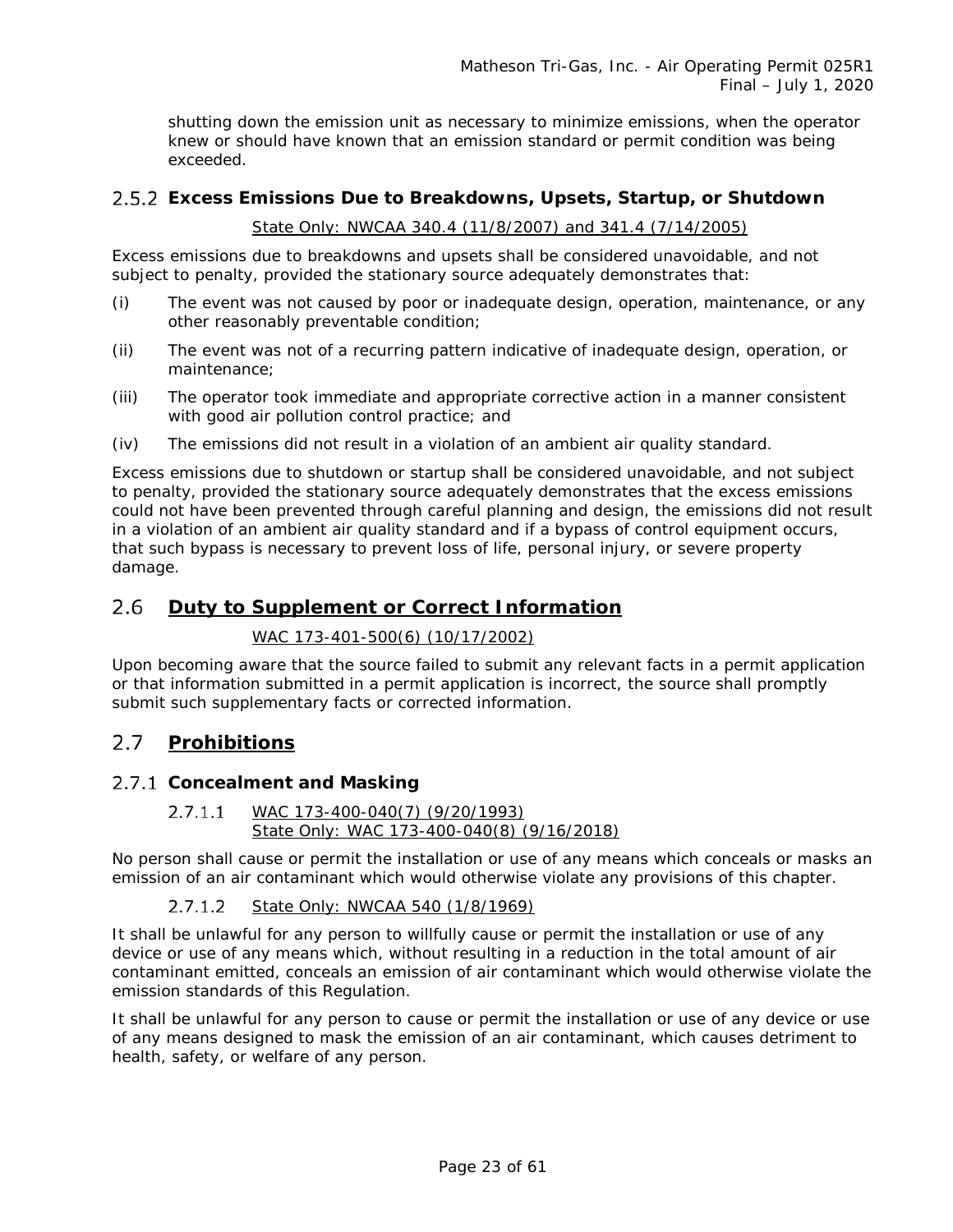### **Adjustment for Atmospheric Conditions**

### *WAC 173-400-205 (3/22/1991)*

The permittee shall not vary the rate of emission of a pollutant according to atmospheric conditions or ambient concentrations of that pollutant except as directed according to air pollution episode regulations.

### 2.7.3 Outdoor Burning

*WAC 173-425-036 (10/18/1990) and WAC 173-425-045 (1/3/1989), WAC*   $2.7.3.1$ *173-435-050(2) (1/3/1989) Although SIP-Approved, WAC 173-425-036, – 045, and -055 (referenced below) have been repealed.*

No person shall conduct outdoor burning during an air pollution episode or a declared period of impaired air quality. Except as provided in WAC 173-425-055, the following materials shall not be burned in any open fire: (1) garbage, (2) dead animals, (3) asphaltic products, (4) waste petroleum products, (5) paints, (6) rubber products, (7) plastics, (8) treated wood, and (9) any substance, other than natural vegetation, which normally emits dense smoke or obnoxious odors.

#### $2.7.3.2$ *State Only: WAC 173-425-040, 050, and 060 (4/1/2011), NWCAA 502 (9/11/2014)*

No person shall conduct outdoor burning except in accordance with the applicable regulations listed above. Outdoor burning shall be conducted under a valid fire permit and shall not contain prohibited materials, unless specifically exempted. Emissions from burning shall not create a nuisance and/or interfere with visibility on any public road.

### 2.7.4 Asbestos

#### $2.7.4.1$ *State Only: NWCAA 570 (9/11/2014)*

The permittee shall conduct all renovation or demolition projects in accordance with the applicable asbestos control standards listed in NWCAA 570.

 $2.7.4.2$ *40 CFR 61.145 (4/7/1993), 61.148 (11/20/1990) and 61.150 (9/18/2003)*

The permittee shall comply with 40 CFR Sections 61.145, 61.148 and 61.150 when conducting any renovation or demolition at the facility.

### **Stratospheric Ozone and Climate Protection**

#### $2.7.5.1$ *40 CFR 82 Subpart F (12/27/2017)*

The permittee shall comply with the standards for recycling and emissions reduction in accordance with the requirements listed in 40 CFR 82 Subpart F.

#### *State Only: RCW 70.94.970 (1991 c 199 § 602)*  $2.7.5.2$

A person who services, repairs or disposes of a motor vehicle air conditioning system; commercial or industrial air conditioning, heating, or refrigeration system; or consumer appliance shall use refrigerant extraction equipment to recover regulated refrigerant that would otherwise be released into the atmosphere. This subsection does not apply to off-road commercial equipment.

The willful release of regulated refrigerant from a source listed in this section is prohibited.

### **Display of Orders, Certificates and Other Notices: Removal or Mutilation**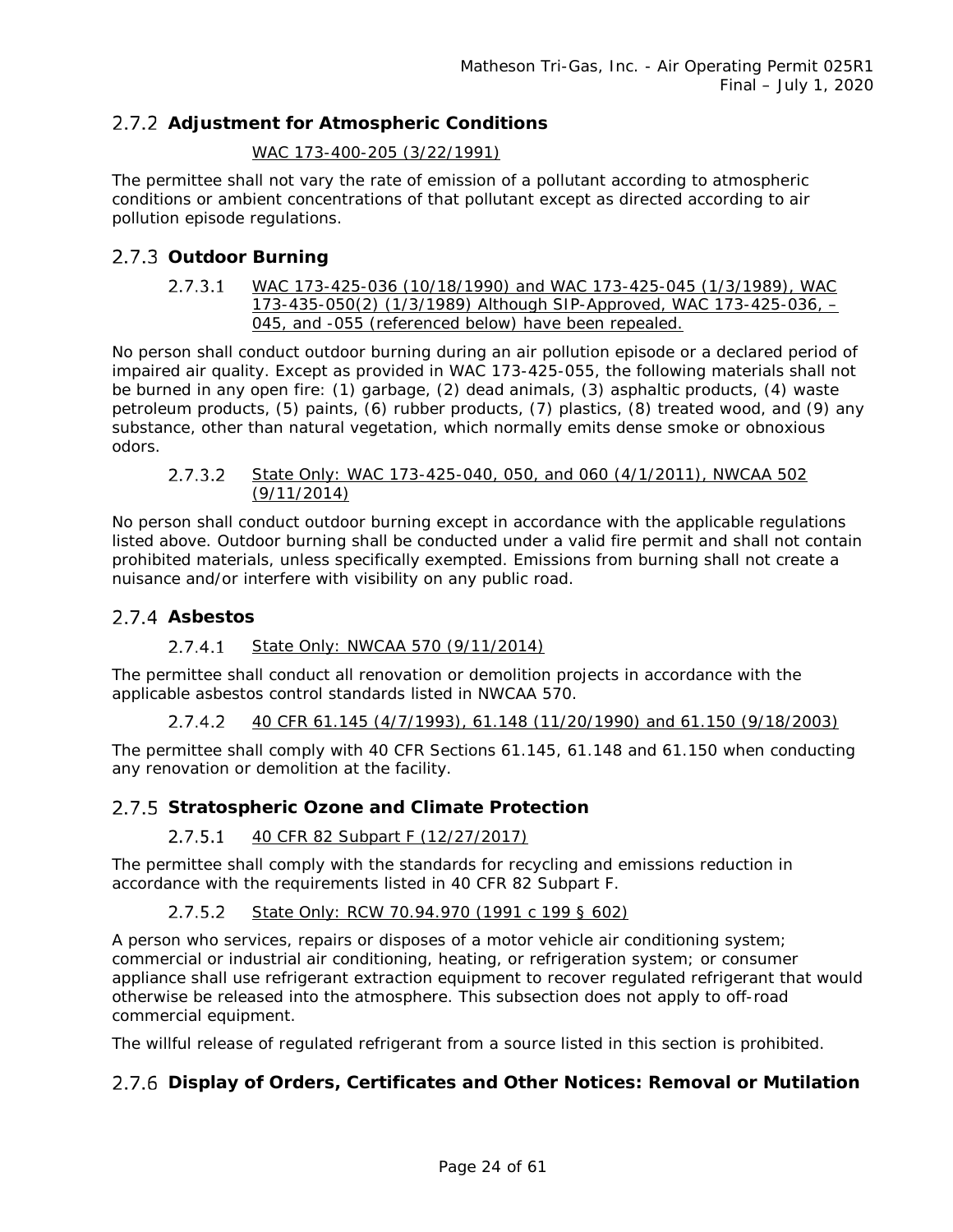### **Prohibited**

### *NWCAA 124 (2/14/1973)*

Any order or other certificate obtained from the NWCAA shall be available at the facility. If the NWCAA requires a notice to be displayed, it shall be posted. No one shall mutilate, obstruct or remove any notice unless authorized to do so by the NWCAA.

### **Obstruction of Access**

### *State Only: RCW 70.94.200 (1987 c 109 § 38)*

The permittee shall not obstruct, hamper or interfere with any authorized representative of the NWCAA who requests entry for the purposes of inspection and who presents appropriate credential; nor shall any person obstruct, hamper, or interfere with any such inspection.

### **False Statement, Representation or Certification**

### *State Only: WAC 173-400-105(6) (11/25/2018)*

No person shall make any false material statement, representation or certification in any form, notice or report required under chapter 70.94 or 70.120 RCW, or any ordinance, resolution, regulation, permit, or order in force pursuant thereto.

### **Inaccurate Monitoring**

### *State Only: WAC 173-400-105(8) (11/25/2018)*

No person shall render inaccurate any monitoring device or method required under chapter 70.94 or 70.120 RCW, or any ordinance, resolution, regulation, permit, or order in force pursuant thereto.

### **Prevention of Accidental Release**

### *40 CFR 68 (12/3/2018)*

Should this stationary source, as defined in 40 CFR Section 68.3, become subject to the accidental release prevention regulations in part 68, then the owner or operator shall submit a risk management plan (RMP) by the date specified in Section 68.10 and shall certify compliance with the requirements of Part 68 as part of the annual compliance certification as required by 40 CFR Part 70.

### 2.7.11 Cutback Asphalt Paving

### *NWCAA 580.7 (4/14/1993)*

The application of cutback asphalt in paving during the months of June, July, August and September is limited to use as prime coatings and patch mixes, or when the temperature is less than 50°F.

### **Creditable Stack Height and Dispersion Techniques**

### *WAC 173-400-200 (3/22/1991) (State Only - 2/10/2005)*

For stacks for which construction or reconstruction commenced, or for which major modifications were carried out, after December 31, 1970, no source may use dispersion techniques or excess stack height to meet ambient air quality standards or PSD increment limitations.

#### <span id="page-24-0"></span>2.8 **Notice of Construction and Application for Approval/New Source**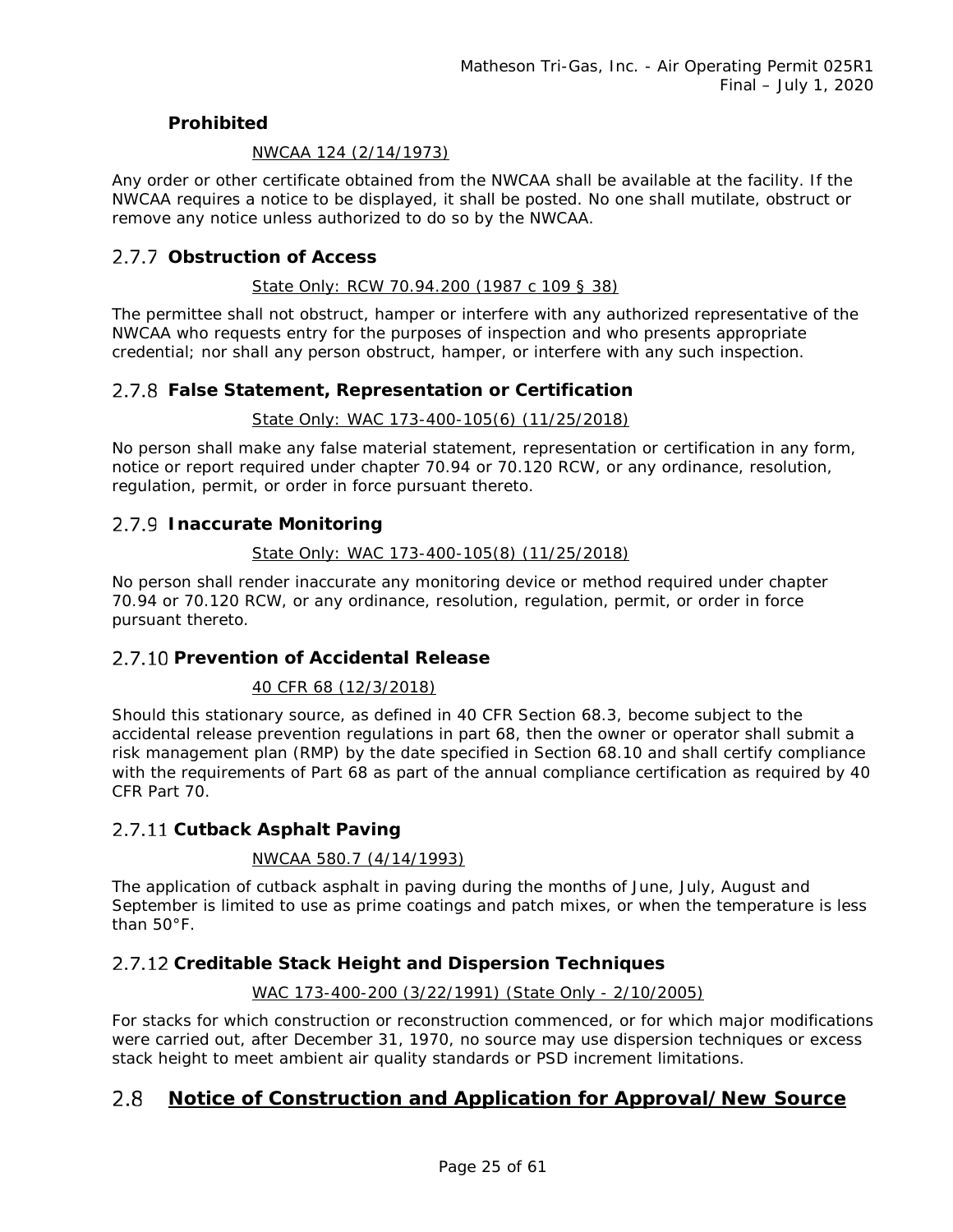### **Review**

### 2.8.1 Minor New Source Review (NSR)

#### $2.8.1.1$ *NWCAA 300, 301, 302 & 324.2 (10/13/1994), and NWCAA 303 (8/9/1978)*

No person shall construct, install, establish, modify or alter an air contaminant source or an emission unit without filing a "Notice of Construction and Application for Approval" and receiving approval from the NWCAA in accordance with the cited regulations.

#### $2.8.1.2$ *State Only: WAC 173-400-111 (7/1/2016), WAC 173-400-113 (12/29/2012), WAC 173-460-010 through -150 (6/20/2009), NWCAA 300.1-300.14 (4/11/2019), 303 (4/11/2019), and 324.2 (9/11/2014)*

A Notice of Construction application must be filed by the owner or operator and an Order of Approval issued by the NWCAA prior to the establishment of any new source in accordance with the cited regulations. For purposes of this section "establishment" shall mean to "begin actual construction" as that phrase is defined in NWCAA 200, and "new source" shall include any "modification" to an existing "stationary source" as those terms are defined in NWCAA 200.

A temporary source not exempt under NWCAA 300.3 or 300.4 shall be allowed to operate at a temporary location without filing a NWCAA Notice of Construction application provided that the temporary source meets the applicable requirements of NWCAA 300.17, including notification.

### 2.8.2 Nonroad Engines

### *State Only: NWCAA 304 (4/11/2019)*

This section applies to nonroad engines, as defined in NWCAA 200. Nonroad engines are not subject to new source review, control technology determinations, or emission limits set by the state implementation plan, or WAC 173-460.

Nonroad engines must use ultra-low sulfur diesel or ultra-low sulfur bio-diesel, gasoline, natural gas, propane, liquefied petroleum gas, hydrogen, ethanol, methanol, or liquefied/compressed natural gas.

For each nonroad engine as specified in this section greater than 500 brake horsepower (bhp), the owner or operator must notify NWCAA within 15 calendar days prior to surpassing the engine remaining at a facility for 12 consecutive months. This notification must include the make, model, serial number, rating, fuel type, date the engine was brought to the facility, and engine function or purpose.

### 2.8.3 General Order

### *State Only: WAC 173-400-560 (12/29/2012) and NWCAA 121.4 (3/14/2013)*

An owner or operator may apply for an applicable general order for approval to construct certain specified sources as defined in WAC 173-400-560. A general order of approval shall identify criteria by which an emission unit or source may qualify for coverage under a general order of approval and shall include terms and conditions for installing and/or operating the source.

### 2.8.4 Requirements to Comply

### *State Only: NWCAA 300.13 (4/11/2019)*

It shall be unlawful for an owner or operator of a source or emission unit to not abide by the operating and reporting conditions in the Order of Approval.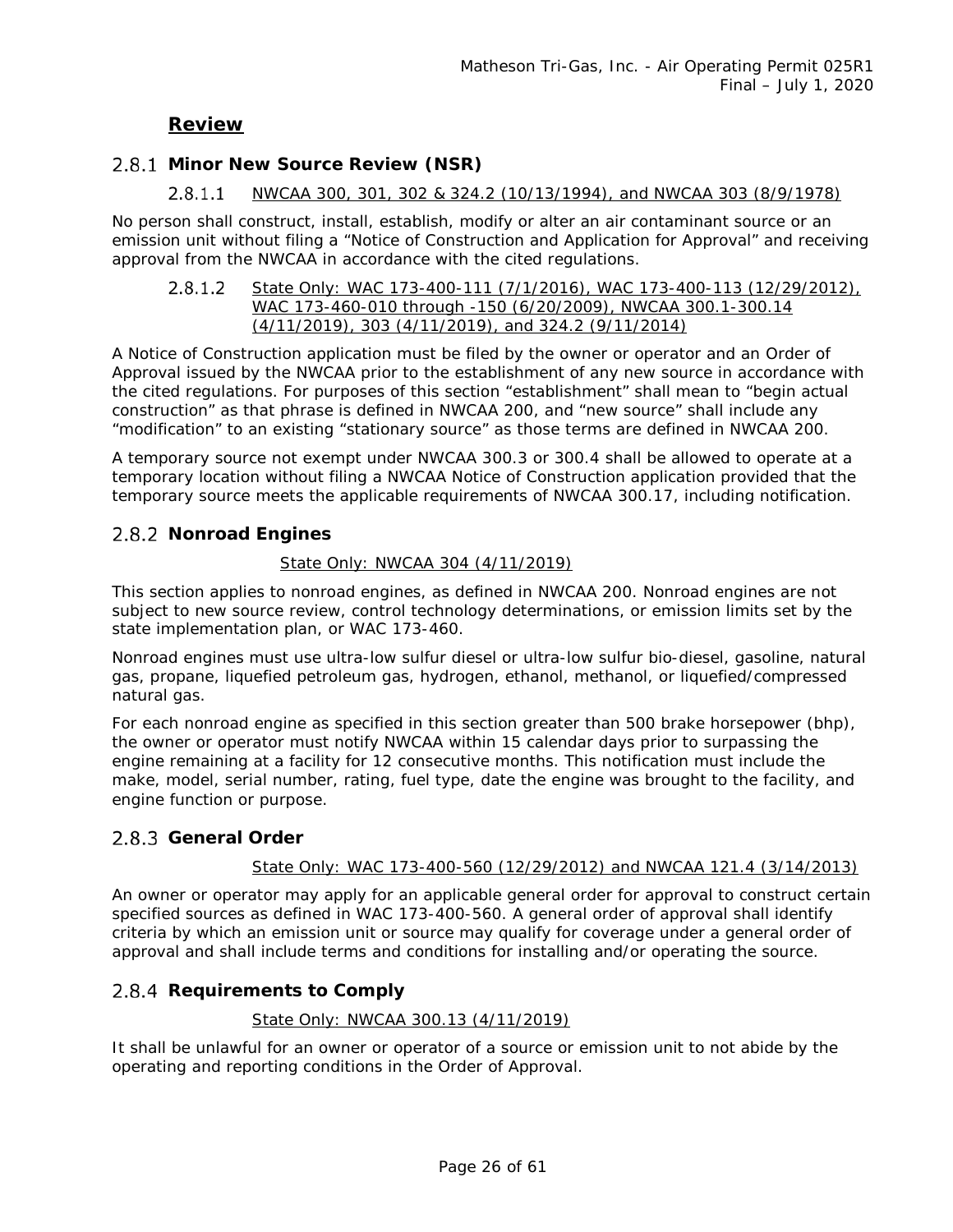### **Prevention of Significant Deterioration (PSD)**

*State Only: WAC 173-400-117 (12/29/2012), WAC 173-400-700 (4/1/2011), WAC 173-400-710, -720, -730 (7/1/2016), -740 (9/16/2018), -750 (12/29/2012)* 

A Prevention of Significant Deterioration (PSD) permit application must be filed by the owner or operator and a PSD permit issued by Ecology prior to the establishment of any new source in accordance with the cited regulations. No major stationary source or major modification as defined in the cited regulation shall begin actual construction without having received a PSD permit. Allowable emissions from the proposed major stationary source or major modification shall not cause or contribute to a violation of any ambient air quality standard.

An applicant for a PSD permit must submit an application that provides complete information for Department of Ecology to determine compliance with all PSD program requirements. Detailed procedures for submitting a complete application, for public review and involvement, and for revisions to an existing PSD permit are provided in the cited regulations (WAC 173-400-700 through 750).

### **Replacement or Substantial Alteration of Control Technology at an Existing Source**

### *State Only: NWCAA 300.25 (4/11/2019)*

Any person proposing to replace or substantially alter emission control technology installed on an existing stationary source or emission unit shall file a Notice of Construction application with the NWCAA.

#### <span id="page-26-0"></span> $2.9$ **Greenhouse Gas Regulation**

### *State Only: WAC 173-401-200 (19) & (35) (3/5/2016)*

Greenhouse gases (GHGs), the air pollutant defined in 40 CFR 86.1818-12(a) as the aggregate group of six greenhouse gases: Carbon dioxide, nitrous oxide, methane, hydrofluorocarbons, perfluorocarbons, and sulfur hexafluoride, shall not be subject to regulation under this chapter unless, as of January 2, 2011, the GHG emissions are at a stationary source emitting or having the potential to emit 100,000 tpy  $CO<sub>2</sub>$  equivalent emissions and the source is otherwise required to have an operating permit.

The term "tpy (tons per year)  $CO<sub>2</sub>$  equivalent emissions" ( $CO<sub>2</sub>e$ ) shall represent an amount of GHGs emitted, and shall be computed by multiplying the mass amount of emissions (tpy), for each of the six greenhouse gases in the pollutant GHGs, by the gas's associated global warming potential published at Table A-1 to subpart A of 40 CFR Part 98 - Global Warming Potentials, and summing the resultant value for each to compute a tpy  $CO<sub>2e</sub>$ .

"Subject to regulation" means, for any air pollutant, that the pollutant is subject to either a provision in the FCAA, or a nationally applicable regulation codified by EPA in subchapter C of 40 CFR chapter 1 (in effect on October 6, 2010), that requires actual control of the quantity of emissions of that pollutant, and that such a control requirement has taken effect and is operative to control, limit or restrict the quantity of emissions of that pollutant released from the regulated activity.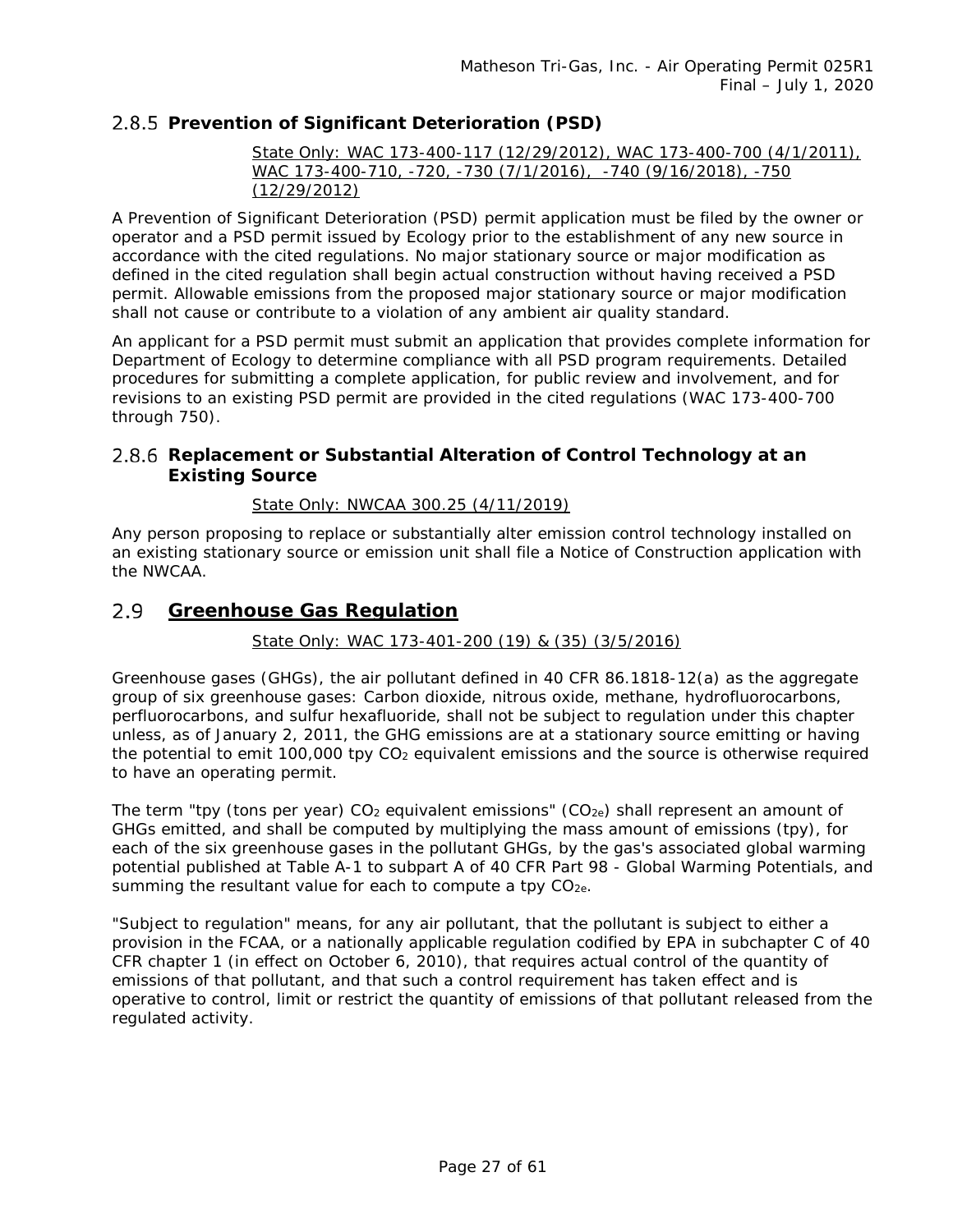### <span id="page-27-1"></span><span id="page-27-0"></span>**Greenhouse Gas Mitigation**

### **GHG Clean Air Rule (CAR)**

### *State Only: WAC 173-442 (10/16/2016)*

The Clean Air Rule (CAR) establishes greenhouse gas (GHG) emission reduction pathways for covered parties in Washington. CAR applicability is based on a GHG emissions for a three calendar year rolling average, beginning with calendar year 2012. Covered parties with GHG emissions greater than or equal to 70,000 MT CO2e/yr must comply with the rule by the dates specified in Table 1 of WAC 173-442-030

### *State Only: WAC 173-442-210, 173-442-220, 173-442-250 (10/16/2016)*

Each covered party must submit a compliance report in a format prescribed by Ecology. The compliance report must include the verification requirements in WAC 173-220. The report must be submitted by the deadline in WAC 173-442-250.

A covered party may discontinue submitted a compliance report for the purposes of chapter 173-442 WAC after 3 consecutive years of reporting covered GHG emissions less than 50,000 MT CO<sub>2</sub>e/yr and the covered party notifies ecology of its intent to discontinue the report by the compliance report deadline in WAC 173-442-250. Covered parties must continue to submit annual GHG reports required by chapter 173-441 WAC. A covered party must resume submitting a compliance report when total covered GHG emissions exceed 50,000 MT CO2e/year.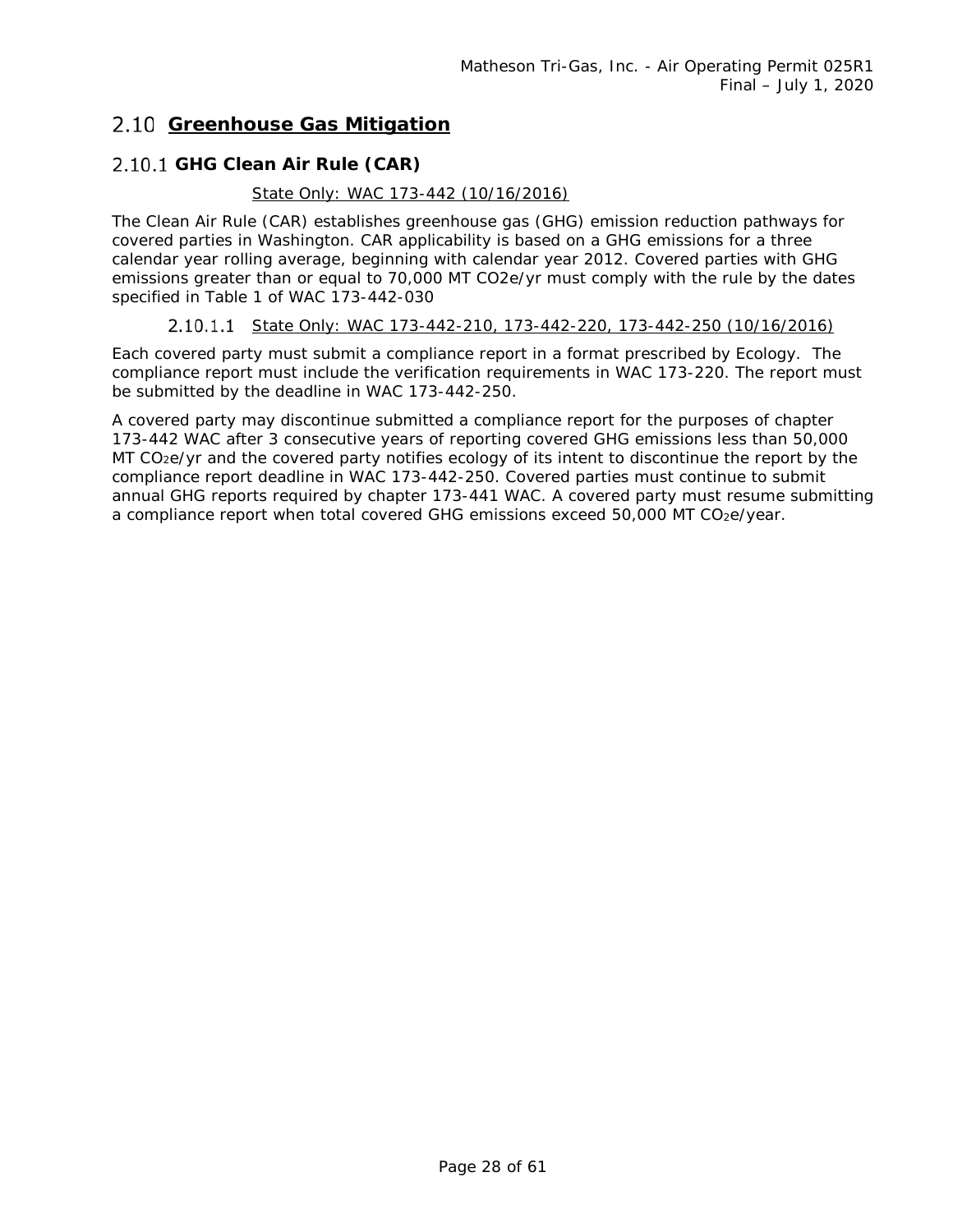### <span id="page-28-0"></span>**STANDARD TERMS AND CONDITIONS FOR NSPS SECTION 3 AND NESHAP**

Standard terms and conditions are administrative and/or other requirements that typically have no ongoing compliance monitoring requirements. The permittee must comply with the requirements listed below for specific "affected facilities" as defined in the New Source Performance Standards (NSPS) in 40 CFR Part 60.2, "affected sources" defined in the National Emission Standards for Hazardous Air Pollutants (NESHAP) in 40 CFR Part 63.2, and owners or operators of any stationary source for which a standard is prescribed under 40 CFR Part 61. The affected facilities, affected sources, and stationary sources subject to these requirements are identified in Section 5 of the permit. The conditions in this section do not apply generally to all emission units at the facility. Some requirements from the regulations cited in this section of the permit have been paraphrased for brevity. For all conditions in this section, the language of the cited regulation takes precedence over a paraphrased requirement.

The EPA delegates NSPS and NESHAP implementation and enforcement authority to NWCAA on a periodic basis. Some conditions in this section cite the NSPS delegation letter or the NESHAP delegation letter from EPA Region 10 to NWCAA because the letter clarifies certain Federal requirements. For example, the delegation letters state that NWCAA shall be the recipient of all notifications and reports and be the point of contact for questions and compliance issues regarding delegated standards. The delegation letters also specify the extent of NSPS and NESHAP delegation to the NWCAA. Current delegation letters are available for review on the NWCAA website and at the NWCAA office.

Some of the terms and conditions cited below refer to the "Administrator". For delegated NSPS and NESHAP requirements, "Administrator" means NWCAA; for NSPS and NESHAP requirements that have not been delegated to NWCAA, "Administrator" means the Administrator of the United States Environmental Protection Agency.

All of the federal regulations listed in Section 3 have been adopted by reference in Section 104.2 of the NWCAA Regulation. NWCAA 104.2 was last amended by the agency on April 11, 2019.

#### <span id="page-28-1"></span> $3.1$ **Part 60 – New Source Performance Standard Requirements**

### **Address for Reports, Notifications, and Submittals**

*40 CFR 60.4(a) and (b) (4/25/1975) (as amended by Delegation Letter dated 8/5/2019 from Krishna Viswanathan, Director of the Office of Air and Waste, EPA Region 10 to Mark Buford, Director of NWCAA)*

Notifications, reports, and applications for delegated New Source Performance Standards (NSPS) shall be sent to the NWCAA at the following address:

> Northwest Clean Air Agency 1600 S. Second Street Mount Vernon, WA 98273-5202

Notifications, reports, and applications under NSPS authorities that have been excluded from delegation shall be submitted to the EPA at the following address*:*

> U.S. EPA Region 10 Director, Air and Waste Management Division 1200 Sixth Avenue Seattle, WA 98101-3140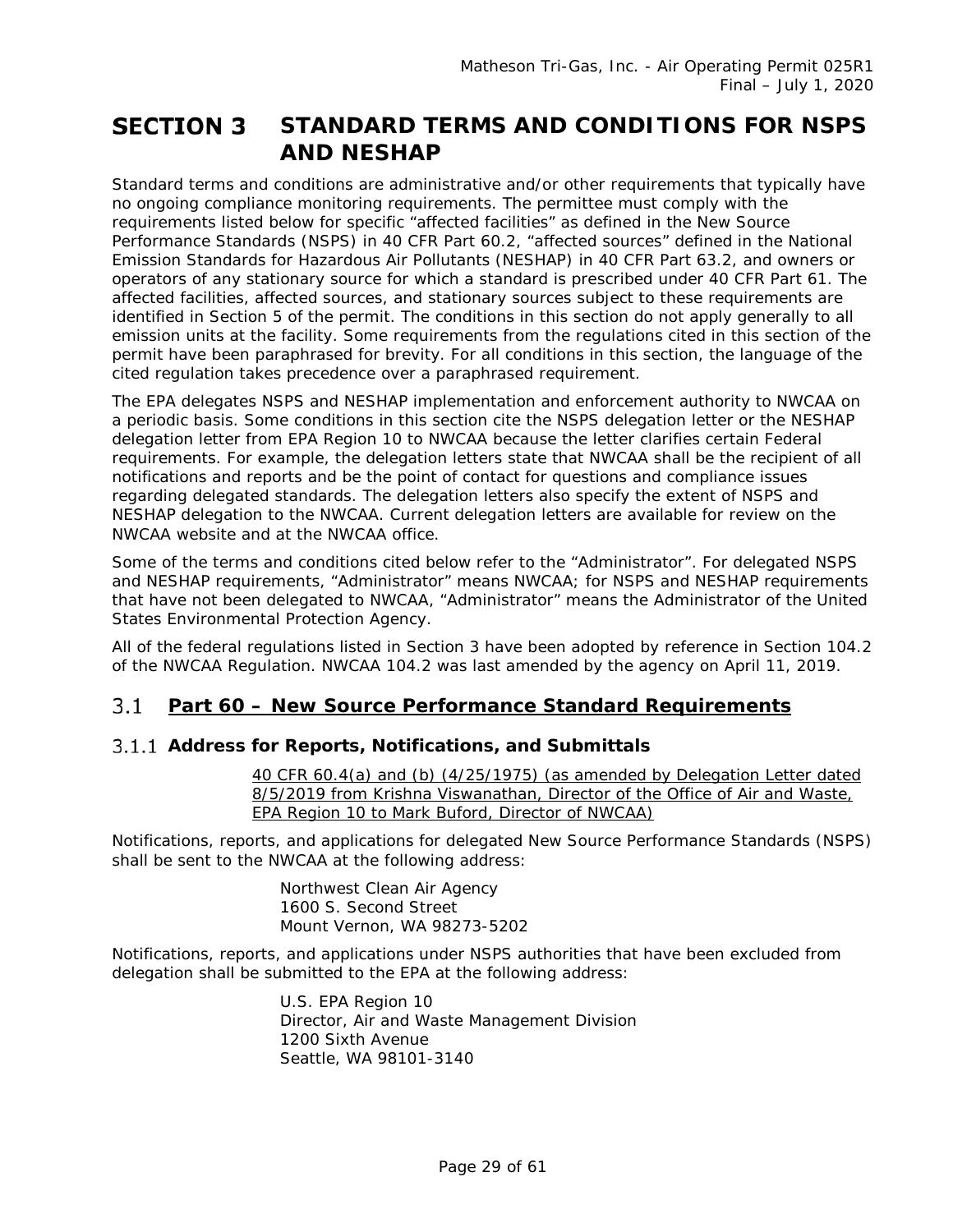### **Notification**

*40 CFR 60.7(a) (2/12/1999) (as amended by Delegation Letter dated 8/5/2019 from Krishna Viswanathan, Director of the Office of Air and Waste, EPA Region 10 to Mark Buford, Director of NWCAA)*

Furnish written notification to the Administrator of the following:

- (i) The date construction (or reconstruction as defined by 40 CFR 60.15) of an affected facility commenced postmarked no later than 30 days after such date.
- (ii) Notification of the actual date of initial startup of an affected facility postmarked within 15 days after such date.
- (iii) Notification of any physical or operational change to an existing facility which may increase the emission rate of any air pollutant to which a standard applies, unless that change is specifically exempted under an applicable subpart or in 40 CFR 60.14(e). This notice shall be postmarked 60 days or as soon as practicable before the change is commenced and shall include information describing the precise nature of the change, present and proposed emission control systems, productive capacity of the facility before and after the change, and the expected completion date of the change.
- (iv) Notification of the date upon which demonstration of the continuous monitoring system performance commences in accordance with 40 CFR 60.13(c). Notification shall be postmarked not less than 30 days prior to such date.
- (v) Notification of the anticipated date for conducting the opacity observations required by 40 CFR 60.11(e)(1) of this part. The notification shall be postmarked not less than 30 days prior to such date.
- (vi) Notification that continuous opacity monitoring system data results will be used to determine compliance with the applicable opacity standard during a performance test required by 60.8 in lieu of Method 9 observation data as allowed by 40 CFR 60.11(e)(5) of this part. This notification shall be postmarked not less than 30 days prior to the date of the performance test.

### **Startup, Shutdown, and Malfunction Records**

#### *40 CFR 60.7(b) (2/12/1999)*  $3.1.3.1$

Maintain records of the occurrence and duration of any startup, shutdown, or malfunction in the operation of an affected facility; any malfunction of the air pollution control equipment; or any periods during which a continuous monitoring system or monitoring device is inoperative.

#### $3.1.3.2$ *40 CFR 60.8(c) (8/30/2016)*

Operations during periods of startup, shutdown, and malfunction shall not constitute representative conditions for the purpose of a performance test nor shall emissions in excess of the level of the applicable emission limit during periods of startup, shutdown, and malfunction be considered a violation of the applicable emission limit unless otherwise specified in the applicable standard.

### <span id="page-29-0"></span>**Excess Emission Records**

 $3.1.4.1$ *40 CFR 60.7(c) and (d) (2/12/1999) (as amended by Delegation Letter dated 8/5/2019 from Krishna Viswanathan, Director of the Office of Air and Waste, EPA Region 10 to Mark Buford, Director of NWCAA)*

Each owner or operator required to install a continuous monitoring device shall submit excess emissions and monitoring systems performance report (as defined in applicable subparts)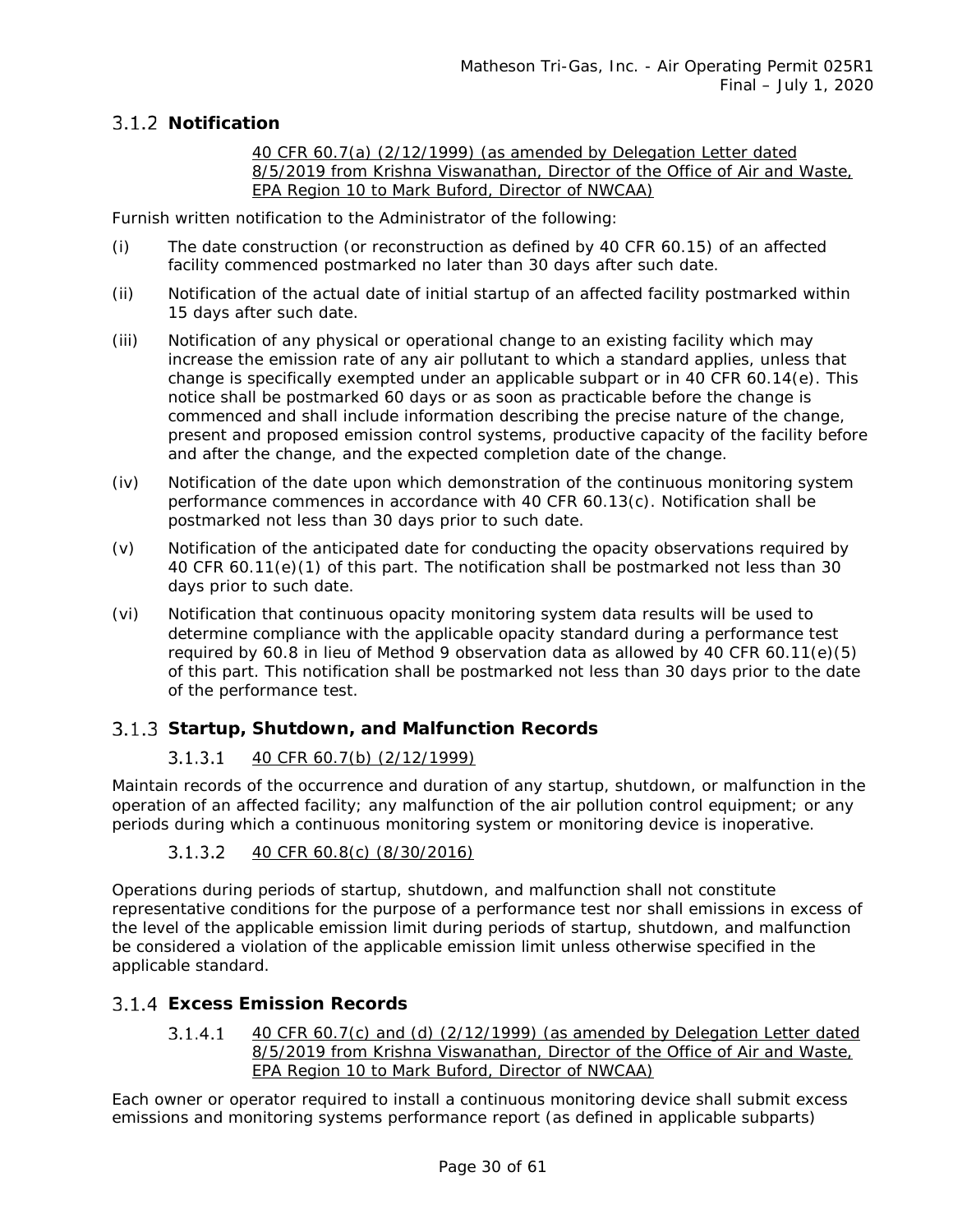and/or summary report form (see  $60.7(d)$ ) to the Administrator semiannually, except when: more frequent reporting is specifically required in any subpart; or the Administrator determines that more frequent reporting is necessary. All reports shall be postmarked by the 30<sup>th</sup> day following the end of each six-month period. Written reports of excess emissions shall include the information in 40 CFR  $60.7(c)(1)$  through  $(4)$ .

#### *Excess Emissions Reports 40 CFR 60 Subpart Ja Affected Sources*  $3.1.4.2$ *40 CFR 60.108a(d) (9/12/2012)*

The requirements for excess emission reporting for Subpart Ja affected sources are the same as noted in AOP Term [3.1.4.1](#page-29-0)**.** above with the following clarifications, exceptions, or differences:

Each owner or operator subject to this subpart shall submit an excess emissions report for all periods of excess emissions according to the requirements of 60.7(c) except that the report shall contain the following information:

- (i) The date that the exceedance occurred;
- (ii) An explanation of the exceedance;
- (iii) Whether the exceedance was concurrent with a startup, shutdown, or malfunction of an affected facility or control system; and
- (iv) A description of the action taken, if any.
- (v) The information described in  $60.108(c)(6)$  for all subject discharges.
- (vi) For any periods for which monitoring data are not available, any changes made in operation of the emission control system during the period of data unavailability which could affect the ability of the system to meet the applicable emission limit. Operations of the control system and affected facility during periods of data unavailability are to be compared with operation of the control system and affected facility before and following the period of data unavailability.
- (vii) A written statement, signed by a responsible official, certifying the accuracy and completeness of the information contained in the report.

### **Maintenance of Records**

### *40 CFR 60.7(f) (2/12/1999)*

Maintain a file of all measurements, including continuous monitoring system, monitoring device, and performance testing measurements; all continuous monitoring system performance evaluations; all continuous monitoring system or monitoring device calibration checks; adjustments and maintenance performed on these systems or devices; and all other information required by this part recorded in a permanent form suitable for inspection. The file shall be retained for at least two years following the date of such measurements, maintenance, reports, and records, except as described in 60.7(f)(1) through (3).

Note: Under WAC 173-401-615(2), records of required monitoring data and support information shall be retained for a period of five years from the date of the monitoring sample, measurement, report, or application.

### **Performance Tests**

### *40 CFR 60.8(a), (d), (e), and (f) (8/30/2016)*

Within 60 days after achieving the maximum production rate at which the affected facility will be operated, but not later than 180 days after initial startup of such facility, or at such other times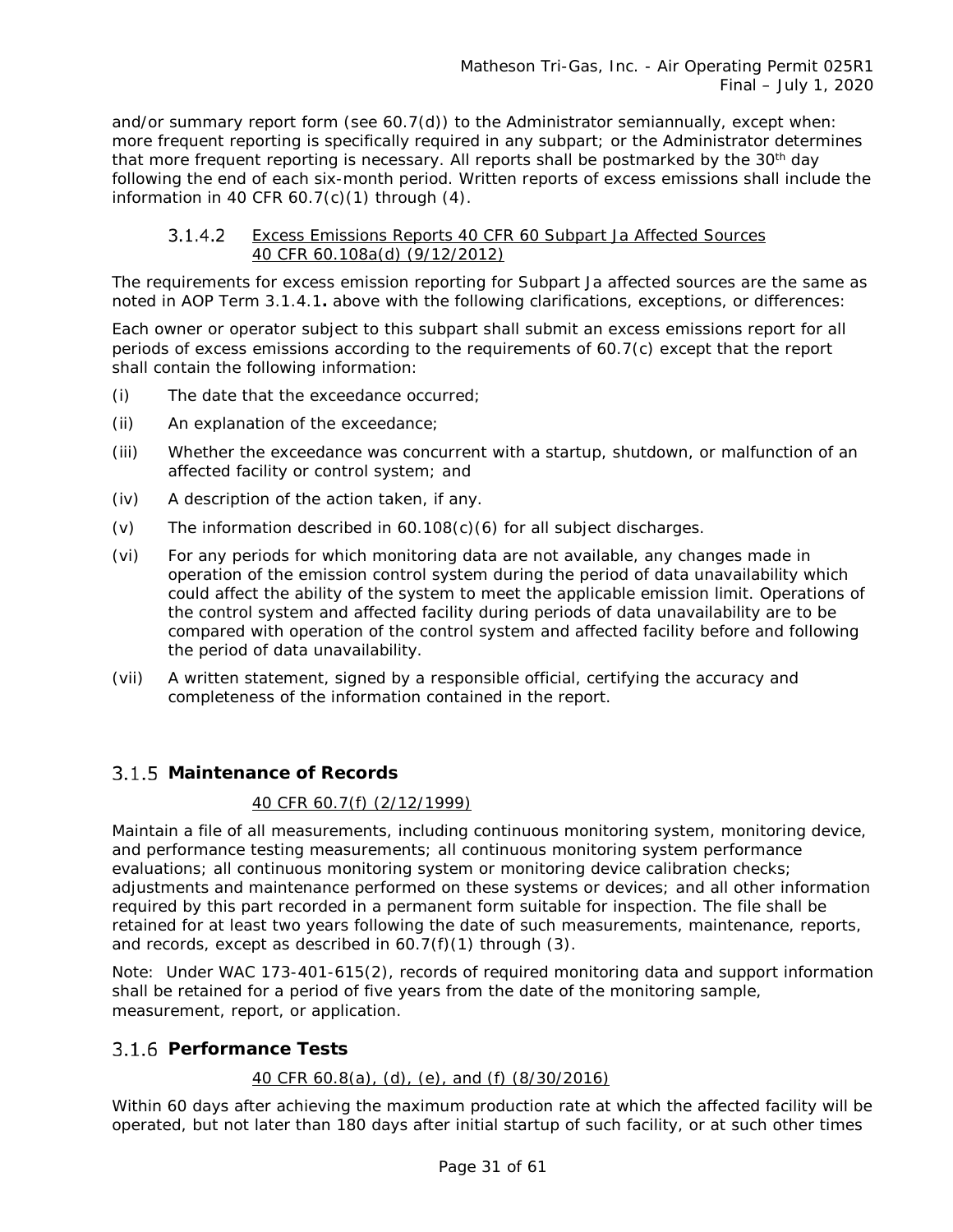specified by this part, and at such other times as may be required by the Administrator under section 114 of the Act, the owner or operator of such facility shall conduct performance test(s) and furnish the Administrator a written report of the results of such performance test(s), except as specified in paragraphs  $(a)(1), (a)(2), (a)(3),$  and  $(a)(4)$  of this section.

The owner or operator of an affected facility shall provide the Administrator at least 30 days prior notice of any performance test, except as specified under other subparts, to afford the Administrator the opportunity to have an observer present. If after 30 days notice for an initially scheduled performance test, there is a delay (due to operational problems, etc.) in conducting the scheduled performance test, the owner or operator of an affected facility shall notify the Administrator as soon as possible of any delay in the original test date, either by providing at least 7 days prior notice of the rescheduled date of the performance test, or by arranging a rescheduled date with the Administrator by mutual agreement.

The owner or operator of an affected facility shall provide performance testing facilities as follows:

- (i) Sampling ports adequate for test methods applicable to such facility.
- (ii) Safe sampling platform(s).
- (iii) Safe access to sampling platform(s).
- (iv) Utilities for sampling and testing equipment.

Unless otherwise specified in the applicable subpart, each performance test shall consist of three separate runs using the applicable test method. Each run shall be conducted for the time and under the conditions specified in the applicable standard. For the purpose of determining compliance with an applicable standard, the arithmetic means of results of the three runs shall apply.

Unless otherwise specified in a relevant standard or test method, or as otherwise approved by the Administrator in writing, the report for a performance test shall include:

- (v) Facility mailing address, physical address, owner or operator or responsible official (where applicable) and his/her email address, and the appropriate Federal Registry System (FRS) number for the facility.
- (vi) Applicable regulation(s) requiring the test, the pollutant(s) and other parameters being measured, the applicable emission standard and any process parameter component, and a brief process description.
- (vii) Description of the emission unit tested including fuel burned, control devices, and vent characteristics; the appropriate source classification code (SCC); the permitted maximum process rate (where applicable); and the sampling location.
- (viii) Description of sampling and analysis procedures used and any modifications to standard procedures, quality assurance procedures and results, record of process operating conditions that demonstrate the applicable test conditions are met, and values for any operating parameters for which limits were being set during the test.
- (ix) Where a test method requires you record or report, the following shall be included: Record of preparation of standards, record of calibrations, raw data sheets for field sampling, raw data sheets for field and laboratory analyses, chain-of-custody documentation, and example calculations for reported results.
- (x) Identification of the company conducting the performance test including the primary office address, telephone number, and the contact for this test program including his/her email address.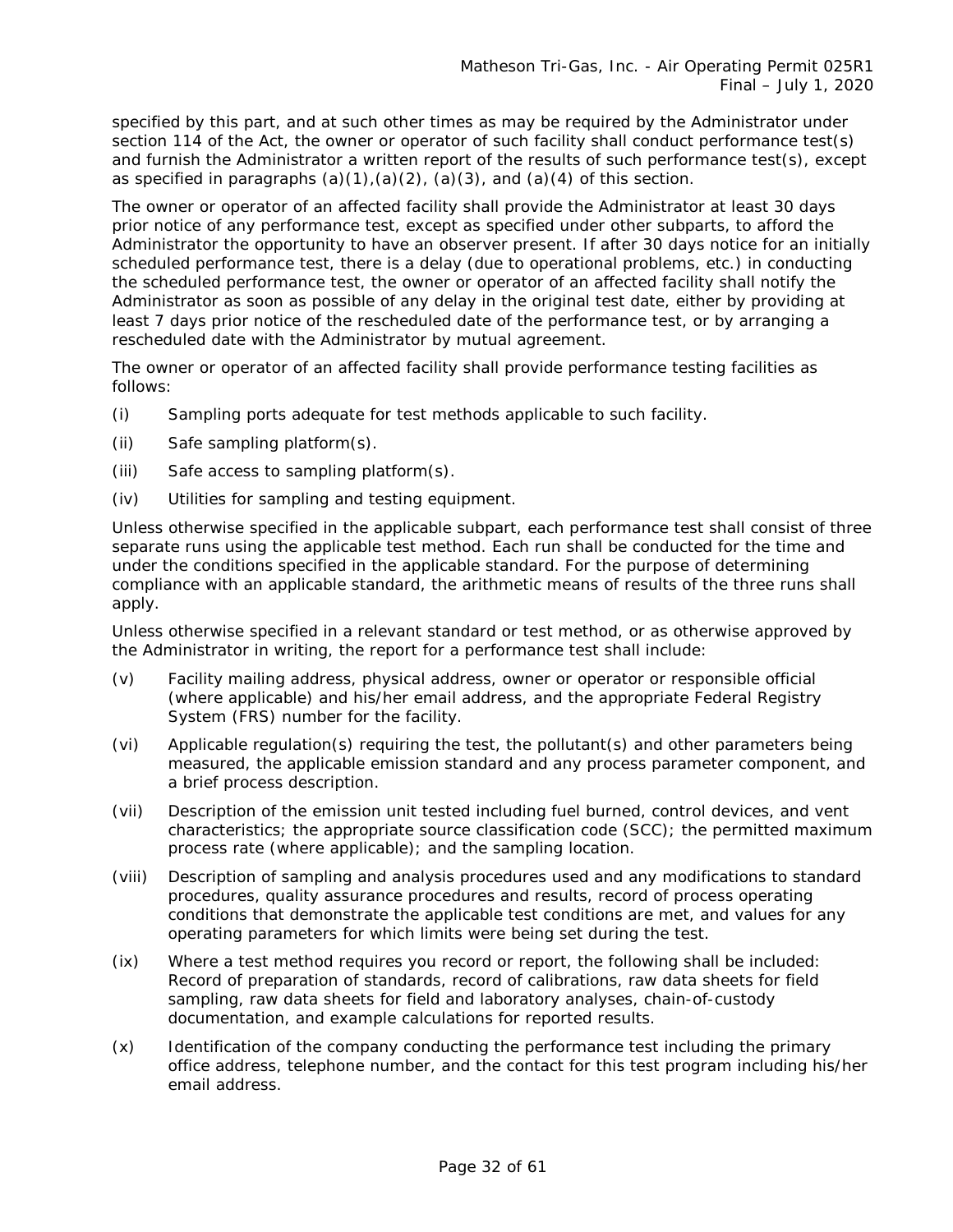### **Test Method Performance Audit**

### *40 CFR 60.8(g) (8/30/2016)*

Performance testing shall include a test method performance audit (PA) during the performance test, as specified in 40 CFR 60.8(g).

The source owner, operator, or representative of the tested facility shall obtain an audit sample, if commercially available, from an AASP for each test method used for regulatory compliance purposes. See 40 CFR 60.8(g)(1) for a list of test methods excluded from this requirement.

If the source owner, operator, or representative cannot find an audit sample for a specific method, the owner, operator, or representative shall consult the EPA Web site at the following URL, [https://www.epa.gov/emc/emc-technical-support#audit,](https://www.epa.gov/emc/emc-technical-support#audit) to confirm whether there is a source that can supply an audit sample for that method. If the EPA Web site does not list an available audit sample at least 60 days prior to the beginning of the compliance test, the source owner, operator, or representative shall not be required to include an audit sample as part of the quality assurance program for the compliance test.

The source owner, operator, or representative shall report the results for the audit sample along with a summary of the emission test results for the audited pollutant to the compliance authority and shall report the results of the audit sample to the AASP. The source owner, operator, or representative shall make both reports at the same time and in the same manner or shall report to the compliance authority first and then report to the AASP.

### **Compliance with Opacity Standards**

### *40 CFR 60.11(b) and (c) (10/17/00)*

Compliance with opacity standards in 40 CFR Part 60 shall be determined by EPA Method 9 in Appendix A. For purposes of determining inital compliance, the minimum total time of observations shall be 3 hours (30 6-minute averages) for the performance test. The opacity standards set forth in this part shall apply at all times except during periods of startup, shutdown, malfunction, and as otherwise provided in the applicable standard.

### **Operation and Maintenance**

### *40 CFR 60.11(d) (10/17/2000)*

At all times, including periods of startup, shutdown, and malfunction, owners and operators shall, to the extent practicable, maintain and operate any affected facility, including associated air pollution control equipment, in a manner consistent with good air pollution control practices for minimizing emissions.

### **Credible Evidence**

### *40 CFR 60.11(g) (10/17/2000)*

For the purpose of submitting compliance certifications or establishing whether or not a person has violated or is in violation of any standard in this part, nothing in this part shall preclude the use, including the exclusive use, of any credible evidence or information, relevant to whether a source would have been in compliance with applicable requirements if the appropriate performance or compliance test or procedure had been performed.

### **Circumvention**

### *40 CFR 60.12 (3/8/1974)*

No owner or operator subject to the provisions of this part shall build, erect, install, or use any article, machine, equipment or process, the use of which conceals an emission which would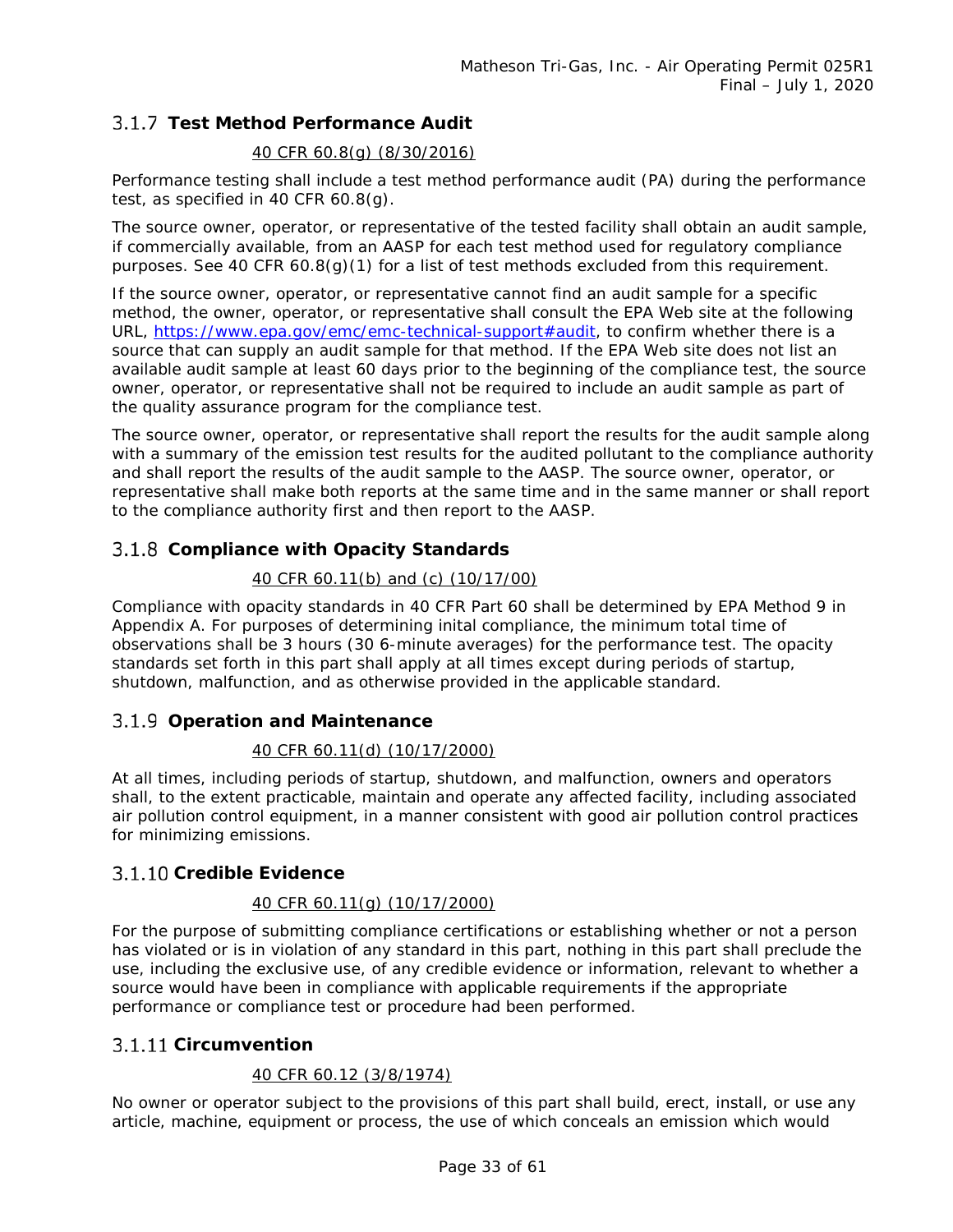otherwise constitute a violation of an applicable standard. Such concealment includes, but is not limited to, the use of gaseous diluents to achieve compliance with an opacity standard or a standard which is based on the concentration of a pollutant in the gases discharged to the atmosphere.

### **Monitoring Requirements**

### *40 CFR 60.13 (6/30/2016)*

All continuous monitoring systems required under applicable subparts shall be subject to the provisions of this section upon promulgation of performance specifications for continuous monitoring systems under appendix B to part 60 and, if the continuous monitoring system is used to demonstrate compliance with emission limits on a continuous basis, appendix F to part 60, unless otherwise specified in an applicable subpart or by the Administrator.

The owner or operator of an affected facility shall conduct a performance evaluation of the continuous emission monitoring system (CEMS) during any performance test required under §60.8 or within 30 days thereafter in accordance with the applicable performance specification in appendix B of this part, or at such other times as may be required by the Administrator under section 114 of the Act. The owner or operator of an affected facility shall furnish the Administrator within 60 days of completion a written report of the results of the performance evaluation.

Owners and operators of a CEMS installed in accordance with the provisions of this part, must check the zero (or low level value between 0 and 20 percent of span value) and span (50 to 100 percent of span value) calibration drifts at least once daily in accordance with a written procedure. The zero and span must, as a minimum, be adjusted whenever either the 24-hour zero drift or the 24-hour span drift exceeds two times the limit of the applicable performance specification in appendix B of this part. The system must allow the amount of the excess zero and span drift to be recorded and quantified whenever specified.

Except for system breakdowns, repairs, calibration checks, and zero and span adjustments required under this section, all continuous monitoring systems for measuring emissions, except opacity, shall be in continuous operation and shall complete a minimum of one cycle of operation (sampling, analyzing, and data recording) for each successive 15-minute period.

Owners or operators of continuous monitoring systems for pollutants other than opacity shall reduce all data to 1-hour averages for time periods as defined in §60.2.

For continuous monitoring systems other than opacity, 1-hour averages shall be computed according to paragraphs (h)(2)(i) through (h)(2)(ix), except that the provisions pertaining to the validation of partial operating hours are only applicable for affected facilities that are required by the applicable subpart to include partial hours in the emission calculations.

### **Modification**

### *40 CFR 60.14 (10/17/2000)*

Except as provided under paragraphs (e) and (f) of this section, any physical or operational change to an existing facility which results in an increase in the emission rate to the atmosphere of any pollutant to which a standard applies shall be considered a modification within the meaning of section 111 of the Act. Upon modification, an existing facility shall become an affected facility for each pollutant to which a standard applies and for which there is an increase in the emission rate to the atmosphere.

Within 180 days of the completion of any physical or operational change subject to the control measures specified in paragraph (a) of this section, compliance with all applicable standards must be achieved.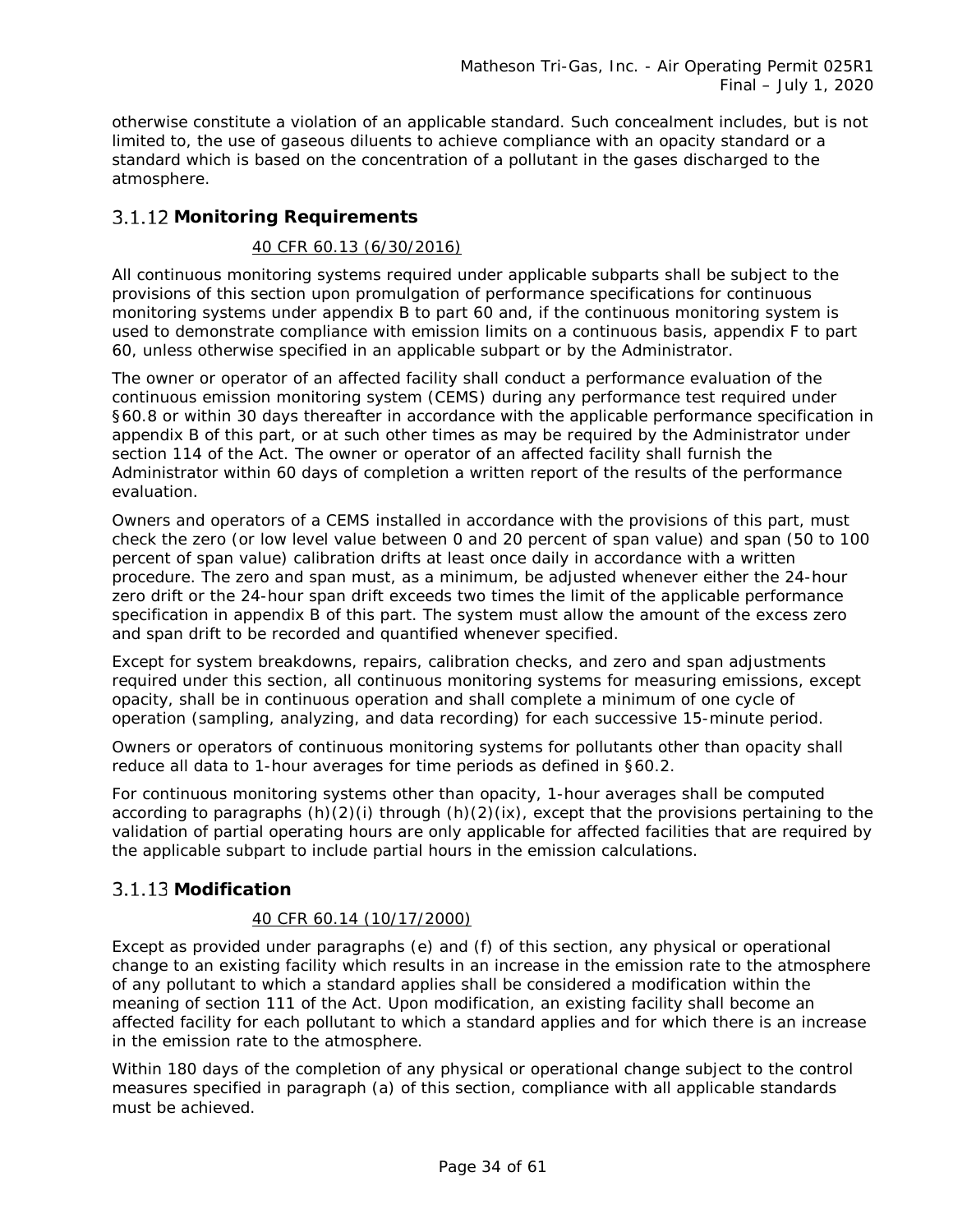### <span id="page-34-0"></span>**Part 63 – National Emission Standard for Hazardous Air Pollutant Requirements**

### **Prohibited Activities and Circumvention**

### *40 CFR 63.4 (4/5/2002)*

No owner or operator subject to the provisions of this part must operate any affected source in violation of the requirements of this part. Affected sources subject to and in compliance with either an extension of compliance or an exemption from compliance is not in violation of the requirements of this part. An extension of compliance can be granted by the Administrator under this part; by a State with an approved permit program; or by the President under Section 112(i)(4) of the Act.

No owner or operator subject to the provisions of this part shall fail to keep records, notify, report, or revise reports as required under this part.

No owner or operator subject to the provisions of this part shall build, erect, install, or use any article, machine, equipment, or process to conceal an emission that would otherwise constitute noncompliance with a relevant standard. Such concealment includes, but is not limited to –

- (i) The use of diluents to achieve compliance with a relevant standard based on the concentration of a pollutant in the effluent discharged to the atmosphere;
- (ii) The use of gaseous diluents to achieve compliance with a relevant standard for visible emissions.

Fragmentation after November 15, 1990 which divides ownership of an operation, within the same facility among various owners where there is no real change in control, will not affect applicability. The owner and operator must not use fragmentation or phasing of reconstruction activities (i.e., intentionally dividing reconstruction into multiple parts for purposes of avoiding new source requirements) to avoid becoming subject to new source requirements.

### **Requirements for Existing, Newly Constructed, and Reconstructed 40 CFR Part 63 NESHAPs Sources**

### *40 CFR 63.5(b)(1), (3), (4), (6) (4/5/2002)*

A new affected source for which construction commences after proposal of a relevant standard is subject to relevant standards for new affected sources, including compliance dates. An affected source for which reconstruction commences after proposal of a relevant standard is subject to relevant standards for new sources, including compliance dates, irrespective of any change in emissions of hazardous air pollutants from that source.

After the effective date of any relevant standard promulgated by the Administrator under this part, no person may, without obtaining written approval in advance from the Administrator in accordance with the procedures in paragraphs (d) and (e) of this Part 63.5, do any of the following:

- (i) Construct a new affected source that is major-emitting and subject to such standard;
- (ii) Reconstruct an affected source that is major-emitting and subject to such standard; or
- (iii) Reconstruct a major source such that the source becomes an affected source that is major-emitting and subject to the standard.

After the effective date of any relevant standard promulgated by the Administrator under this part, an owner or operator who constructs a new affected source that is not major-emitting or reconstructs an affected source that is not major-emitting that is subject to such standard, or reconstructs a source such that the source becomes an affected source subject to the standard,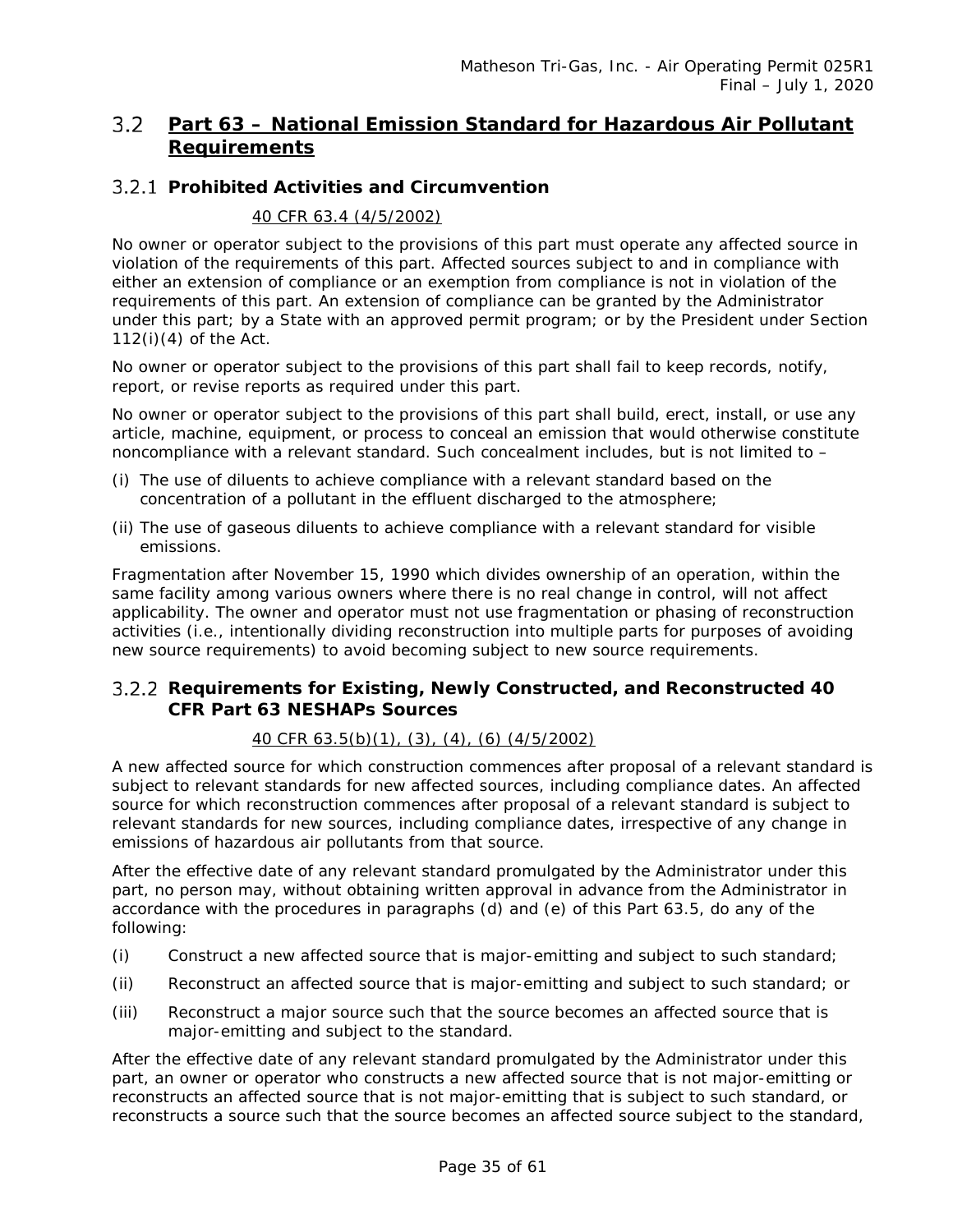must notify the Administrator of the intended construction or reconstruction. The notification must be submitted in accordance with the applicable procedures in 63.9(b).

After the effective date of any relevant standard promulgated by the Administrator under this part, equipment added (or a process change) to an affected source that is within the scope of the definition of affected source under the relevant standard must be considered part of the affected source and subject to all provisions of the relevant standard established for that affected source.

### **Operation and Maintenance**

#### $3.2.3.1$ *O&M for Part 63 NESHAP Sources (except for Subpart DDDDD) 40 CFR 63.6(e)(1)(i),(ii), and (iii) (4/20/2006)*

- (i) At all times, including periods of startup, shutdown, and malfunction, owners or operators must operate and maintain any affected source, including associated air pollution control and monitoring equipment, in a manner consistent with safety and good air pollution control practices for minimizing emissions. During a period of startup, shutdown, or malfunction, this general duty to minimize emissions requires that the owner or operator reduce emissions from the affected source to the greatest extent which is consistent with safety and good air pollution control practices. The general duty to minimize emissions during a period of startup, shutdown, or malfunction does not require the owner or operator to achieve emission levels that would be required by the applicable standard at other times if this is not consistent with safety and good air pollution control practices, nor does it require the owner or operator to make any further efforts to reduce emissions if levels required by the applicable standard have been achieved. Determination of whether such operation and maintenance procedures are being used will be based on information available to the Administrator which may include, but is not limited to, monitoring results, review of operation and maintenance procedures, review of operation and maintenance records, and inspection of the source.
- (ii) Malfunctions must be corrected as soon as practicable after their occurrence. To the extent that an unexpected event arises during a startup, shutdown, or malfunction, an owner or operator must comply by minimizing emissions during such a startup, shutdown, and malfunction event consistent with safety and good air pollution control practices.
- (iii) Operation and maintenance requirements established pursuant to section 112 of the Act are enforceable independent of emissions limitations or other requirements in relevant standards.

#### $3.2.3.2$ *O&M for 40 CFR 63 Subpart DDDDD (Boiler MACT) 40 CFR 63.7500(a)(3) (11/20/2015)*

At all times, any affected source (as defined in 63.7490), including associated air pollution control equipment and monitoring equipment, shall be operated and maintained in a manner consistent with safety and good air pollution control practices for minimizing emissions. Determination of whether such operation and maintenance procedures are being used will be based on information available to the Administrator that may include, but is not limited to, monitoring results, review of operation and maintenance procedures, review of operation and maintenance records, and inspection of the source.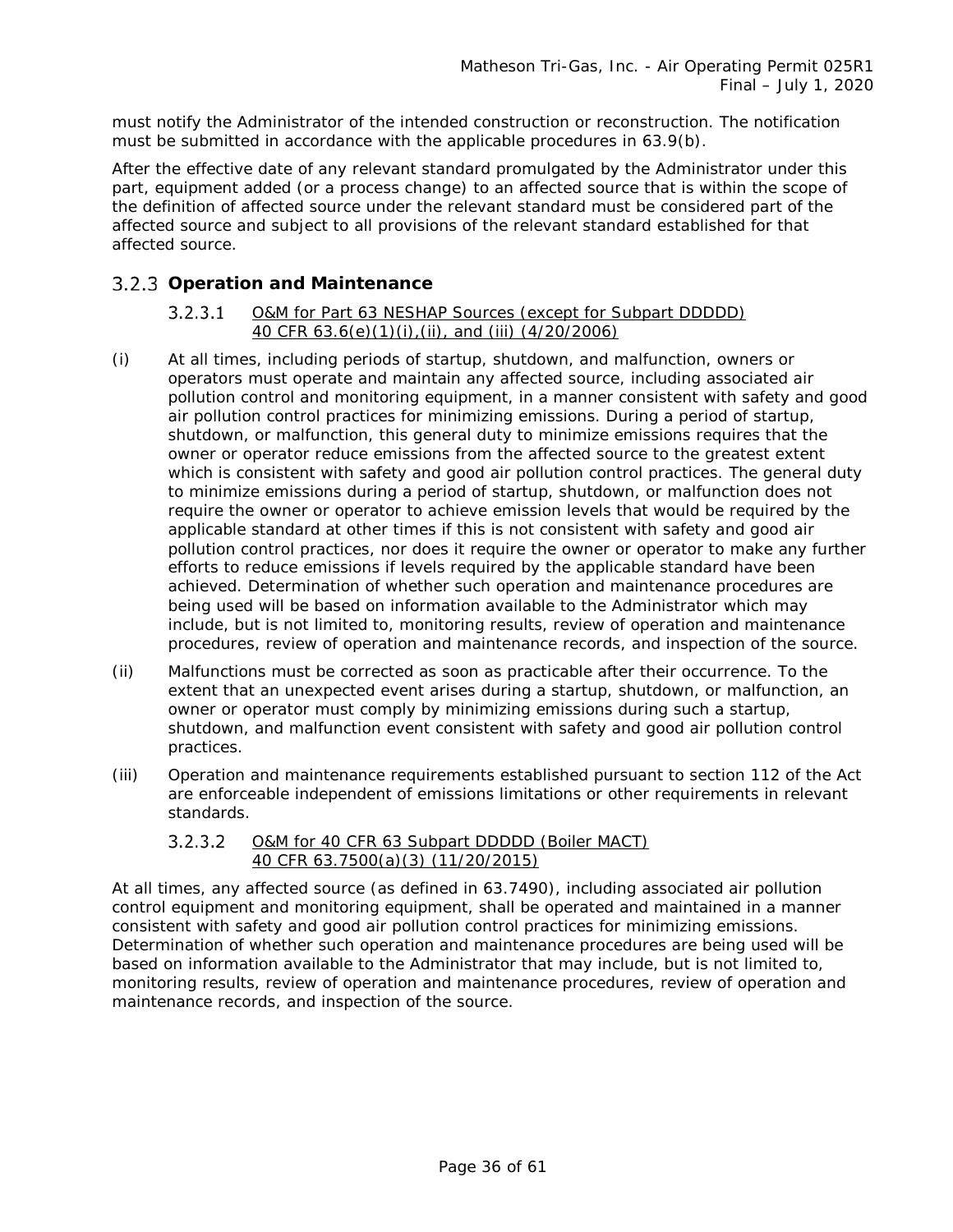### **Compliance With Nonopacity Emission Standards**

#### $3.2.4.1$ *Nonopacity emission standards for Part 63 NESHAP Sources (except Subpart DDDDD) 40 CFR 63.6(f)(1)(4/20/2006)*

The nonopacity emission standards set forth in this part shall apply at all times except during periods of startup, shutdown, and malfunction, and as otherwise specified in an applicable subpart.

### **Compliance With Opacity and Visible Emission Standards**

*Compliance with opacity and visible emission standards for Part 63 NESHAP Sources (except Subpart DDDDD) 40 CFR 63.6(h)(1) (4/20/2006)*

The opacity and visible emission standards set forth in this part shall apply at all times except during periods of startup, shutdown, and malfunction, and as otherwise specified in an applicable subpart.

### **Extension of Compliance for Early Reductions and Other Reductions**

### *40 CFR 63.6(i) (4/20/2006) and 63.9(c) (5/30/2003)*

Until a compliance extension has been granted by the Administrator (or a State with an approved permit program) under this paragraph, the owner or operator of an affected source subject to the requirements of this section shall comply with this part's applicable requirements. A compliance extension may be possible if a request for extension of compliance meets 63.6(i)(3) through 63.6(i)(6).

### <span id="page-36-0"></span>**Notification of Performance Tests**

#### $3.2.7.1$ *Notification of Performance Tests for Part 63 NESHAP Sources 40 CFR 63.7(b) (11/14/2018) and 63.9(e) (5/30/2003)*

The owner or operator of an affected source shall notify the Administrator in writing of his or her intention to conduct a performance test at least 60 calendar days before the performance test is scheduled to begin to allow the Administrator to review and approve the site-specific test plan required under 40 CFR 63.7(c), if requested by the Administrator, and to have an observer present during the test.

#### $3.2.7.2$ *Notification of Performance Tests for 40 CFR 63 Subpart UUU (Refinery MACT II) Affected Sources 40 CFR 63.1574(a)(2) (11/26/2018)*

The requirements for notification of performance tests for Subpart UUU affected sources are the same as noted in AOP Term [3.2.7.1](#page-36-0) with the following clarifications, exceptions, or differences:

The notification of intent to conduct a performance test required in 63.7(b) must be submitted at least 30 days before the performance test is scheduled to begin (instead of 60 days).

### **Conduct of Performance Tests**

*Conduct of Performance Tests for Part 63 NESHAP Sources (except Subpart DDDDD) 40 CFR 63.7 (11/14/2018), 63.9(e) (5/30/2003)*

If required to do performance testing by a relevant standard, the owner or operator of the affected source must perform such tests within 180 days of the compliance date for such source. The Administrator may require an owner or operator to conduct performance tests at the affected source at any other time when the action is authorized by section 114 of the Act.

Performance tests shall be conducted under such conditions as the Administrator specifies to the owner or operator based on representative performance (i.e., performance based on normal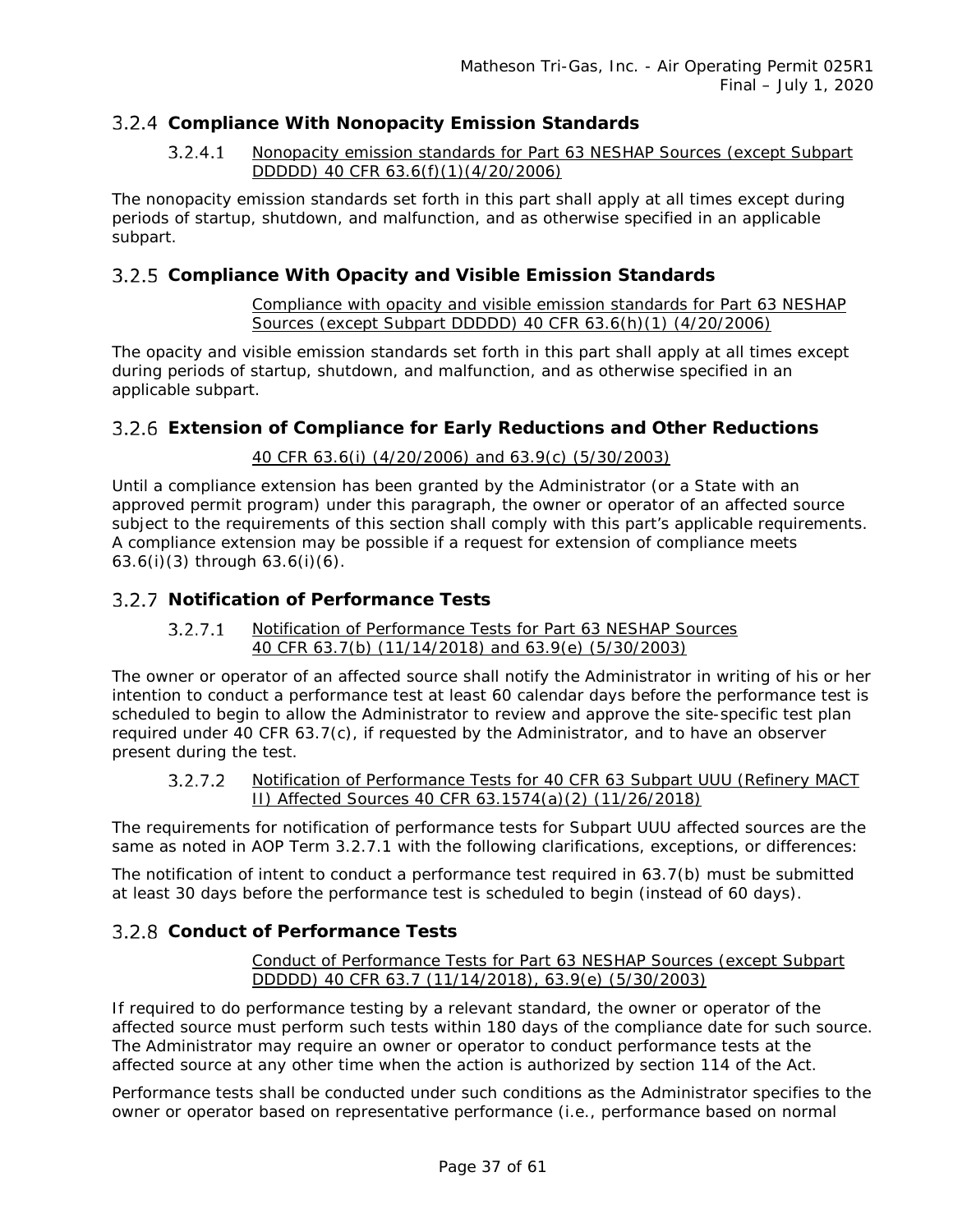operating conditions) of the affected source. Operations during periods of startup, shutdown, and malfunction shall not constitute representative conditions for the purpose of a performance test, nor shall emissions in excess of the level of the relevant standard during periods of startup, shutdown, and malfunction be considered a violation of the relevant standard unless otherwise specified in the relevant standard or a determination of noncompliance is made under 63.6(e). Upon request, the owner or operator shall make available to the Administrator such records as may be necessary to determine the conditions of performance tests.

The owner or operator of an affected facility shall provide performance testing facilities as follows:

- (i) Sampling ports adequate for test methods applicable to such facility.
- (ii) Safe sampling platform(s).
- (iii) Safe access to sampling platform(s).
- (iv) Utilities for sampling and testing equipment.

Unless otherwise specified in the applicable subpart, each performance test shall consist of three separate runs using the applicable test method. Each run shall be conducted for the time and under the conditions specified in the applicable standard. For the purpose of determining compliance with an applicable standard, the arithmetic means of results of the three runs shall apply.

Unless otherwise specified in a relevant standard or test method, results of a performance test shall include the analysis of samples, determination of emissions, and raw data. The owner or operator of an affected source shall report the results of the performance test to the Administrator before the close of business on the 60th day following the completion of the performance test, unless specified otherwise in a relevant standard.

Performance testing shall include a test method performance audit (PA) during the performance test, as specified in 40 CFR  $63.7(c)(2)(iii)$ .

The source owner, operator, or representative of the tested facility shall obtain an audit sample, if commercially available, from an AASP for each test method used for regulatory compliance purposes. See 40 CFR  $63.7(c)(2)(iii)(A)$  for a list of test methods excluded from this requirement.

If the source owner, operator, or representative cannot find an audit sample for a specific method, the owner, operator, or representative shall consult the EPA Web site at the following URL, [https://www.epa.gov/emc/emc-technical-support#audit,](https://www.epa.gov/emc/emc-technical-support#audit) to confirm whether there is a source that can supply an audit sample for that method.

The source owner, operator, or representative shall report the results for the audit sample along with a summary of the emission test results for the audited pollutant to the compliance authority and shall report the results of the audit sample to the AASP. The test protocol and final test report shall document whether an audit sample was ordered and utilized and the pass/fail results as applicable.

### **Address for Reports, Notifications and Submittals**

*40 CFR 63.9(a) (5/30/2003), 63.10(a) (4/20/2006), 63.12(c) (3/16/1994), 63.13 (8/23/2019), (as amended by Delegation Letter dated 8/5/2019 from Krishna Viswanathan, Director of the Office of Air and Waste, EPA Region 10 to Mark Buford, Director of NWCAA)*

Notifications, reports, and applications for delegated Part 63 National Emission Standards for Hazardous Air Pollutants (NESHAPs) shall be sent to the NWCAA at the following address:

Northwest Clean Air Agency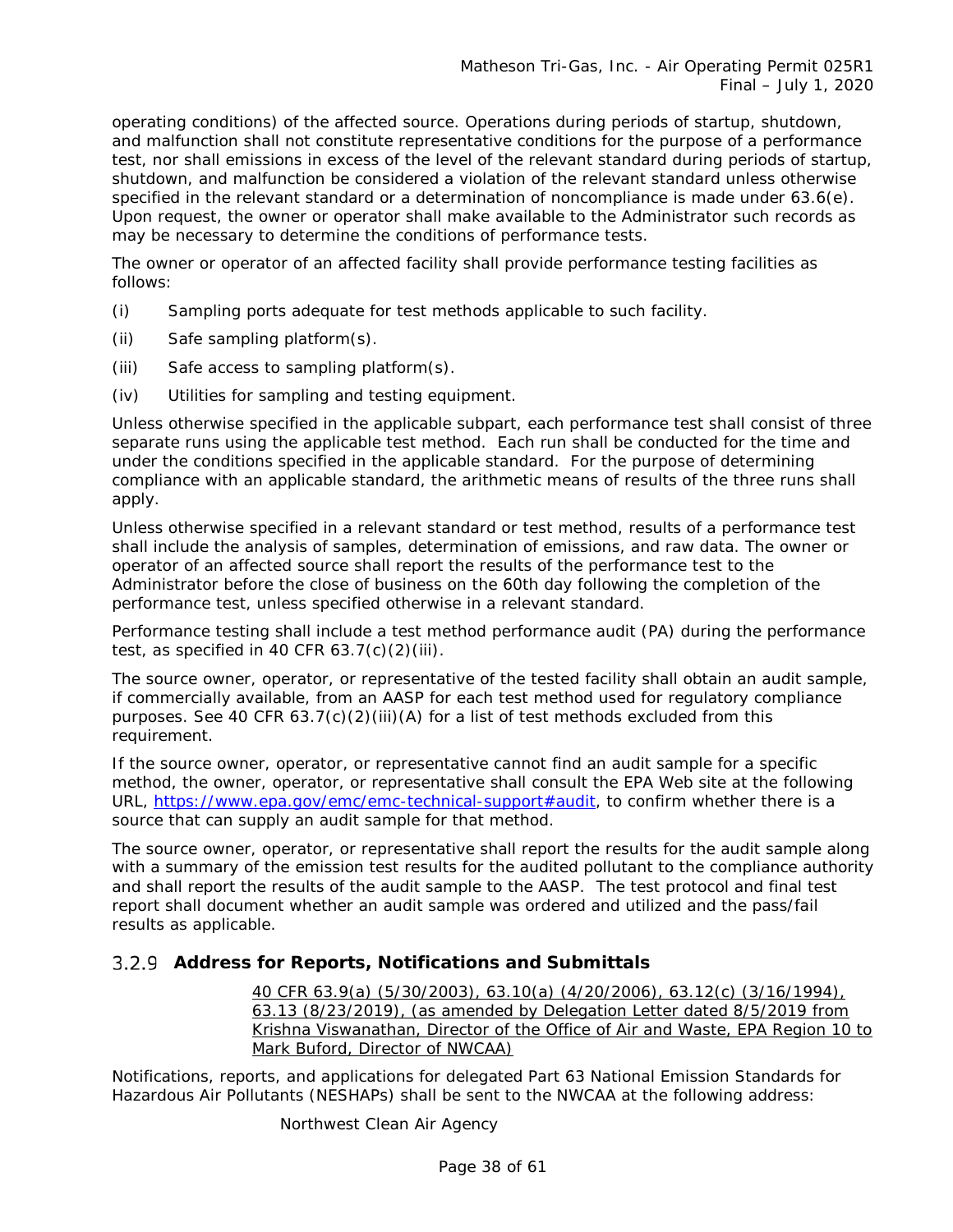1600 South Second Street Mount Vernon, WA 98273-5202

Notifications, reports, and applications under NESHAP authorities that have been excluded from delegation shall be submitted to the EPA at the following address:

> U.S. EPA Region 10 Director, Office of Air Quality 1200 Sixth Avenue (OAC-107) Seattle, WA 98101-3140

All information required to be submitted to the EPA under this part also shall be submitted to the appropriate State agency of any State to which authority has been delegated under section 112(l) of the Act, provided that each specific delegation may exempt sources from a certain Federal or State reporting requirement. The Administrator may permit all or some of the information to be submitted to the appropriate State agency only, instead of to the EPA and the State agency.

### **Notification**

### *Notification Requirements for New or Reconstructed Part 63 NESHAP Sources 40 CFR 63.9(b)(4) (5/30/2003)*

The owner or operator of a new or reconstructed major affected source for which an application for approval of construction or reconstruction is required under 63.5(d) must provide the following information in writing to the Administrator:

- (i) A notification of intention to construct a new major-emitting affected source, reconstruct a major-emitting affected source, or reconstruct a major source such that the source becomes a major-emitting affected source with the application for approval of construction or reconstruction as specified in  $63.5(d)(1)(i)$ ; and
- (ii) A notification of the actual date of startup of the source delivered or postmarked within 15 calendar days after that date.

### **Recordkeeping**

### *Recordkeeping for Part 63 NESHAP Sources (except for Subpart DDDDD) 40 CFR 63.10(b)(1) and (3) (4/20/2006)*

The owner or operator of an affected source shall maintain files of all information (including all reports and notifications) required by this part recorded in a form suitable and readily available for expeditious inspection and review. The files shall be retained for at least 5 years following the date of each occurrence, measurement, maintenance, corrective action, report or record. At a minimum, the most recent 2 years of data shall be retained on site. The remaining 3 years of data may be retained off site. Such files may be maintained on microfilm, on a computer, on computer floppy disks, on magnetic tape disks, or on microfiche.

If an owner or operator determines that his or her stationary source that emits (or has the potential to emit, without considering controls) one or more hazardous air pollutants regulated by any standard established pursuant to section 112(d) or (f), and that stationary source is in the source category regulated by the relevant standard, but that source is not subject to the relevant standard (or other requirement established under this part) because of limitations on the source's potential to emit or an exclusion, the owner or operator must keep a record of the applicability determination on site at the source for a period of 5 years after the determination, or until the source changes its operations to become an affected source, whichever comes first. The record of the applicability determination must be signed by the person making the determination and include an analysis (or other information) that demonstrates why the owner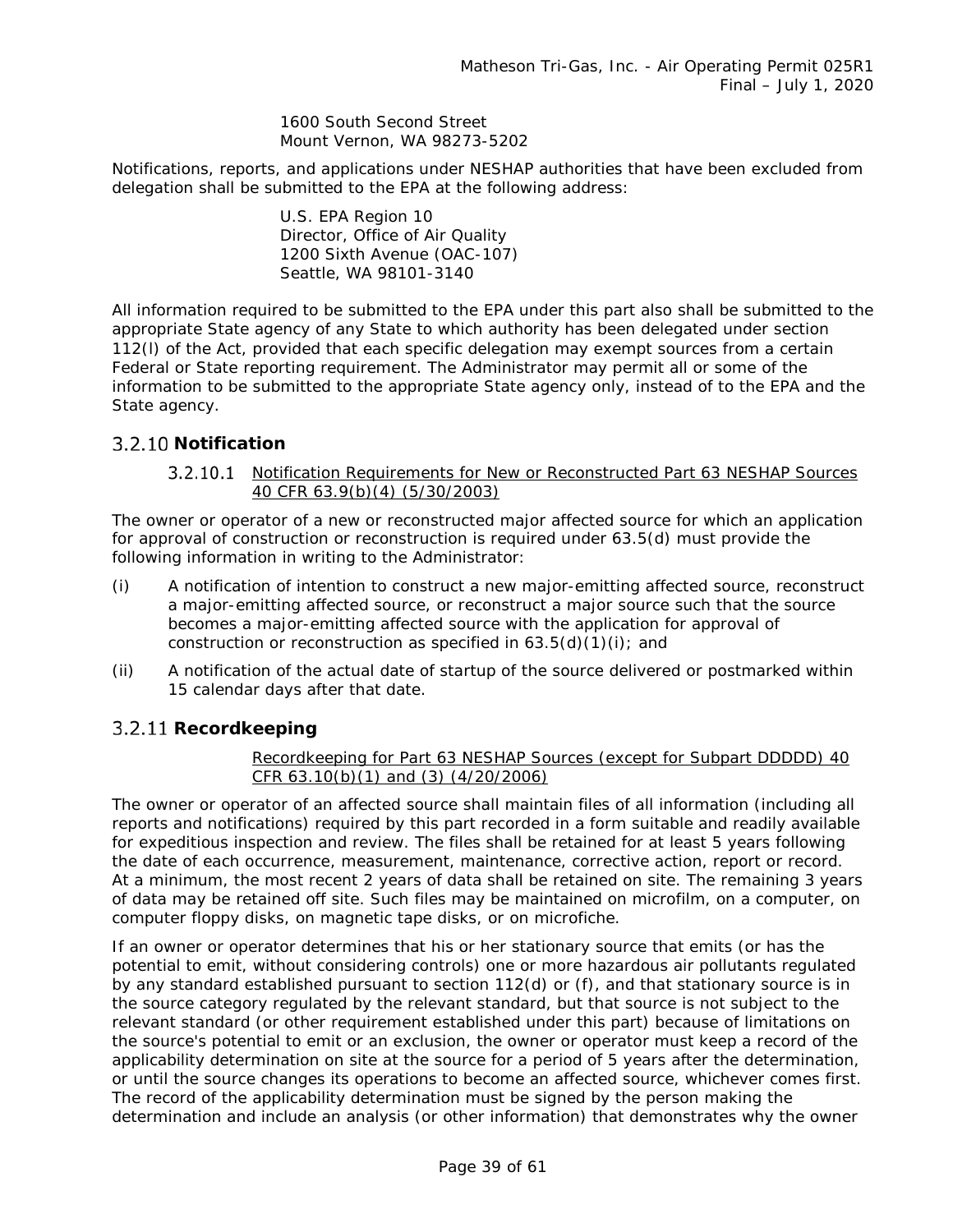or operator believes the source is unaffected (e.g., because the source is an area source). The analysis (or other information) must be sufficiently detailed to allow the Administrator to make a finding about the source's applicability status with regard to the relevant standard or other requirement. If relevant, the analysis must be performed in accordance with requirements established in relevant subparts of this part for this purpose for particular categories of stationary sources. If relevant, the analysis should be performed in accordance with EPA guidance materials published to assist sources in making applicability determinations under section 112, if any.

### **Startup, Shutdown, and Malfunction Recordkeeping and Reports**

### *SSM Recordkeeping and Reports for Part 63 NESHAP Sources (except Subpart DDDDD) 40 CFR 63.10(b)(2) and (d)(5) (4/20/2006)*

The owner or operator of an affected source subject to the provisions of this part shall maintain relevant records for such source of—

- (i) The occurrence and duration of each startup or shutdown when the startup or shutdown causes the source to exceed any applicable emission limitation in the relevant emission standards;
- (ii) The occurrence and duration of each malfunction of operation ( i.e. , process equipment) or the required air pollution control and monitoring equipment;
- (iii) All required maintenance performed on the air pollution control and monitoring equipment;
- (iv) Actions taken during periods of startup or shutdown when the source exceeded applicable emission limitations in a relevant standard and when the actions taken are different from the procedures specified in the affected source's startup, shutdown, and malfunction plan  $(see §63.6(e)(3))$ ; or,
- (v) Actions taken during periods of malfunction (including corrective actions to restore malfunctioning process and air pollution control and monitoring equipment to its normal or usual manner of operation) when the actions taken are different from the procedures specified in the affected source's startup, shutdown, and malfunction plan (see §63.6(e)(3));
- (vi) All information necessary, including actions taken, to demonstrate conformance with the affected source's startup, shutdown, and malfunction plan (see §63.6(e)(3)) when all actions taken during periods of startup or shutdown (and the startup or shutdown causes the source to exceed any applicable emission limitation in the relevant emission standards), and malfunction (including corrective actions to restore malfunctioning process and air pollution control and monitoring equipment to its normal or usual manner of operation) are consistent with the procedures specified in such plan. (The information needed to demonstrate conformance with the startup, shutdown, and malfunction plan may be recorded using a "checklist," or some other effective form of recordkeeping, in order to minimize the recordkeeping burden for conforming events);
- (vii) Each period during which a CMS is malfunctioning or inoperative (including out-of-control periods);
- (viii) All required measurements needed to demonstrate compliance with a relevant standard (including, but not limited to, 15-minute averages of CMS data, raw performance testing measurements, and raw performance evaluation measurements, that support data that the source is required to report);
	- a) This paragraph applies to owners or operators required to install a continuous emissions monitoring system (CEMS) where the CEMS installed is automated, and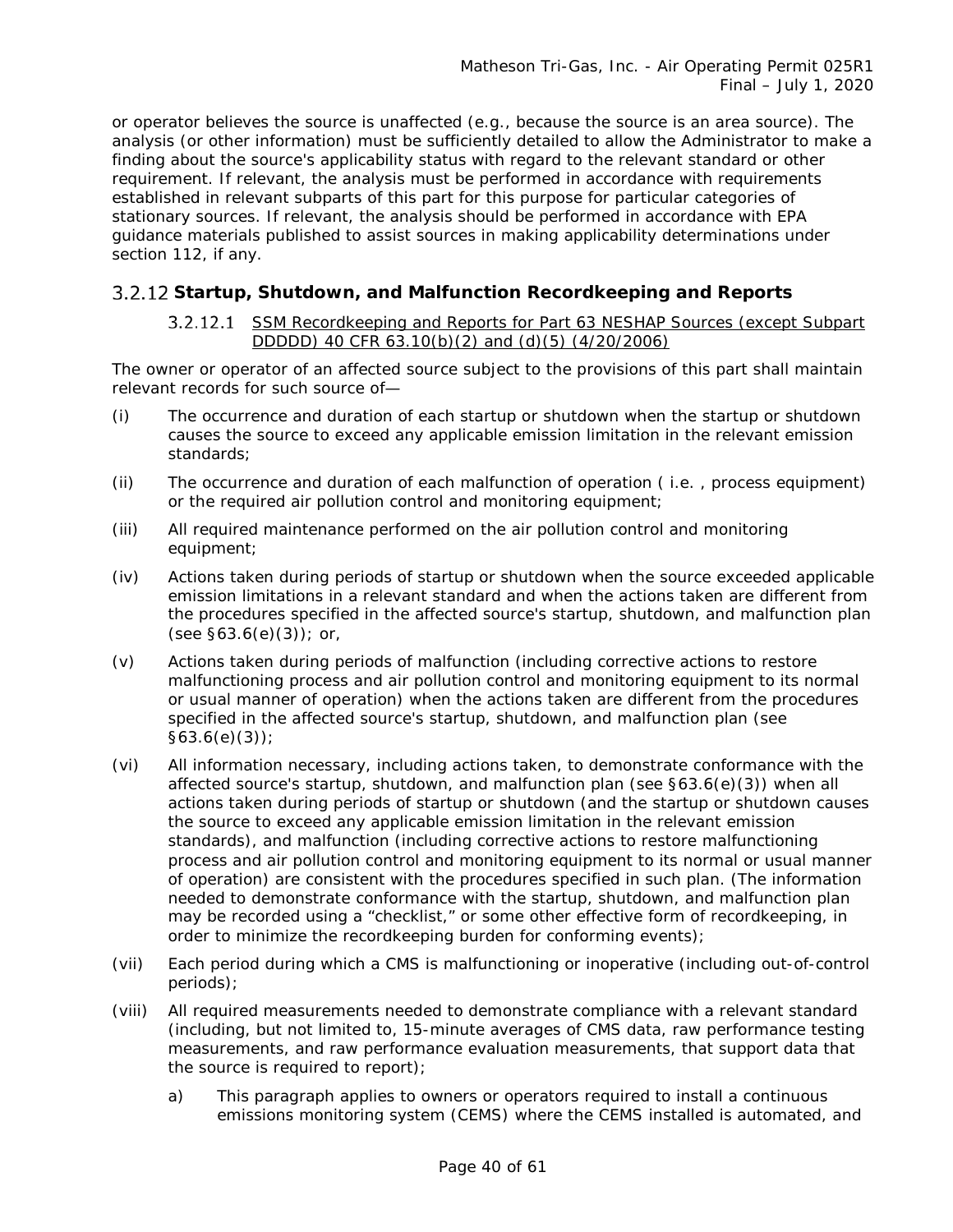where the calculated data averages do not exclude periods of CEMS breakdown or malfunction. An automated CEMS records and reduces the measured data to the form of the pollutant emission standard through the use of a computerized data acquisition system. In lieu of maintaining a file of all CEMS subhourly measurements as required under paragraph (b)(2)(vii) of this section, the owner or operator shall retain the most recent consecutive three averaging periods of subhourly measurements and a file that contains a hard copy of the data acquisition system algorithm used to reduce the measured data into the reportable form of the standard.

- b) This paragraph applies to owners or operators required to install a CEMS where the measured data is manually reduced to obtain the reportable form of the standard, and where the calculated data averages do not exclude periods of CEMS breakdown or malfunction. In lieu of maintaining a file of all CEMS subhourly measurements as required under paragraph  $(b)(2)(vi)$  of this section, the owner or operator shall retain all subhourly measurements for the most recent reporting period. The subhourly measurements shall be retained for 120 days from the date of the most recent summary or excess emission report submitted to the Administrator.
- c) The Administrator or delegated authority, upon notification to the source, may require the owner or operator to maintain all measurements as required by paragraph (b)(2)(vii), if the Administrator or the delegated authority determines these records are required to more accurately assess the compliance status of the affected source.
- (ix) All results of performance tests, CMS performance evaluations, and opacity and visible emission observations;
- (x) All measurements as may be necessary to determine the conditions of performance tests and performance evaluations;
- (xi) All CMS calibration checks;
- (xii) All adjustments and maintenance performed on CMS;
- (xiii) All documentation supporting initial notifications and notifications of compliance status under §63.9.

If actions taken by an owner or operator during a startup, shutdown (and the startup or shutdown causes the source to exceed any applicable emission limitation in the relevant emission standards), or malfunction of an affected source (including actions taken to correct a malfunction) are consistent with the procedures specified in the source's startup, shutdown, and malfunction plan (SSMP), the owner or operator shall state such information in a SSMP report. Actions taken to minimize emissions during such startups, shutdowns, and malfunctions shall be summarized in the report and may be done in checklist form; if actions taken are the same for each event, only one checklist is necessary. Such a report shall also include the number, duration, and a brief description for each type of malfunction which occurred during the reporting period and which caused or may have caused any applicable emission limitation to be exceeded. Reports shall only be required if a startup or shutdown caused the source to exceed any applicable emission limitation in the relevant emission standards, or if a malfunction occurred during the reporting period.

Any time an action taken by an owner or operator during a startup or shutdown that caused the source to exceed any applicable emission limitation in the relevant emission standards, or malfunction (including actions taken to correct a malfunction) is not consistent with the procedures specified in the affected source's SSMP, the owner or operator shall report the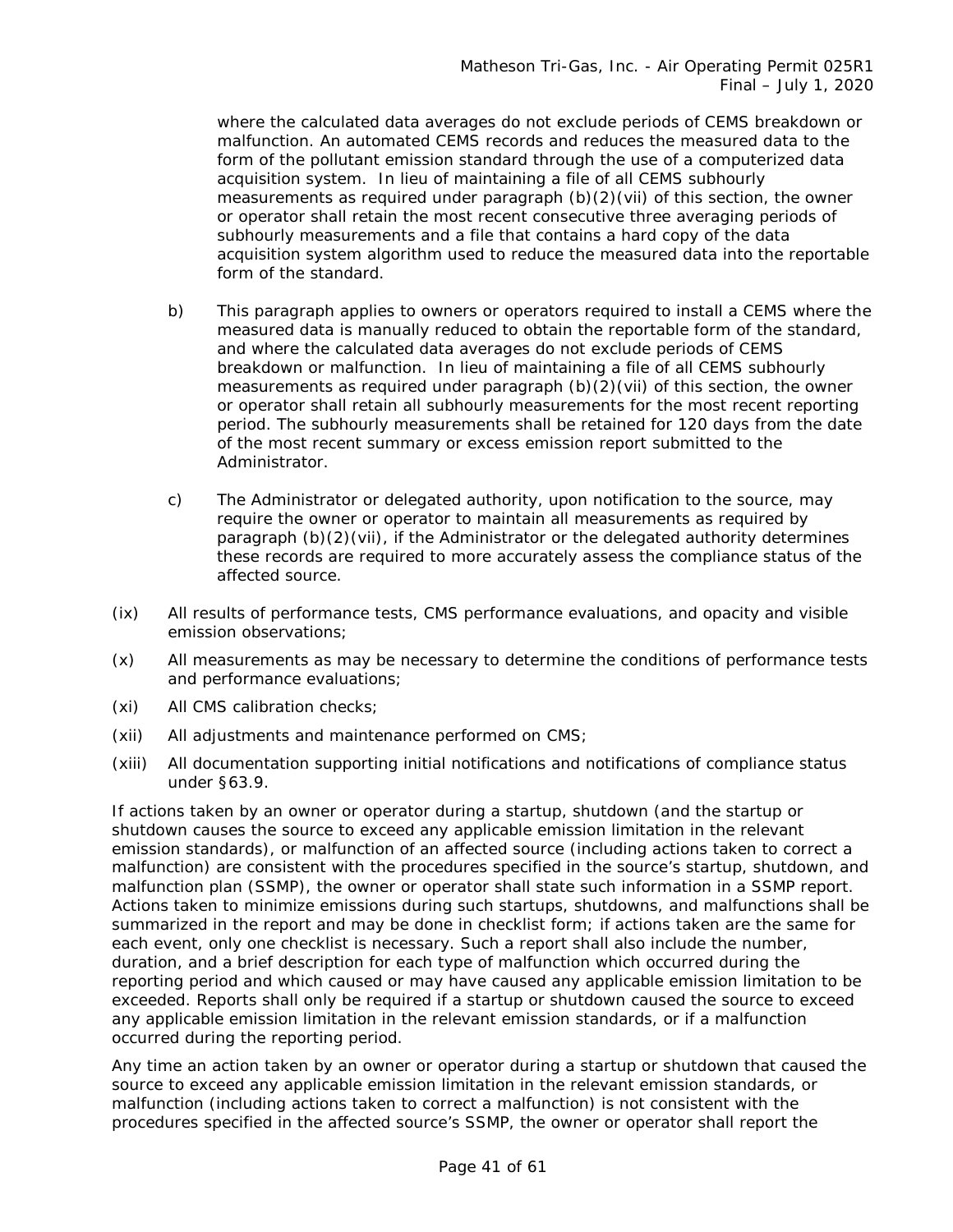actions taken for that event within 2 working days after commencing actions inconsistent with the plan followed by a letter within 7 working days after the end of the event. The immediate report required under this paragraph shall consist of a telephone call (or a facsimile transmission) to the Administrator within 2 working days after commencing actions inconsistent with the plan, and it shall be followed by a letter, delivered or postmarked within 7 working days after the end of the event, that contains the name, title, and signature of the owner or operator or other responsible official who is certifying its accuracy, explaining the circumstances of the event, the reasons for not following the SSMP, describing all excess emissions and/or parameter monitoring exceedances which are believed to have occurred (or could have occurred in the case of malfunctions), and actions taken to minimize emissions in conformance with  $\S63.6(e)(1)(i)$ .

### *SSM Reports for 40 CFR 63 Subpart DDDDD (Boiler MACT) Affected Sources 40 CFR 63.7555(d)(7) and 63.7550(c)(5)(xiii) and (xviii) (11/20/2015)*

The requirements for startup, shutdown and malfunction reports for Subpart DDDDD affected sources are the same as noted in AOP Term 3.3.17.1 above with the following exceptions:

- (i) Keep records of actions taken during periods of malfunction to minimize emission in accordance with the general duty to minimize emissions in §63.7500(a)(3), including corrective actions to restore the malfunctioning boiler or process heater, air polllution control, or monitoring equipment to its normal or usual manner of operation.
- (ii) Report all malfunctions that occurred during the reporting period. The report must include the number, duration, and a brief description for each type of malfunction which occurred during the reporting period and which caused or may have caused any applicable emission limitation to be exceeded. The report must also include a descrition of actions taken by you during a malfunction of a boiler, process heater, or associated air pollution control device or CMS to minimize emissions in accordance with §63.7500(a)(3), including actions taken to correct the malfunction.
- (iii) Report each instance of startup and shutdown, including the information required to be monitored, collected, or recorded according to the requirements of §63.7555(d).

### <span id="page-41-0"></span>**Notification of Compliance Status (NCS)**

### *NCS for Part 63 NESHAPs Sources (except Subpart DDDDD) 40 CFR 63.9(h) (5/30/2003)*

Each time a notification of compliance status is required under this part, the owner or operator of such source shall submit to the Administrator a notification of compliance status, signed by the responsible official who shall certify its accuracy, attesting to whether the source has complied with the relevant standard. The notification shall list:

- (i) the methods that were used to determine compliance;
- (ii) the results of any performance tests, opacity or visible emission observations, continuous monitoring system (CMS) performance evaluations, and/or other monitoring procedures or methods that were conducted;
- (iii) the methods that will be used for determining continuing compliance, including a description of monitoring and reporting requirements and test methods;
- (iv) the type and quantity of hazardous air pollutants emitted by the source (or surrogate pollutants if specified in the relevant standard), reported in units and averaging times and in accordance with the test methods specified in the relevant standard;
- (v) if the relevant standard applies to both major and area sources, an analysis demonstrating whether the affected source is a major source (using the emissions data generated for this notification);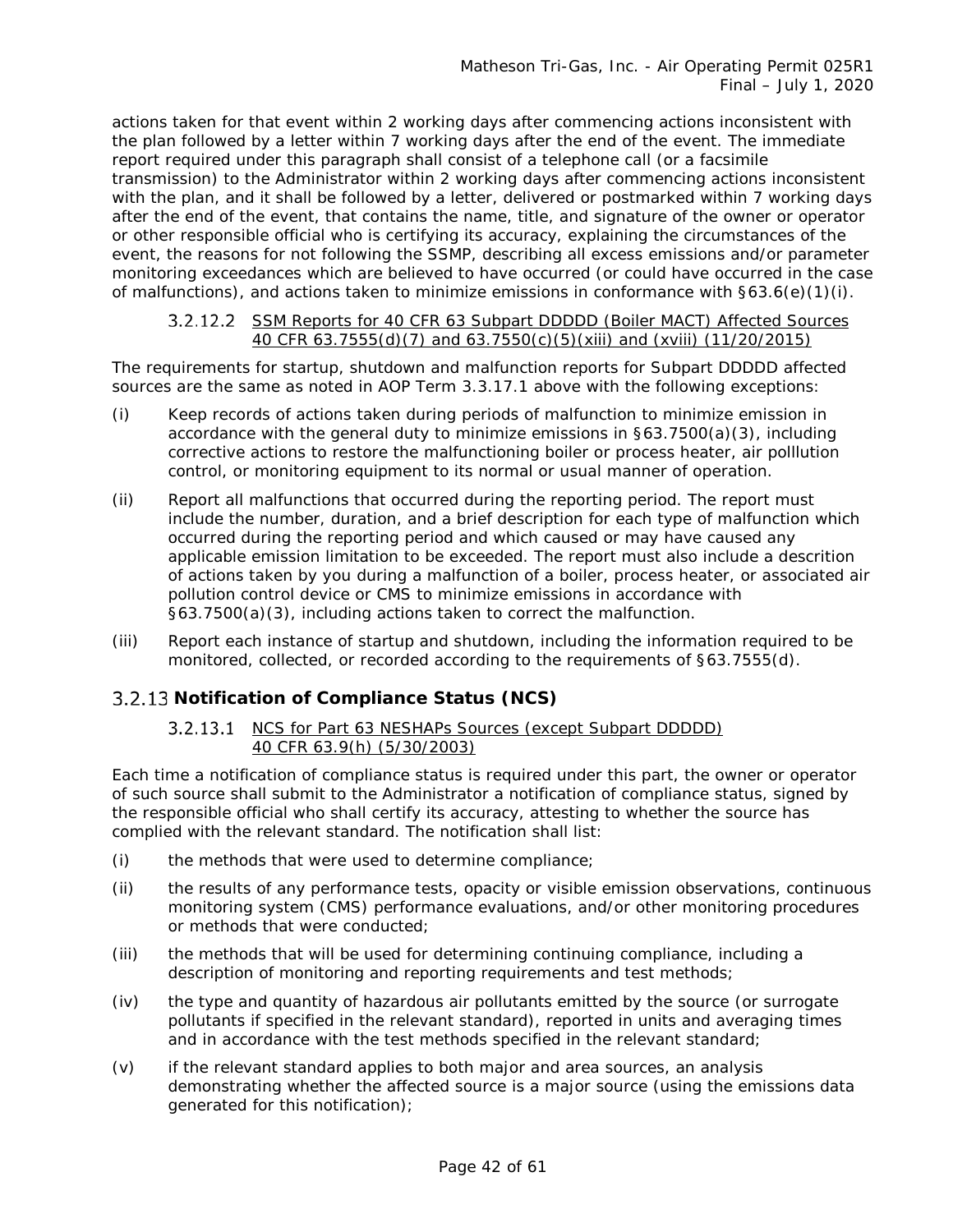- (vi) a description of the air pollution control equipment (or method) for each emission point, including each control device (or method) for each hazardous air pollutant and the control efficiency (percent) for each control device (or method); and,
- (vii) a statement by the owner or operator of the affected existing, new, or reconstructed source as to whether the source has complied with the relevant standard or other requirements.

After the applicable requirements are incorporated into the affected source's title V permit, the owner or operator of such source shall comply with all requirements for compliance status reports contained in the source's title V permit, including reports required under this part. After a title V permit has been issued to the owner or operator of an affected source, and each time a notification of compliance status is required under this part, the owner or operator of such source shall submit the notification of compliance status to the appropriate permitting authority following completion of the relevant compliance demonstration activity specified in the relevant standard.

The NCS must be sent before the close of business on the 60th day following the completion of the relevant compliance demonstration activity specified in the relevant standard (unless a different reporting period is specified in the standard, in which case the letter must be sent before the close of business on the day the report of the relevant testing or monitoring results is required to be delivered or postmarked). For example, the notification shall be sent before close of business on the 60th (or other required) day following completion of the initial performance test and again before the close of business on the 60th (or other required) day following the completion of any subsequent required performance test. If no performance test is required but opacity or visible emission observations are required to demonstrate compliance with an opacity or visible emission standard under this part, the notification of compliance status shall be sent before close of business on the 30th day following the completion of opacity or visible emission observations. Notifications may be combined as long as the due date requirement for each notification is met.

### *NCS for 40 CFR 63 Subpart DDDDD (Boiler MACT) Affected Sources 40 CFR 63.7545(a), (e), (e)(1), and (e)(6) (11/20/2015)*

The requirements for Notifications of Compliance Status for Subpart DDDDD affected sources are the same as noted in [3.2.13.1w](#page-41-0)ith the following clarifications, exceptions, or differences:

The NCS shall be submitted by close of business on the  $60<sup>th</sup>$  day after January 31, 2016 (i.e., March 31, 2016). It shall include a signed certification that all the work practice standards have been met. Also, it should include a description of the affected units including identification of which subcategories the unit is in, the design heat input capacity of the unit, a description of the add-on controls used on the unit to comply with this subpart, description of the fuel(s) burned, and justification for the selection of fuel(s) burned during the compliance demonstration.

The NCS must include the following certification(s) of compliance, as applicable, and be signed by a responsible official:

"This facility completed the required initial tune-up for all of the boilers and process heaters covered by 40 CFR 63 Subpart DDDDD at this site according to the procedures in §63.7540(a)(10)(i) through (vi)." and "This facility has had an energy assessment performed according to §63.7530(e)."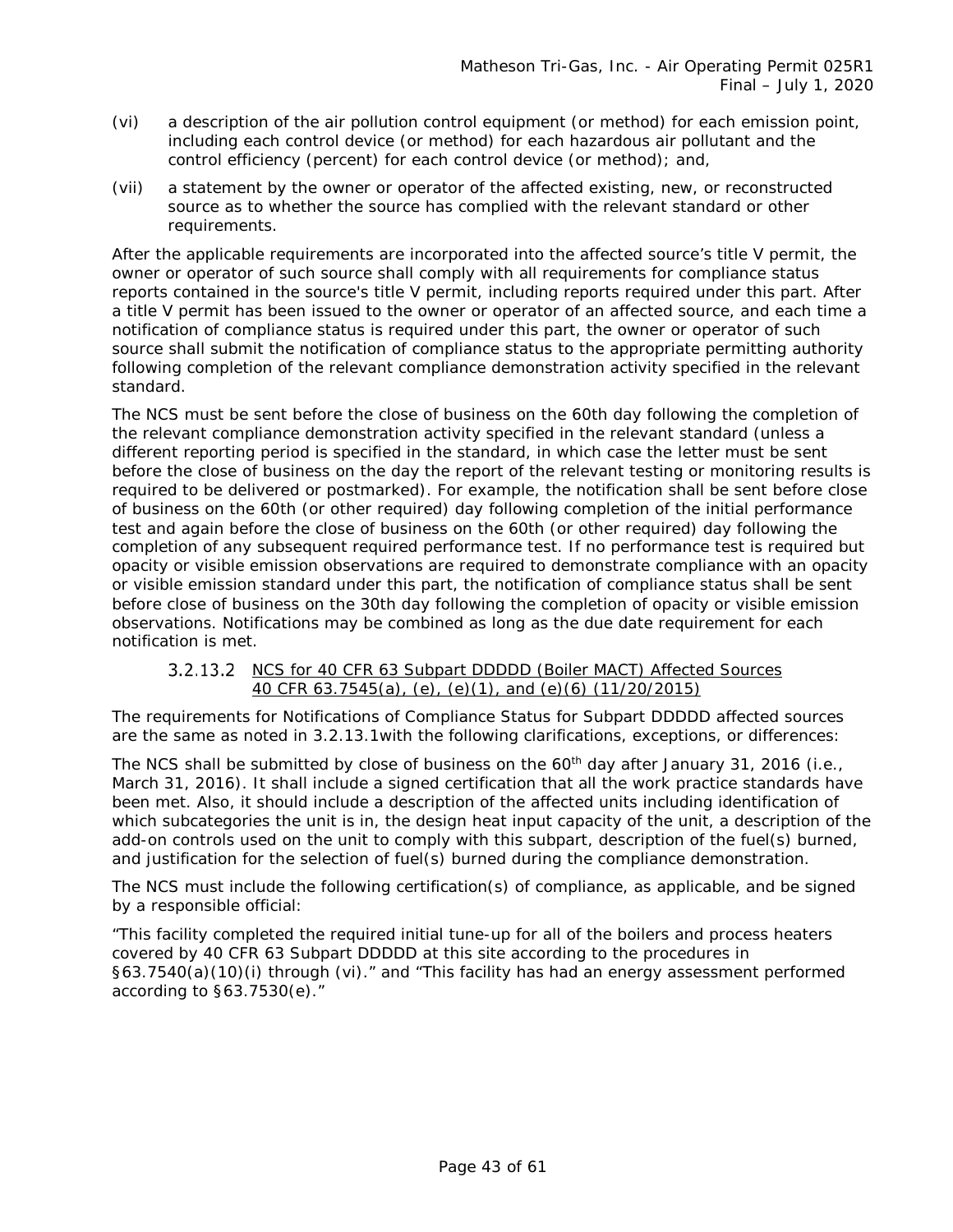Matheson Tri-Gas, Inc. - Air Operating Permit 025R1 Final – July 1, 2020

#### **SECTION 4 GENERALLY APPLICABLE REQUIREMENTS**

The cited requirements in the "Citation" column and incorporated herein by reference are applicable plant-wide at the source, including insignificant emission units. These requirements are federally enforceable unless identified as "State Only". A requirement designated "State Only" is enforceable only by the state or the NWCAA, and not by the EPA or through citizen suits. "State Only" WAC citations are enforceable by NWCAA because they are adopted by reference in NWCAA 104.1, as amended April 11, 2019. All of the federal regulations listed in Section 4 have been adopted by reference in NWCAA 104.2, as amended April 11, 2019.

The "Description" column is a brief description of the applicable requirements for informational purposes only and is not enforceable. Periodic or continuous monitoring requirements (including testing) are specified in the "Monitoring, Recordkeeping and Reporting" column, which identifies monitoring, recordkeeping and reporting (MR&R) obligations the source must perform as required by WAC 173- 401-605(1) and 615(1) and (2) or the underlying requirement. MR&R obligations do not apply to insignificant emission units.

<span id="page-43-0"></span>The requirements in the MR&R column listed below the *"Directly Enforceable"* label are legally enforceable requirements added under the NWCAA's "gap-filling" authority (WAC 173-401-615(1)(b) & (c), (10/17/02)). Other requirements not labeled *"Directly Enforceable"* or above the *"Directly Enforceable"* label are brief descriptions of the regulatory requirements for information purposes, and are not enforceable. Unless the text of the MR&R column is specifically identified to be directly enforceable, the language of the cited regulation takes precedence over a paraphrased requirement.

The provisions of federally approved NWCAA 365, 366 and the "Guidelines for Industrial Monitoring Equipment and Data Handling" have been replaced in this section by NWCAA 367 and Appendix A – "Ambient Monitoring, Emission Testing, and Continuous Emission and Opacity Monitoring". NWCAA 367 and Appendix A are not materially different from the previous rule and guideline, but have been updated to include current monitoring technology and methods. NWCAA 367 and Appendix A were adopted on July 14, 2005 with a provision that applicable sources would be allowed one year from the date of adoption to achieve compliance with Appendix A. The new regulations are "State Only" until incorporated into the State Implementation Plan.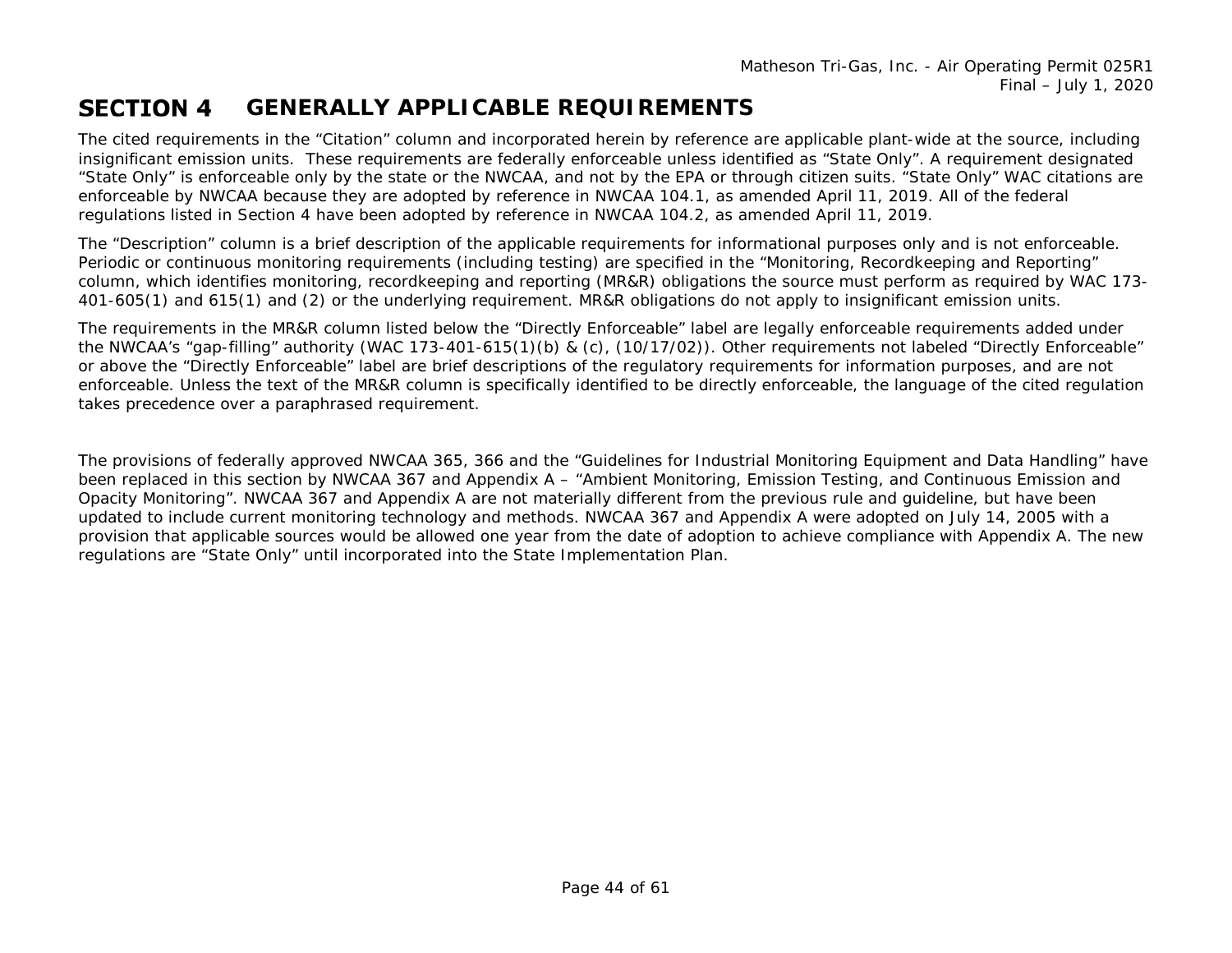| Permit<br><b>Term</b> | <b>Citation</b>                                                                                                                                                                             | <b>Description</b>                                                                                                                                                                                                                     | Monitoring, Recordkeeping, & Reporting                                                                                                                                                                                                                                                                                                                                                                                                                                                                                                                                                                                                                                                                                   |
|-----------------------|---------------------------------------------------------------------------------------------------------------------------------------------------------------------------------------------|----------------------------------------------------------------------------------------------------------------------------------------------------------------------------------------------------------------------------------------|--------------------------------------------------------------------------------------------------------------------------------------------------------------------------------------------------------------------------------------------------------------------------------------------------------------------------------------------------------------------------------------------------------------------------------------------------------------------------------------------------------------------------------------------------------------------------------------------------------------------------------------------------------------------------------------------------------------------------|
| 4.1<br>General        | WAC 173-401-615(3)<br>(10/17/2002)<br>40 CFR 60 Subpart A<br>60.19(c)<br>(2/12/1999)<br>40 CFR 61 Subpart A<br>61.10(g)<br>(3/16/1994)<br>40 CFR 63 Subpart A<br>63.10(a)(5)<br>(4/20/2006) | <b>Required Monitoring Reports</b><br>Submit reports of any required monitoring to the<br>NWCAA at least once every six months. All instances of<br>deviations from permit requirements must be clearly<br>identified in such reports. | Directly Enforceable:<br>Monthly reports shall cover a calendar month, quarterly<br>reports shall cover a calendar quarter, six-month reports<br>shall cover January through June and July through<br>December, and annual reports shall cover a calendar<br>year. The reports shall be submitted within 30 days after<br>the close of the period that the reports cover, except<br>when the reporting deadline is specified in a permit term<br>including, but not necessarily limited to;<br>Term 2.1.8.3- Source testing<br>Term 2.4.1.1- Annual AOP certification<br>Term 2.4.4.3- Annual emissions inventory<br>Term 2.4.5.2- Annual GHG emissions<br>Term 2.10.1– GHG Clean Air Rule (if it becomes<br>applicable) |
| 4.2<br>General        | NWCAA 342<br>(9/8/1993)<br>(7/14/2005 State Only)                                                                                                                                           | Operation and Maintenance<br>Sources are required to keep any process and/or air<br>pollution control equipment in good operating condition<br>and repair.                                                                             | Operating instructions and maintenance schedules for<br>process and/or control equipment must be available on<br>site.<br>Directly Enforceable:<br>Monitor, keep records and report in accordance with the<br>terms of this permit.                                                                                                                                                                                                                                                                                                                                                                                                                                                                                      |

### **Table 4-1 Generally Applicable Requirements**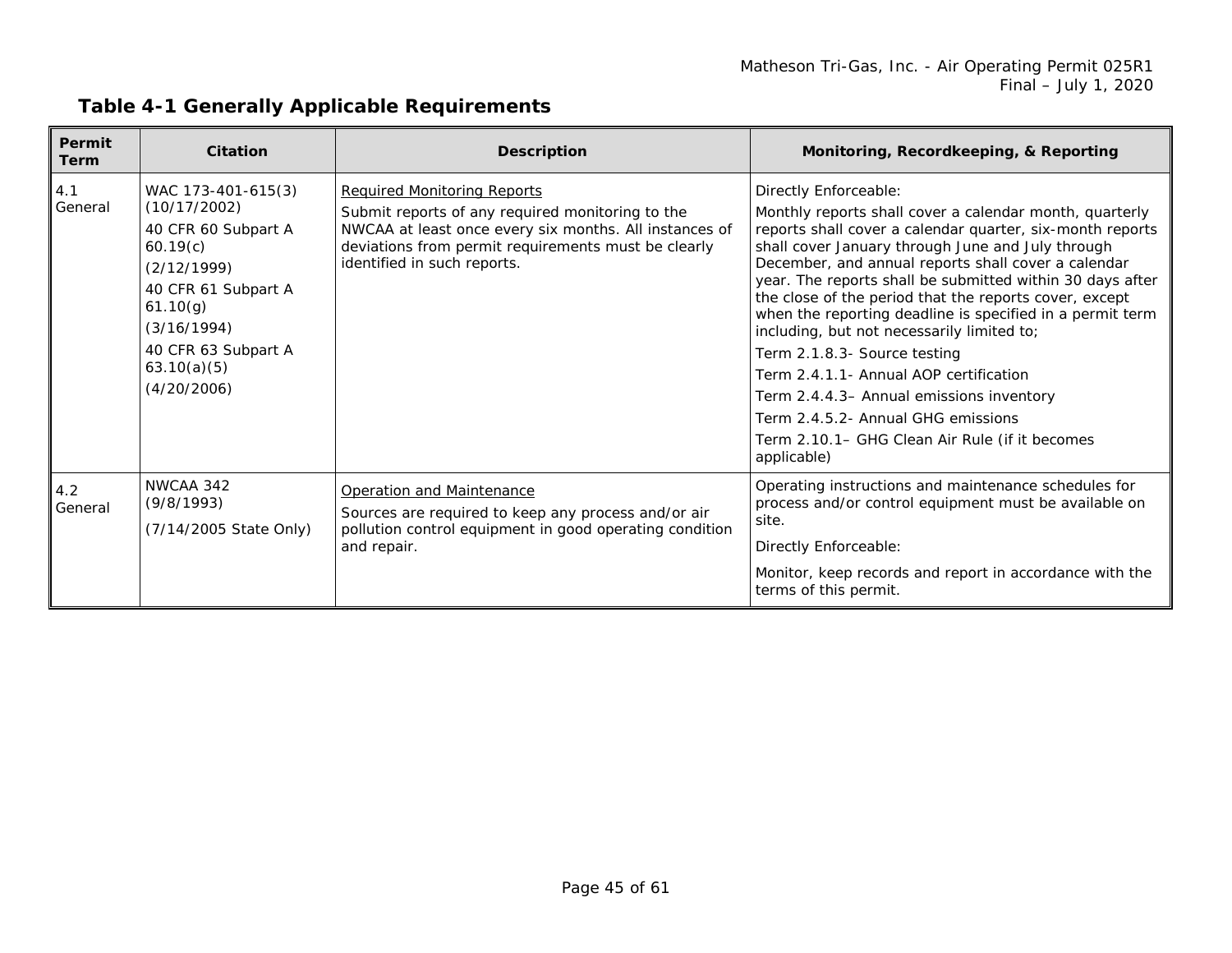<span id="page-45-0"></span>

| Permit<br><b>Term</b> | <b>Citation</b>                                                                   | <b>Description</b>                                                                                                                                                                                                                                                                                                                                                                                                                                                                                                                                                                                                                                                                                                             | Monitoring, Recordkeeping, & Reporting                                                                                                                                                                                                                                                                                                                                                                                                                                                                                                                                                                |
|-----------------------|-----------------------------------------------------------------------------------|--------------------------------------------------------------------------------------------------------------------------------------------------------------------------------------------------------------------------------------------------------------------------------------------------------------------------------------------------------------------------------------------------------------------------------------------------------------------------------------------------------------------------------------------------------------------------------------------------------------------------------------------------------------------------------------------------------------------------------|-------------------------------------------------------------------------------------------------------------------------------------------------------------------------------------------------------------------------------------------------------------------------------------------------------------------------------------------------------------------------------------------------------------------------------------------------------------------------------------------------------------------------------------------------------------------------------------------------------|
| 4.3<br>Nuisance       | NWCAA 530<br>(3/9/2000 State Only)                                                | <b>General Nuisance</b><br>No person shall discharge from any source quantities of<br>air contaminants, with the exception of odors, in<br>sufficient amounts and of such characteristics and<br>duration as is likely to be injurious or cause damage to<br>human health, plant or animal life, or property; or which<br>unreasonably interferes with enjoyment of life and<br>property.<br>An air contaminant is defined as "dust, fumes, mist,<br>smoke, other particulate matter, vapor gas, odorous<br>substance, or any combination thereof.                                                                                                                                                                             | Directly Enforceable:<br>Upon receiving an air contaminant complaint from the<br>NWCAA or the public, all possible sources of the nuisance<br>emissions at the facility shall be checked for proper<br>operation. Problems identified shall be repaired or<br>corrected as soon as practicable. If the problems<br>identified cannot be repaired or corrected within four<br>hours, action shall be taken to minimize emissions until<br>repairs can be made and the NWCAA shall be notified<br>within 12 hours with a description of the complaint and<br>action being taken to resolve the problem. |
| 4.4<br>Nuisance       | WAC 173-400-040(5)<br>(9/20/1993)<br>WAC 173-400-040(6)<br>(9/16/2018 State Only) | <b>Emission Detrimental to Persons or Property</b><br>No person shall cause or allow the emission of any air<br>contaminant from any source if it is detrimental to the<br>health, safety, or welfare of any person, or causes<br>damage to property or business.                                                                                                                                                                                                                                                                                                                                                                                                                                                              | The results of the investigation, identification of any<br>malfunctioning equipment or aberrant operation, and the<br>date and time of repair or mitigation shall be recorded. A<br>log of these records shall be maintained for inspection.<br>Receipt of a nuisance complaint in itself shall not<br>necessarily be a violation.                                                                                                                                                                                                                                                                    |
| 4.5<br>Odor           | NWCAA 535<br>(3/9/2000 State Only)                                                | <b>Odor Control Measures</b><br>Appropriate practices and control equipment shall be<br>installed and operated to reduce odor-bearing gases<br>emitted into the atmosphere to a reasonable minimum.<br>Any person who shall cause the generation of any odor<br>from any source which may reasonably interfere with<br>any other property owner's use and enjoyment of their<br>property must use recognized best practices and control<br>equipment to reduce these odors to a reasonable<br>minimum.<br>No person shall cause or permit the emission of any<br>odorous air contaminant from any source if it is<br>detrimental to the health, safety, or welfare of any<br>person, or causes damage to property or business. |                                                                                                                                                                                                                                                                                                                                                                                                                                                                                                                                                                                                       |
| 4.6<br>Odor           | WAC 173-400-040(5)<br>(9/16/2018 State Only)                                      | Odors<br>Source may not generate odors which may unreasonably<br>interfere with property use and must use recognized<br>good practice and procedures to reduce odors to<br>reasonable minimum.                                                                                                                                                                                                                                                                                                                                                                                                                                                                                                                                 |                                                                                                                                                                                                                                                                                                                                                                                                                                                                                                                                                                                                       |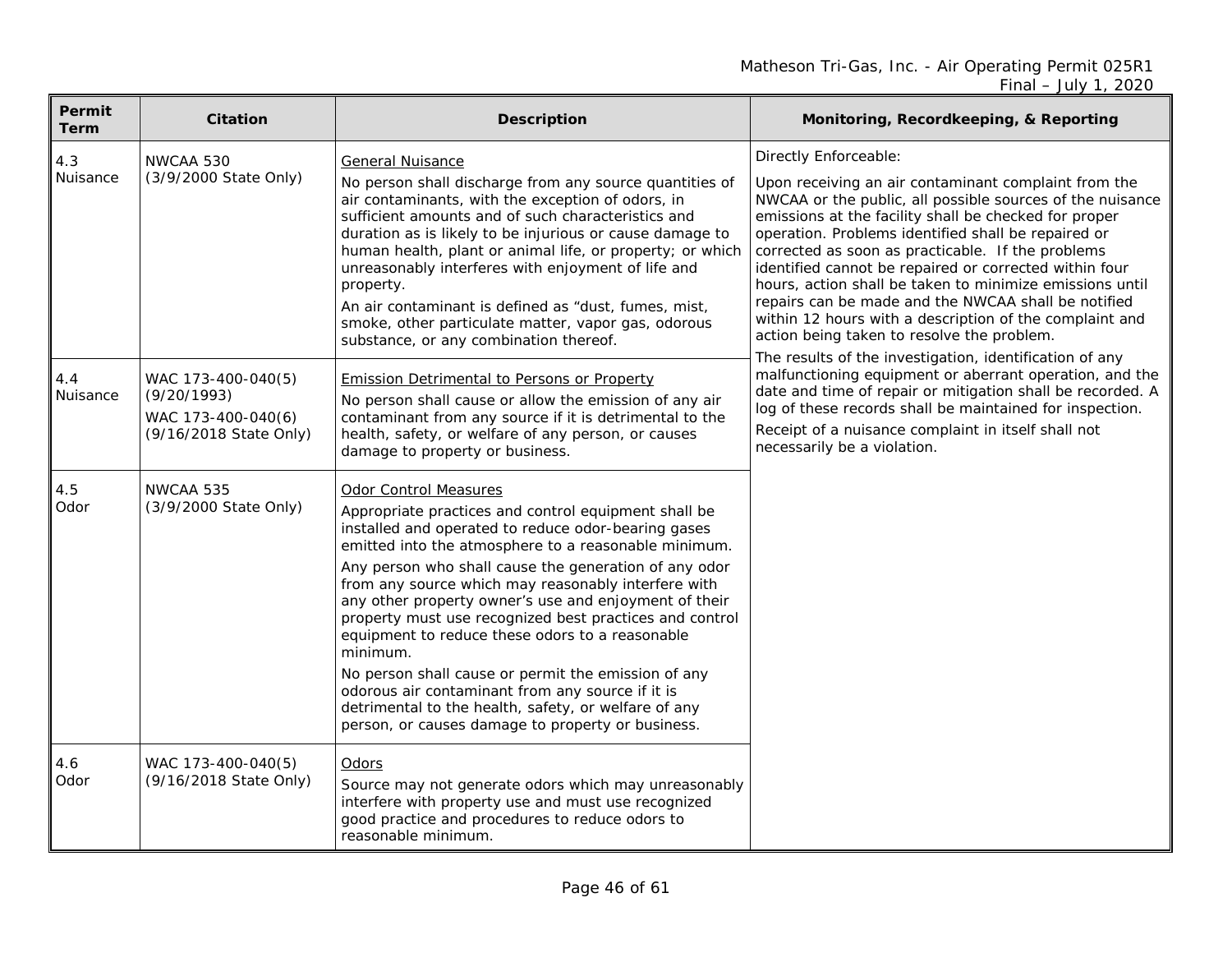| Permit<br>Term    | <b>Citation</b>                                                                         | <b>Description</b>                                                                                                                                                                                                                                                                                                                                                                                                                                                                                                                                                                                                                                                                                                                                                                                                                              | Monitoring, Recordkeeping, & Reporting                   |
|-------------------|-----------------------------------------------------------------------------------------|-------------------------------------------------------------------------------------------------------------------------------------------------------------------------------------------------------------------------------------------------------------------------------------------------------------------------------------------------------------------------------------------------------------------------------------------------------------------------------------------------------------------------------------------------------------------------------------------------------------------------------------------------------------------------------------------------------------------------------------------------------------------------------------------------------------------------------------------------|----------------------------------------------------------|
| 4.7<br><b>PM</b>  | NWCAA 550<br>(4/14/1993)                                                                | Preventing Particulate Matter from Becoming Airborne<br>Best Available Control Technology (BACT) required to prevent<br>the release of fugitive matter to the ambient air. Nuisance<br>particulate fallout is prohibited.                                                                                                                                                                                                                                                                                                                                                                                                                                                                                                                                                                                                                       | Directly Enforceable:<br>Follow MR&R under AOP Term 4.3. |
| 4.8<br>PM         | NWCAA 550<br>(9/11/2014 State Only)                                                     | Preventing Particulate Matter from Becoming Airborne<br>The owner or operator of a source or activity that generates<br>fugitive dust, including, but not limited to, material handling,<br>building construction or demolition, abrasive blasting, roadways<br>and lots, shall employ reasonable precautions to prevent<br>fugitive dust from becoming airborne and must maintain and<br>operate the source or activity to minimize emissions.<br>It shall be unlawful for any person to cause or allow the<br>emission of particulate matter which becomes deposited upon<br>the property of others in sufficient quantities and of such<br>characteristics and duration as is, or is likely to be, injurious to<br>human health, plant or animal life, or property, or which<br>unreasonably interferes with enjoyment of life and property. |                                                          |
| 4.9<br><b>PM</b>  | WAC 173-400-040(3)<br>(9/16/2018 State Only)                                            | Fallout<br>Source may not generate the emission of particulate matter to<br>be deposited beyond the property line in sufficient quantity to<br>interfere unreasonably with the use and enjoyment of the<br>property upon which the material is deposited.                                                                                                                                                                                                                                                                                                                                                                                                                                                                                                                                                                                       |                                                          |
| 4.10<br><b>PM</b> | WAC 173-400-040(3)(a)<br>(9/20/1993)<br>WAC 173-400-040(4)(a)<br>(9/16/2018 State Only) | <b>Fugitive Emissions</b><br>From an emissions unit engaging in materials handling,<br>construction, demolition, or other operation which is a source of<br>fugitive emissions, take reasonable precautions to prevent the<br>release of air contaminants from the operation.                                                                                                                                                                                                                                                                                                                                                                                                                                                                                                                                                                   |                                                          |
| 4.11<br><b>PM</b> | WAC 173-400-040(8)(a)<br>(9/20/1993)<br>WAC 173-400-040(9)(a)<br>(9/16/2018 State Only) | <b>Fugitive Dust</b><br>Reasonable precautions to prevent release of fugitive dust<br>required. Maintain and operate source to minimize emissions.                                                                                                                                                                                                                                                                                                                                                                                                                                                                                                                                                                                                                                                                                              |                                                          |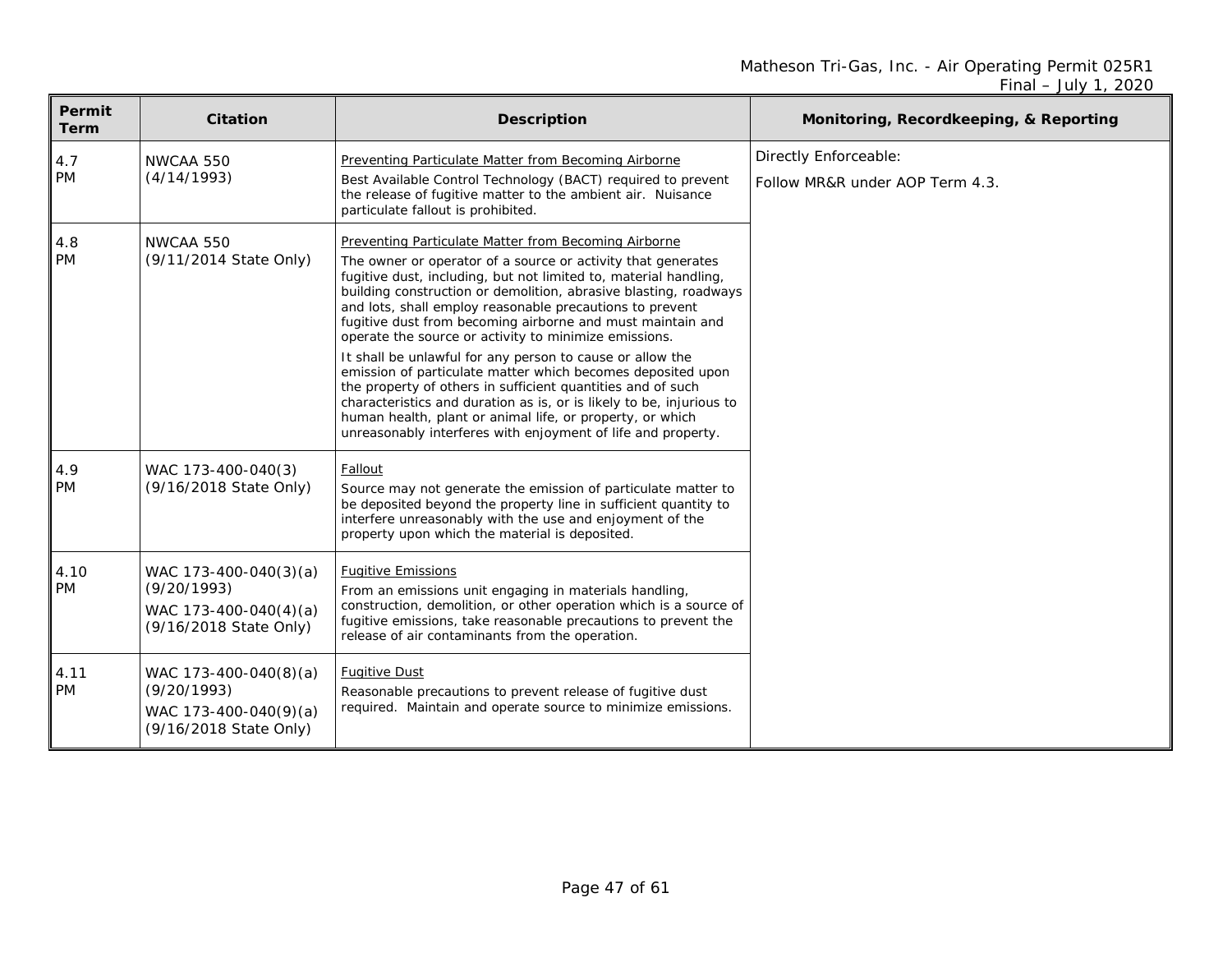| Permit<br><b>Term</b> | <b>Citation</b>                                                                   | <b>Description</b>                                                                                                                                                                                                                                                                                                                                                                                                                                                                                                                                                                                                                                                            | Monitoring, Recordkeeping, & Reporting                                                                                                                                                                                                                                                                                                                                                                                                                                                                                                                                                                                                                                                |
|-----------------------|-----------------------------------------------------------------------------------|-------------------------------------------------------------------------------------------------------------------------------------------------------------------------------------------------------------------------------------------------------------------------------------------------------------------------------------------------------------------------------------------------------------------------------------------------------------------------------------------------------------------------------------------------------------------------------------------------------------------------------------------------------------------------------|---------------------------------------------------------------------------------------------------------------------------------------------------------------------------------------------------------------------------------------------------------------------------------------------------------------------------------------------------------------------------------------------------------------------------------------------------------------------------------------------------------------------------------------------------------------------------------------------------------------------------------------------------------------------------------------|
| 4.12                  | <b>NWCAA 451.1</b>                                                                | Emission of Air Contaminant - Visual Standard                                                                                                                                                                                                                                                                                                                                                                                                                                                                                                                                                                                                                                 | Directly Enforceable:                                                                                                                                                                                                                                                                                                                                                                                                                                                                                                                                                                                                                                                                 |
| <b>VE</b>             | (10/13/1994)                                                                      | No person shall cause or permit the emission, for any period<br>aggregating more than 3 minutes in any 1 hour, of an air<br>contaminant from any source which, at the point at emission,<br>or within a reasonable distance of the point of emission,<br>exceeds 20% opacity (Ecology Method 9A) except: When there<br>is valid data to show that the opacity is in excess of 20% as a<br>result of the presence of condensed water droplets, and that<br>the concentration of the particulate matter, as shown by a<br>source test approved by the Control Officer, is less than 0.10<br>$(0.23 \text{ g/m}^3)$ grain/dscf.                                                  | At least once during each calendar month that an emission unit<br>operates, conduct qualitative visual observations on each stack<br>while operating to determine whether there are visible emissions<br>$(VE)$ .<br>If, at any time, visible emissions are observed, take one or more<br>the following actions within 24 hours or it will be considered prima<br>facie evidence that all applicable opacity limits have been<br>exceeded.<br>• Complete action that returns visible emissions to a non-visible<br>level.                                                                                                                                                             |
| 4.13<br><b>VE</b>     | <b>NWCAA 451.1</b><br>(11/8/2007 State Only)                                      | Emission of Air Contaminant - Visual Standard<br>No person shall cause or permit the emission, for any period<br>aggregating more than 3 minutes in any 1 hour, of an air<br>contaminant from any source which, at the point at emission,<br>or within a reasonable distance of the point of emission,<br>exceeds 20% opacity (Ecology Method 9A) except: When there<br>is valid data to show that the opacity is in excess of 20% as a<br>result of the presence of condensed water droplets, and that<br>the concentration of the particulate matter, as shown by a<br>source test approved by the Control Officer, is less than 0.10<br>$(0.23 \text{ g/m}^3)$ grain/dscf. | • Shutdown the unit until appropriate corrective action can be<br>taken.<br>• Observe and record VE using a certified observer in accordance<br>with EPA Method 9 (six consecutive minutes). If any single<br>reading is greater than an applicable numerical opacity limit, the<br>certified observer shall determine opacity in accordance with the<br>appropriate method for each opacity limit applicable to that<br>emission unit. A certified observer shall determine opacity on a<br>daily basis according to each applicable opacity limit until<br>visible emissions are determined to be in compliance with each<br>opacity limit.                                         |
| 4.14<br><b>VE</b>     | WAC 173-400-040(1)<br>(9/20/1993)<br>WAC 173-400-040(2)<br>(9/16/2018 State Only) | <b>Visible Emissions</b><br>No person shall cause or allow the emission for more than three<br>minutes, in any one hour, of an air contaminant from any<br>emissions unit which at the emission point, or within a<br>reasonable distance of the emission point, exceeds twenty<br>percent opacity (Ecology Method 9A) except: When the owner<br>or operator of a source supplies valid data to show that the<br>presence of uncombined water is the only reason for the<br>opacity to exceed twenty percent.                                                                                                                                                                 | For each qualitative VE observation, record the date and time of<br>the observation, emission unit(s) observed, and name of<br>observer. For stacks with visible emissions, record any related<br>equipment or operational failure, failure dates and times, duration<br>of visible emissions, and corrective actions taken.<br>The periodic VE observation frequency may be reduced from<br>monthly to quarterly if no visible emissions are observed for six<br>consecutive months. If visible emissions are observed, the<br>observation frequency shall revert back to monthly.<br>Compliance with this MR&R does not excuse an exceedance of<br>the underlying opacity standard. |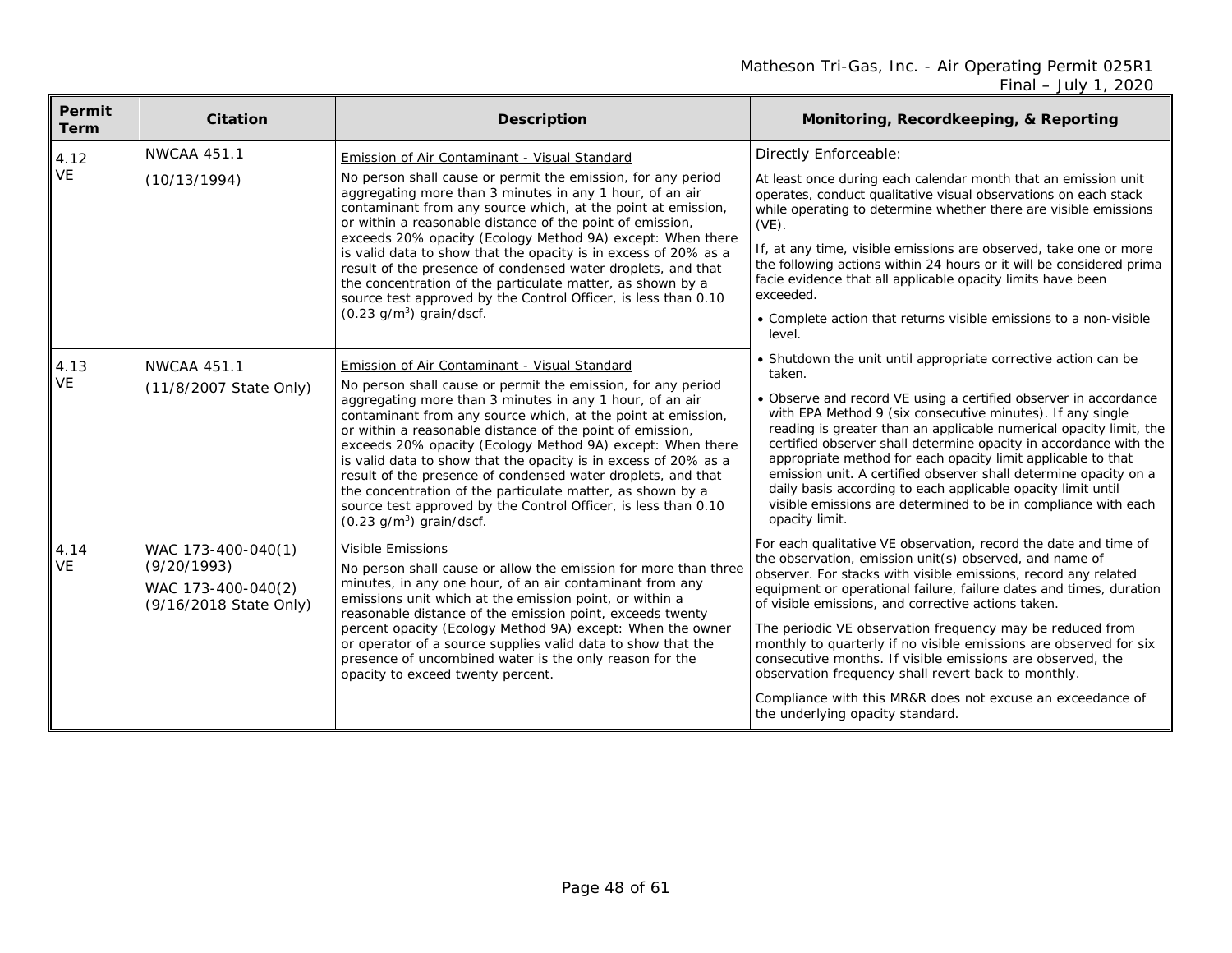| Permit<br>Term          | <b>Citation</b>                                                                                                            | <b>Description</b>                                                                                                                                                                                                                                                                                                                                                                             | Monitoring, Recordkeeping, & Reporting                                                                       |
|-------------------------|----------------------------------------------------------------------------------------------------------------------------|------------------------------------------------------------------------------------------------------------------------------------------------------------------------------------------------------------------------------------------------------------------------------------------------------------------------------------------------------------------------------------------------|--------------------------------------------------------------------------------------------------------------|
| 4.15<br><b>PM</b>       | <b>NWCAA 455.1</b><br>(4/14/1993)<br>(5/11/1995 State Only)<br><b>NWCAA 455.11</b><br>(4/14/1993)<br>(5/11/1995 State Only | <b>Emission of Particulate Matter</b><br>No person shall cause or permit emission of particulate<br>matter in excess of 0.10 grain/dry standard cubic foot<br>(dscf) (0.23 g/m3) (combustion emissions shall be<br>corrected to 7% 02) except:<br>From all gaseous and distillate fuel burning equipment,<br>emissions shall not exceed 0.05 grain/dscf (0.11 g/m3)<br>corrected to 7% oxygen. | Directly Enforceable:<br>Follow MR&R under AOP Term 4.3.                                                     |
| 4.16<br><b>PM</b>       | WAC 173-400-060<br>(3/22/1991)<br>(11/25/2018 State Only)                                                                  | <b>Emission Standards for General Process Units</b><br>Particulate emissions greater than 0.1 grain/dscf<br>prohibited.                                                                                                                                                                                                                                                                        |                                                                                                              |
| 4.17<br><b>PM</b>       | WAC 173-400-050(1) and<br>(3)<br>(3/22/1991)<br>(9/16/2018 State Only)                                                     | <b>Emission Standards for Combustion and Incineration</b><br>Units<br>Particulate emissions from combustion units greater<br>than 0.1 grains/dscf corrected to 7% oxygen prohibited.                                                                                                                                                                                                           |                                                                                                              |
| 4.18<br>SO <sub>2</sub> | NWCAA 460<br>(4/14/1993)                                                                                                   | Weight/Heat Rate Standard - Emission of Sulfur<br>Compounds<br>Sulfur compound emissions, as SO <sub>2</sub> , shall not exceed 1.5<br>Ib/MMBtu of heat input per hour, calendar month<br>average of hourly values for the facility.                                                                                                                                                           | Directly Enforceable<br>Records of natural gas usage shall be made available for<br>inspection upon request. |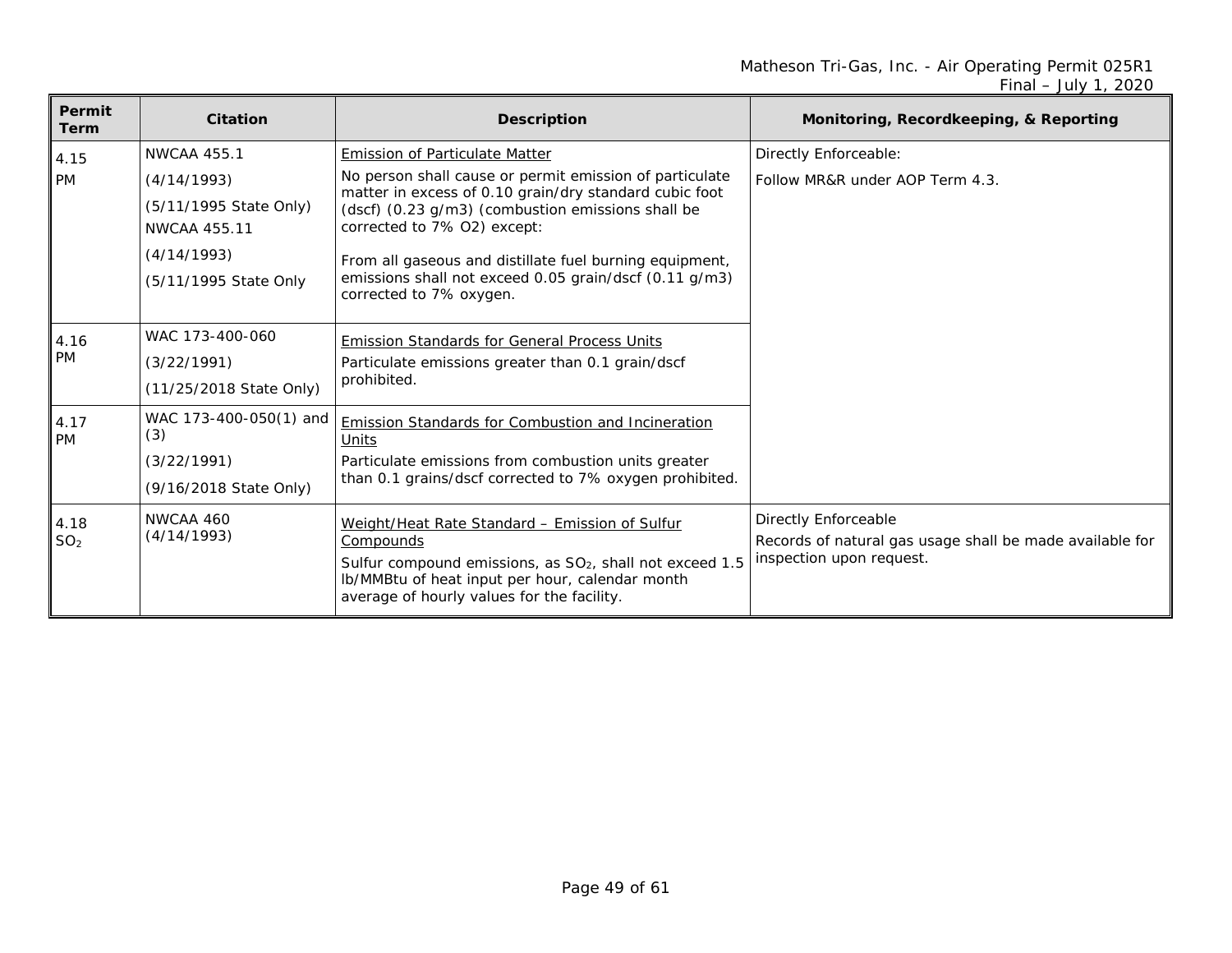| Permit<br><b>Term</b>   | <b>Citation</b>                                              | <b>Description</b>                                                                                                                                                                                                                                                                                                                                                                                                                   | Monitoring, Recordkeeping, & Reporting                                                                                                                                                                                                                                                                                                                                                                                                                                                         |
|-------------------------|--------------------------------------------------------------|--------------------------------------------------------------------------------------------------------------------------------------------------------------------------------------------------------------------------------------------------------------------------------------------------------------------------------------------------------------------------------------------------------------------------------------|------------------------------------------------------------------------------------------------------------------------------------------------------------------------------------------------------------------------------------------------------------------------------------------------------------------------------------------------------------------------------------------------------------------------------------------------------------------------------------------------|
| 4.19<br>SO <sub>2</sub> | NWCAA 462<br>(10/13/1994)                                    | <b>Emission of Sulfur Compounds</b><br>Sulfur compounds emissions, calculated as SO <sub>2</sub> , shall<br>not exceed 1,000 ppmvd at 7% oxygen.<br>This requirement is not violated if reasonable evidence is<br>presented that concentrations will not exceed ambient<br>standards and the permittee demonstrates that no<br>practical method of reducing the concentration exists.                                                | <b>Directly Enforceable</b><br>Records of natural gas usage shall be made available for<br>inspection upon request.                                                                                                                                                                                                                                                                                                                                                                            |
| 4.20<br>SO <sub>2</sub> | NWCAA 462<br>(3/13/1997 State Only)                          | <b>Emission of Sulfur Compounds</b><br>Sulfur compounds emissions, calculated as SO <sub>2</sub> , shall<br>not exceed 1,000 ppmvd at 7% oxygen averaged for a<br>60 consecutive minute period.<br>This requirement is not violated if reasonable evidence is<br>presented that concentrations will not exceed ambient<br>standards and the permittee demonstrates that no<br>practical method of reducing the concentration exists. |                                                                                                                                                                                                                                                                                                                                                                                                                                                                                                |
| 4.21<br>SO <sub>2</sub> | WAC 173-400-040(6)<br>first paragraph only<br>(9/20/1993)    | <b>Sulfur Dioxide</b><br>Sulfur dioxide emissions shall not exceed 1,000 ppmvd,<br>corrected to 7% oxygen for combustion sources, based<br>on the average of any 60 consecutive minute period.                                                                                                                                                                                                                                       |                                                                                                                                                                                                                                                                                                                                                                                                                                                                                                |
| 4.22<br><b>VOC</b>      | <b>NWCAA 580.24</b><br>(12/13/1989)<br>(2/8/1996 State Only) | <b>Process Turnarounds</b><br>Process units shall be depressurized to less than 5 psig<br>(gauge) before venting to the atmosphere. During<br>depressurization, VOCs shall be routed through a closed<br>vent system to a flare or other appropriate disposal<br>device.                                                                                                                                                             | Keep records of each process unit turnaround listing the<br>date the unit was shut down, the estimated vessel VOC<br>concentration when the VOC was first emitted, and the<br>estimated total quantity of VOC emitted. A specific record<br>shall be kept for any turnaround during which a vessel<br>containing VOC was vented to the atmosphere at a<br>pressure at or above 5 psig.<br>Report emissions from turnarounds in the annual<br>emissions inventory pursuant to AOP Term 2.4.4.3. |
| 4.23<br><b>VOC</b>      | <b>NWCAA 580.25</b><br>(12/13/1989)<br>(2/8/1996 State Only) | Equipment for the reduction, collection or disposal of<br>VOC shall be maintained and operated in a manner<br>commensurate with accepted industrial practices.                                                                                                                                                                                                                                                                       | Directly Enforceable:<br>Maintain appropriate records.                                                                                                                                                                                                                                                                                                                                                                                                                                         |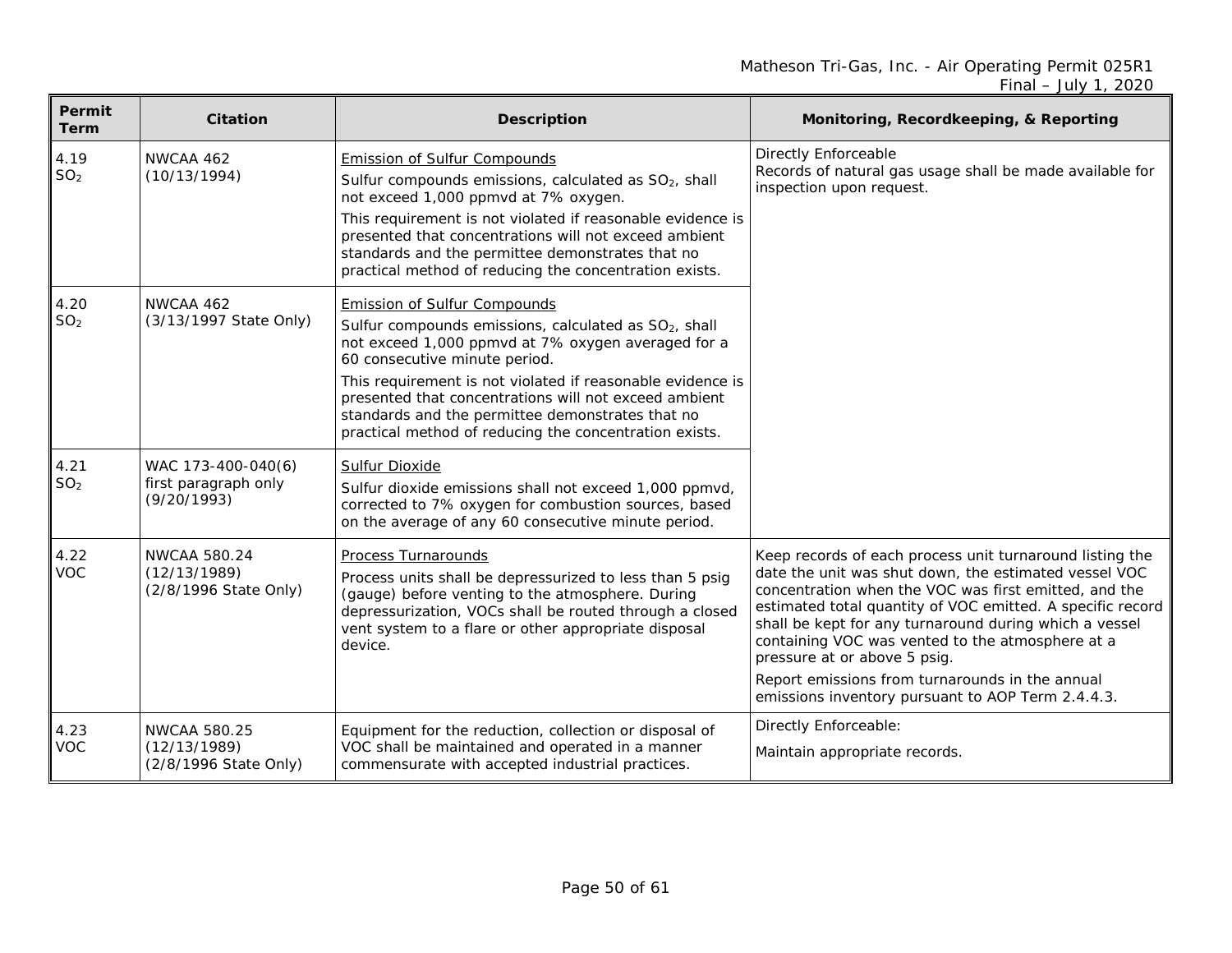#### **SECTION 5 SPECIFICALLY APPLICABLE REQUIREMENTS**

The cited requirements in the "Citation" column and incorporated herein by reference are applicable to emission units specified in the header of the table. These requirements are federally enforceable unless identified as "State Only". A requirement designated "State Only" is enforceable only by the state or the NWCAA, and not by the EPA or through citizen suits. "State Only" WAC citations are enforceable by NWCAA because they are adopted by reference in NWCAA 104.1, as amended April 11, 2019. All of the federal regulations listed in Section 5 have been adopted by reference in NWCAA 104.2, as amended April 11, 2019.

The "Description" column is a brief description of the applicable requirements for informational purposes only and is not enforceable. Periodic or continuous monitoring requirements, including testing, are specified in the "Monitoring, Recordkeeping and Reporting" (MR&R) column, which identifies MR&R obligations the source must perform as required by WAC 173-401-605(1) and 615(1) and (2) or the underlying requirement. MR&R obligations do not apply to insignificant emission units. The test method cited or any credible evidence may be used to determine compliance.

<span id="page-50-0"></span>The requirements in the MR&R column labeled "Directly Enforceable" are legally enforceable requirements added under the NWCAA's "gap-filling" authority of WAC 173-401-615(1)(b) & (c), 10/17/02. Other requirements not labeled "Directly Enforceable" are brief descriptions of the regulatory requirements for information purposes, and are not enforceable. Unless the text of the MR&R column is specifically identified to be directly enforceable, the language of the cited regulation takes precedence over a paraphrased requirement.

The provisions of federally approved NWCAA 365, 366 and the "Guidelines for Industrial Monitoring Equipment and Data Handling" have been replaced in this section by NWCAA 367 and Appendix A – "Ambient Monitoring, Emission Testing, and Continuous Emission and Opacity Monitoring". NWCAA 367 and Appendix A were adopted on July 14, 2005 with a provision that applicable sources would be allowed one year from the date of adoption to achieve compliance with Appendix A. The new regulations are "State Only" until incorporated into the State Implementation Plan.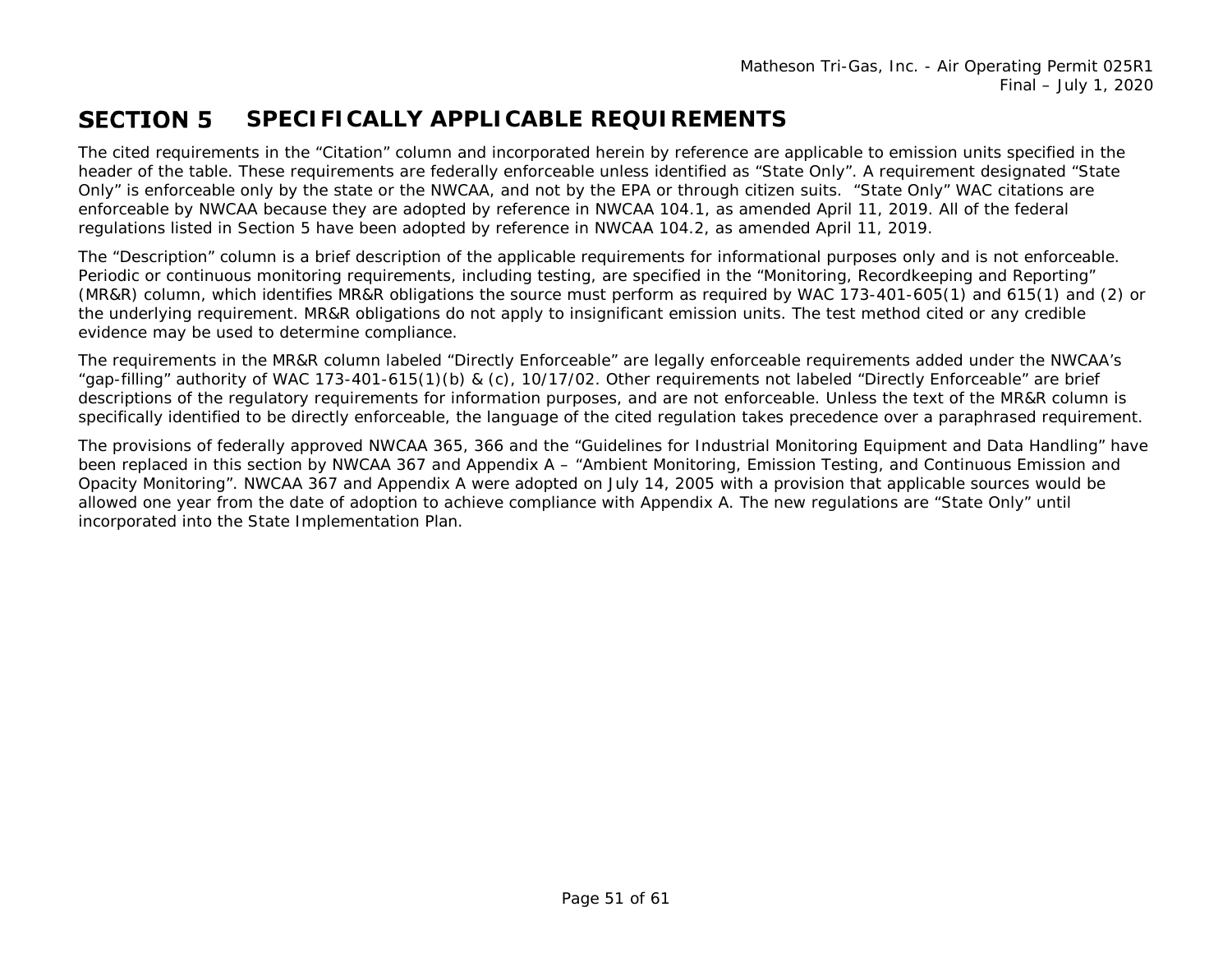| Permit<br><b>Term</b> | <b>Regulatory</b><br><b>Citation</b>                                                                                                                                                                                                                                                                                                                                                               | <b>Regulatory Description</b>                                                                                                                                                                                                                                                                                                                                                                                                                                                                                                                                                                                                                         | Monitoring, Recordkeeping, and Reporting Requirements                                                                                                                                                                                                                                                                                                                                                                                                                                                                       |
|-----------------------|----------------------------------------------------------------------------------------------------------------------------------------------------------------------------------------------------------------------------------------------------------------------------------------------------------------------------------------------------------------------------------------------------|-------------------------------------------------------------------------------------------------------------------------------------------------------------------------------------------------------------------------------------------------------------------------------------------------------------------------------------------------------------------------------------------------------------------------------------------------------------------------------------------------------------------------------------------------------------------------------------------------------------------------------------------------------|-----------------------------------------------------------------------------------------------------------------------------------------------------------------------------------------------------------------------------------------------------------------------------------------------------------------------------------------------------------------------------------------------------------------------------------------------------------------------------------------------------------------------------|
| 5.1.1                 | 40 CFR 63<br>Subpart DDDDD:<br>$63.7495(a)$ ,<br>63.7500(a) & $(e)$ ,<br>$63.7505(a)$ ,<br>$63.7510(g)$ ,<br>$63.7515(d)$ ,<br>$63.7530(d)$ ,<br>63.7540(a) $(12)$ &<br>$(b)$ , 63.7545 $(a)$ ,<br>$63.7550(a)$ , (b),<br>$(c)(1)$ , $(c)(5)(i)$ -<br>$(iv)$ , $(xiv)$ , &<br>$(xvii)$ , $(h)(3)$ ,<br>63.7555(a), Table<br>3 Line 1, Table 9<br>(11/20/2015)<br><b>NWCAA 104.2</b><br>(4/11/2019) | SMR Tune-Up - with Continuous<br>Oxygen Trim<br>Conduct a tune-up of the SMR every<br>five years. Tune-ups shall be<br>conducted no more than 61 months<br>after the previous tune-up.<br>The inspection shall: inspect the<br>burner, clean and replace components<br>as necessary; inspect the flame<br>pattern, adjust as necessary; inspect<br>air-to-fuel ratio system control, as<br>applicable to ensure it is correctly<br>calibrated and functioning properly;<br>optimize total emissions of CO;<br>measure CO concentrations before and<br>after adjustments are made; and<br>maintain on-site an annual report<br>summarizing inspection. | Submit a compliance report every five calendar years.<br>Reports are due, in accordance with AOP Term 4.1, 30 days<br>after the close of the period that the reports cover.<br>If available, the compliance reports shall be submitted<br>electronically via CEDRI (www.epa.gov/cdx).<br>The compliance report shall include, among other things, the<br>date of the most recent tune-up and burner inspection; if<br>applicable, a statement that no deviations occurred; and be<br>certified by the Responsible Official. |
| 5.1.2                 | 40 CFR 63<br>Subpart DDDDD:<br>$63.7500(f)$ ,<br>63.7555 $(i)$ & $(j)$<br>(11/20/2015)                                                                                                                                                                                                                                                                                                             | <b>Startup and Shutdown</b><br>Standards apply at all times the<br>affected unit is operating except during<br>periods of startup and shutdown.<br>During periods of startup and shutdown<br>you must comply only with the work<br>practice standard requirements.                                                                                                                                                                                                                                                                                                                                                                                    | Maintain records of the calendar date, time, occurrence and<br>duration of each startup and shutdown. Maintain records of<br>the type and amount of fuel used during each startup and<br>shutdown.                                                                                                                                                                                                                                                                                                                          |

## **Table 5-1 Specifically Applicable Requirements**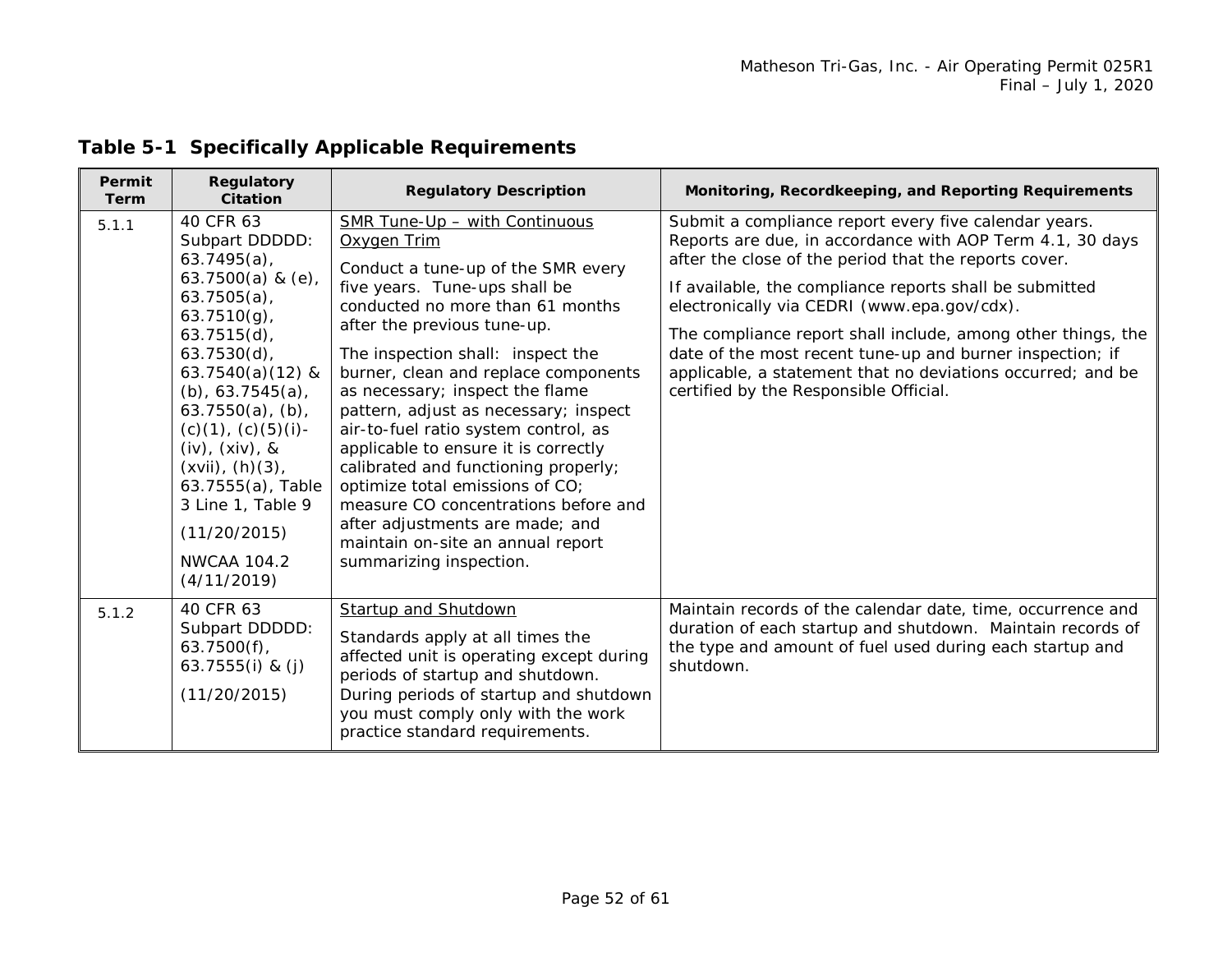| Permit<br><b>Term</b> | Regulatory<br><b>Citation</b>                                                                                                                                                           | <b>Regulatory Description</b>                                                                                                                                                                                                                                                                                                                                                            | Monitoring, Recordkeeping, and Reporting Requirements                                                                                                                                                                                                                                                                                                                                                                                           |
|-----------------------|-----------------------------------------------------------------------------------------------------------------------------------------------------------------------------------------|------------------------------------------------------------------------------------------------------------------------------------------------------------------------------------------------------------------------------------------------------------------------------------------------------------------------------------------------------------------------------------------|-------------------------------------------------------------------------------------------------------------------------------------------------------------------------------------------------------------------------------------------------------------------------------------------------------------------------------------------------------------------------------------------------------------------------------------------------|
| 5.1.3                 | 40 CFR 63<br>Subpart DDDDD:<br>$63.7560(a)-(c)$<br>(1/31/2013)<br><b>NWCAA 104.2</b><br>(4/11/2019)                                                                                     | Recordkeeping<br>You must keep each record for 5 years<br>following the date of each occurrence,<br>measurement, maintenance, corrective<br>action, report, or record.                                                                                                                                                                                                                   | Records must be in a form suitable for expedient review.<br>You must keep each record on site, or they must be<br>accessible from on site (for example, through a computer<br>network), for at least 2 years after the date of each<br>occurrence, measurement, maintenance, corrective action,<br>report, or record. You can keep the records off site for the<br>remaining 3 years.                                                           |
| 5.1.4                 | 40 CFR 60 Subpart<br>Ja:<br>60.102a(g)(1)<br>$(07/13/2016)$ ,<br>60.107a(a)(3)<br>(12/01/2015)<br>60.108a(c)(5)<br>(09/12/2012)<br><b>NWCAA 104.2</b><br>(4/11/2019)                    | <b>SMR sulfur limit</b><br>The owner or operator shall not burn in<br>any fuel gas combustion device any<br>fuel gas that contains H <sub>2</sub> S in excess of<br>162 ppm <sub>v</sub> determined hourly on a 3-<br>hour rolling average basis and H <sub>2</sub> S in<br>excess of 60 ppm <sub>v</sub> determined daily on<br>a 365 successive calendar day rolling<br>average basis. | Keep a record of the specific exemption determined to apply<br>for each fuel gas stream to which one of the exemptions<br>listed in 40 CFR $60.107a(a)(3)$ applies.<br>No further action is required unless operating conditions<br>change in such a way that affects the exempt fuel gas<br>stream/system (e.g., the stream composition changes). If<br>such a change occurs, follow the procedures in 40 CFR<br>$60.107a(b)(3)$ .             |
| 5.1.5                 | 40 CFR 60 Subpart<br>Ja:<br>60.102a(g)(2)(ii)<br>$(07/13/2016)$ ,<br>60.107a(i) $(c)(1)$ -<br>$(5)$ $(12/01/2015)$ ,<br>60.108a(d)<br>(09/12/2012)<br><b>NWCAA 104.2</b><br>(4/11/2019) | <b>SMR NOx limit</b><br>Comply with the following NO <sub>x</sub> limit:<br>60 ppmv (dry basis, corrected to 0%<br>excess air) determined daily on a 30-<br>day rolling average basis.                                                                                                                                                                                                   | Install, operate, calibrate and maintain an instrument for<br>continuously monitoring and recording the concentration<br>(dry basis, 0% excess air) of NOx emissions into the<br>atmosphere according to the requirements in 40 CFR<br>$60.107a(c)(1)$ - (5). The monitor must include an $O2$ monitor<br>for correcting the data for excess air.<br>Submit a semiannual monitoring report for each CEMS that<br>includes any excess emissions. |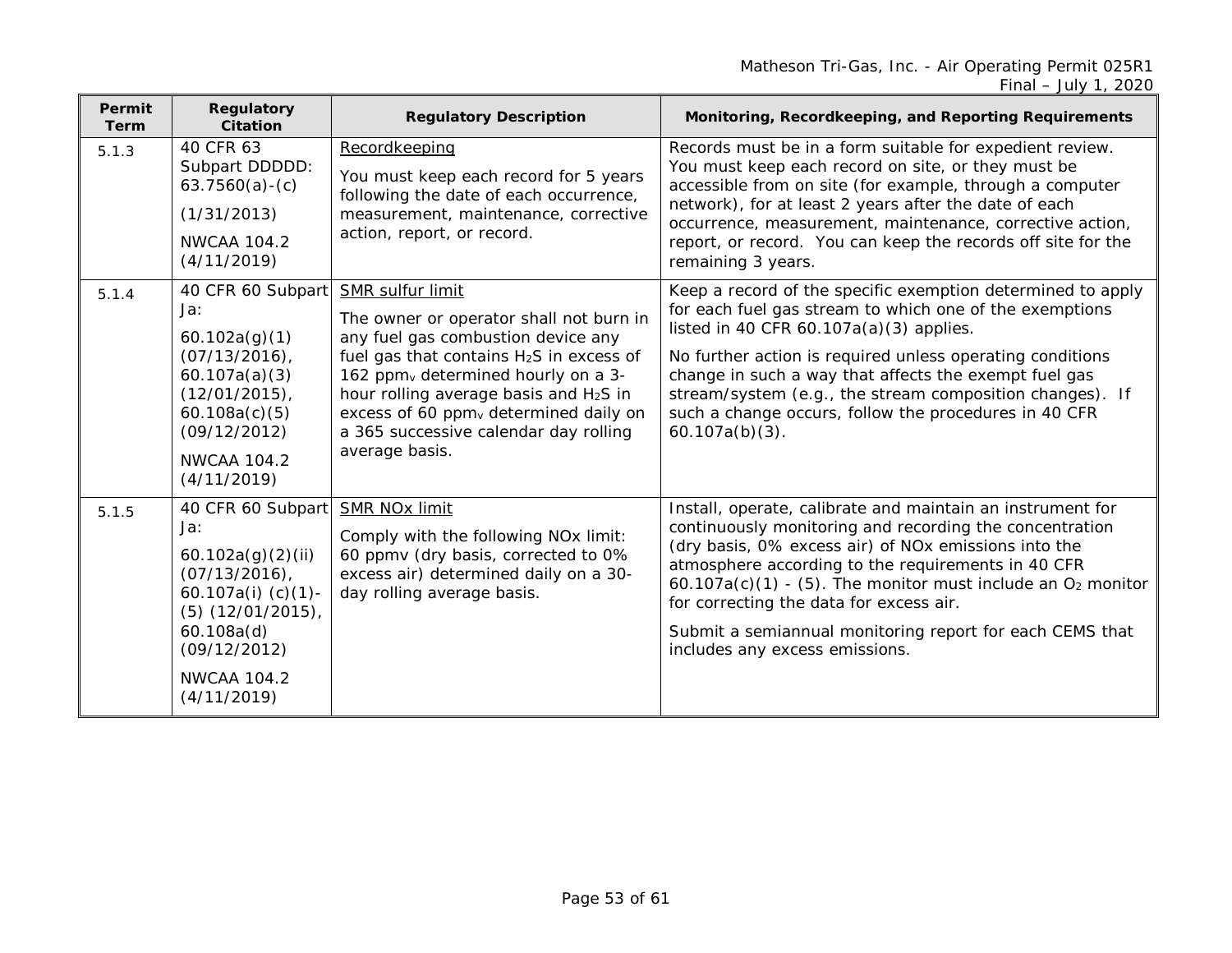| Permit<br><b>Term</b> | <b>Regulatory</b><br><b>Citation</b>                                                                                                                                  | <b>Regulatory Description</b>                                                                                                                                                                                                                                                                                                                                                                                                                                                                                                                                                                                                     | Monitoring, Recordkeeping, and Reporting Requirements                                                                                                                                                                                                                                                                                                   |
|-----------------------|-----------------------------------------------------------------------------------------------------------------------------------------------------------------------|-----------------------------------------------------------------------------------------------------------------------------------------------------------------------------------------------------------------------------------------------------------------------------------------------------------------------------------------------------------------------------------------------------------------------------------------------------------------------------------------------------------------------------------------------------------------------------------------------------------------------------------|---------------------------------------------------------------------------------------------------------------------------------------------------------------------------------------------------------------------------------------------------------------------------------------------------------------------------------------------------------|
| 5.1.6                 | 40 CFR 60 Subpart<br>Ja:<br>60.103a(h)<br>$(09/12/2012)$ ,<br>60.107a(a)(3)<br>$(12/01/2015)$ ,<br>60.108a(c)(5)<br>(09/12/2012)<br><b>NWCAA 104.2</b><br>(4/11/2019) | H <sub>2</sub> S limit for the flare:<br>Do not burn in any affected flare any<br>fuel gas that contains H2S in excess of<br>162 ppmv determined hourly on a 3-<br>hour rolling average basis.<br>The combustion in a flare of process<br>upset gases or fuel gas that is released<br>to the flare as a result of relief valve<br>leakage or other emergency<br>malfunctions is exempt from this limit.                                                                                                                                                                                                                           | Follow MR&R for AOP term 5.1.4.                                                                                                                                                                                                                                                                                                                         |
| 5.1.7                 | 40 CFR 60 Subpart<br>Ja:<br>$60.103a(a) - (b)$<br>60.108a(c)(1)<br>(09/12/2012)<br><b>NWCAA 104.2</b><br>(4/11/2019)                                                  | Flare management plan<br>Develop and implement a written flare<br>management plan which includes a<br>flare minimization assessment, an<br>evaluation of the baseline flow to the<br>flare, procedures to minimize or<br>eliminate flaring during startup and<br>shutdown, procedures to reduce flaring<br>during fuel gas imbalance, and<br>procedures to minimize outages of the<br>flare gas recovery system.<br>Revise the plan periodically to account<br>for changes in flare operation.<br>Develop and implement the flare<br>management plan by no later than the<br>date that the flare becomes an affected<br>facility. | Submit flare management plan to the NWCAA and EPA by<br>the compliance date. The plan needs to be resubmitted only<br>when an alternative baseline flow rate is added, the existing<br>baseline is revised, a flare gas recovery system is installed,<br>or the flare designations are changed.<br>Maintain onsite a copy of the flare management plan. |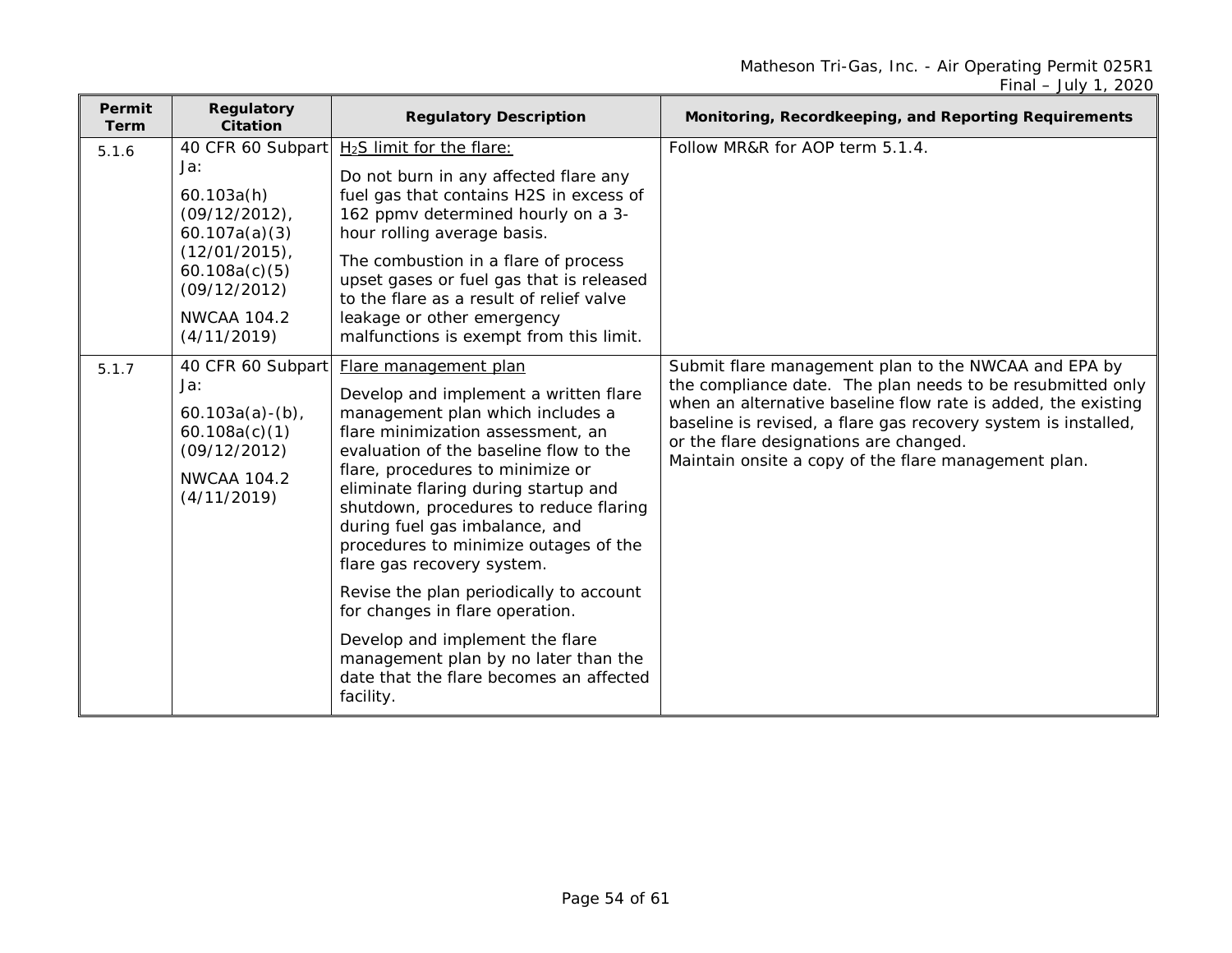| Permit<br><b>Term</b> | <b>Regulatory</b><br>Citation                                                                                                                                                                  | <b>Regulatory Description</b>                                                                                                                                                                                                                                                                                                                                                                                                                                                                                                                 | Monitoring, Recordkeeping, and Reporting Requirements                                                                                                                                                                                                                                                                                                                                                                                                                |
|-----------------------|------------------------------------------------------------------------------------------------------------------------------------------------------------------------------------------------|-----------------------------------------------------------------------------------------------------------------------------------------------------------------------------------------------------------------------------------------------------------------------------------------------------------------------------------------------------------------------------------------------------------------------------------------------------------------------------------------------------------------------------------------------|----------------------------------------------------------------------------------------------------------------------------------------------------------------------------------------------------------------------------------------------------------------------------------------------------------------------------------------------------------------------------------------------------------------------------------------------------------------------|
| 5.1.8                 | 40 CFR 60<br>Subpart Ja:<br>$60.103a(c)(1)$ ,<br>$(d)$ , and $(e)$<br>$(09/12/2012)$ ,<br>60.107a(e)(4)<br>$(12/01/2015)$ ,<br>60.108a(c)(6)<br>(9/12/12)<br><b>NWCAA 104.2</b><br>(4/11/2019) | Root Cause Analysis, Flare<br>Conduct a root cause analysis and a<br>corrective action analysis for any of the<br>following flaring events:<br>greater than 500,000 scfd above<br>baseline flaring in any 24-hour<br>period<br>for events resulting in greater than<br>500 lb SO <sub>2</sub> in any 24-hour period<br>The analyses must be completed as<br>soon as possible but no later than 45<br>days after the discharge. Implement<br>the corrective action within 45 days of<br>the discharge or as soon as practicable<br>thereafter. | Use engineering calculations to calculate the SO <sub>2</sub> emissions<br>in the event of a discharge that may trigger a root cause<br>analysis.<br>Maintain the records of qualifying discharges as listed in<br>$60.108a(c)(6)$ as applicable.                                                                                                                                                                                                                    |
| 5.1.9                 | 40 CFR 60<br>Subpart Ja:<br>$60.107a(e)$ , $(f)(1)$<br>(12/01/2015)<br><b>NWCAA 104.2</b><br>(4/11/2019)                                                                                       | <b>Flare flow monitoring</b><br>Install and operate a continuous<br>parameter monitoring system to<br>measure and record the flow rate of<br>gas discharged to the flare in<br>accordance with manufacturer's<br>specifications and 40 CFR<br>$60.107a(f)(1)$ .                                                                                                                                                                                                                                                                               | If the flow monitor is not equipped with a redundant flow<br>sensor, at least quarterly, perform a visual inspection of all<br>components of the monitor for physical and operational<br>integrity and all electrical connections for oxidation and<br>galvanic corrosion. Recalibrate the flow monitor in<br>accordance with the manufacturer's procedures and<br>specifications biennially (every two years) or at the<br>frequency specified by the manufacturer. |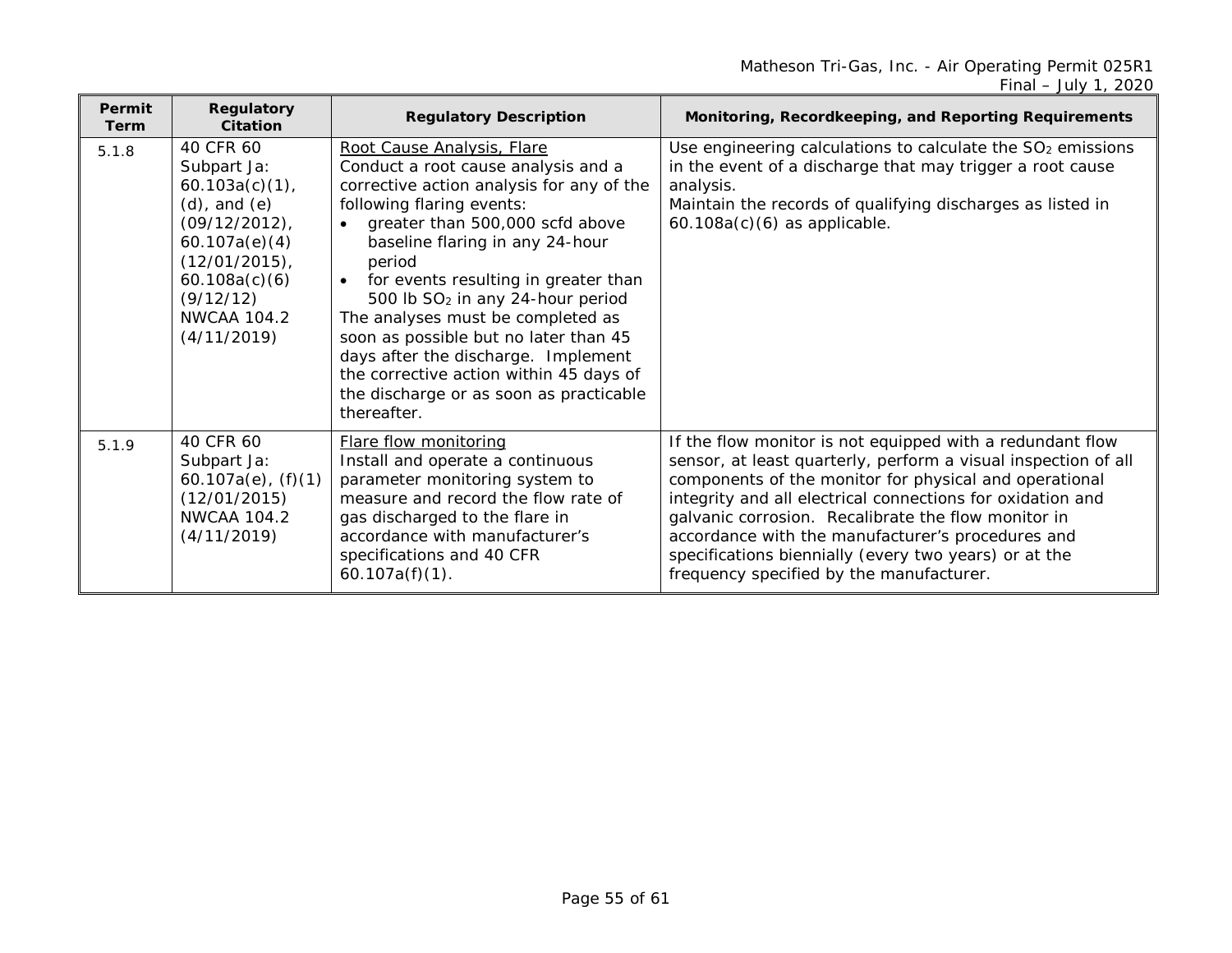| Permit<br>Term | <b>Regulatory</b><br><b>Citation</b>                                                                                                    | <b>Regulatory Description</b>                                                                                                                                                                                                                                                                                                                                                                                                                                           | Monitoring, Recordkeeping, and Reporting Requirements                                                                                                                                                                                                                                                                                                 |
|----------------|-----------------------------------------------------------------------------------------------------------------------------------------|-------------------------------------------------------------------------------------------------------------------------------------------------------------------------------------------------------------------------------------------------------------------------------------------------------------------------------------------------------------------------------------------------------------------------------------------------------------------------|-------------------------------------------------------------------------------------------------------------------------------------------------------------------------------------------------------------------------------------------------------------------------------------------------------------------------------------------------------|
| 5.1.10         | 40 CFR 60<br>Subpart Ja:<br>60.103a(c)(2)<br>$(d)$ , $(e)$ , $(f)$ ,<br>60.108a(c)(6)<br>(9/12/12)<br><b>NWCAA 104.2</b><br>(4/11/2019) | Root Cause Analysis, SMR<br>Conduct a root cause analysis and a<br>corrective action analysis for each<br>exceedance of an applicable short-term<br>emissions limit in AOP term 5.4 if the<br>SO <sub>2</sub> discharge to the atmosphere is<br>500 lb greater than the amount that<br>would have been emitted if the<br>emissions limits had been met during<br>one or more consecutive periods of<br>excess emissions or any 24-hour<br>period, whichever is shorter. | No later than 45 days following the discharge for which a<br>root cause and corrective action analyses were required,<br>record the corrective action(s) completed to date, and, for<br>action(s) not already completed, a schedule for<br>implementation, including proposed commencement and<br>completion dates as specified in §60.108a(c)(6)(x). |
|                |                                                                                                                                         | The analysis must be completed as<br>soon as possible but no later than 45<br>days after the discharge. Implement<br>the corrective action within 45 days of<br>the discharge or as soon as practicable<br>thereafter.                                                                                                                                                                                                                                                  |                                                                                                                                                                                                                                                                                                                                                       |
| 5.1.11         | OAC 1104b                                                                                                                               | Natural gas feed rate                                                                                                                                                                                                                                                                                                                                                                                                                                                   | Keep records of the natural gas feed rate in scf/hour to the                                                                                                                                                                                                                                                                                          |
|                | Conditions 1,<br>13(A)                                                                                                                  | The natural gas feed rate to the plant<br>must not exceed 135,475 standard                                                                                                                                                                                                                                                                                                                                                                                              | entire plant as daily, monthly, and consecutive 12-month<br>rolling averages.                                                                                                                                                                                                                                                                         |
|                | (6/4/2015)                                                                                                                              | cubic feet per hour, based on a 12-<br>month rolling average.                                                                                                                                                                                                                                                                                                                                                                                                           | Make records readily available for review by the NWCAA.                                                                                                                                                                                                                                                                                               |
| 5.1.12         | OAC 1104b                                                                                                                               | <b>SMR Operation</b>                                                                                                                                                                                                                                                                                                                                                                                                                                                    | The following parameters shall be recorded and records kept                                                                                                                                                                                                                                                                                           |
|                | Conditions 2, 3,<br>$13(B)$ and $(C)$<br>(6/4/2015)                                                                                     | Heat input rate to the SMR Process<br>Heater must not exceed 69.8<br>MMBtu/hour (HHV), based on a 12-<br>month rolling average, and shall<br>combust only pipeline grade natural<br>gas and PSA off-gas.                                                                                                                                                                                                                                                                | for a period of no less than five years:<br>Heat input in MMBtu/hour HHV to the SMR Process<br>heater, as daily, monthly, and consecutive 12-month<br>rolling averages. The facility may use a sound<br>engineering calculation method to determine the heat<br>input from the PSA off-gas.                                                           |
|                |                                                                                                                                         |                                                                                                                                                                                                                                                                                                                                                                                                                                                                         | Percentage of natural gas and PSA off-gas relative to the<br>total MMBtu HHV fuel heat input to the SRM heater, as daily<br>and monthly averages. The facility may use 260.2 Btu/scf as<br>the heat input from the PSA off-gas or use a sound<br>engineering calculation method to determine a different heat<br>input from the PSA off-gas.          |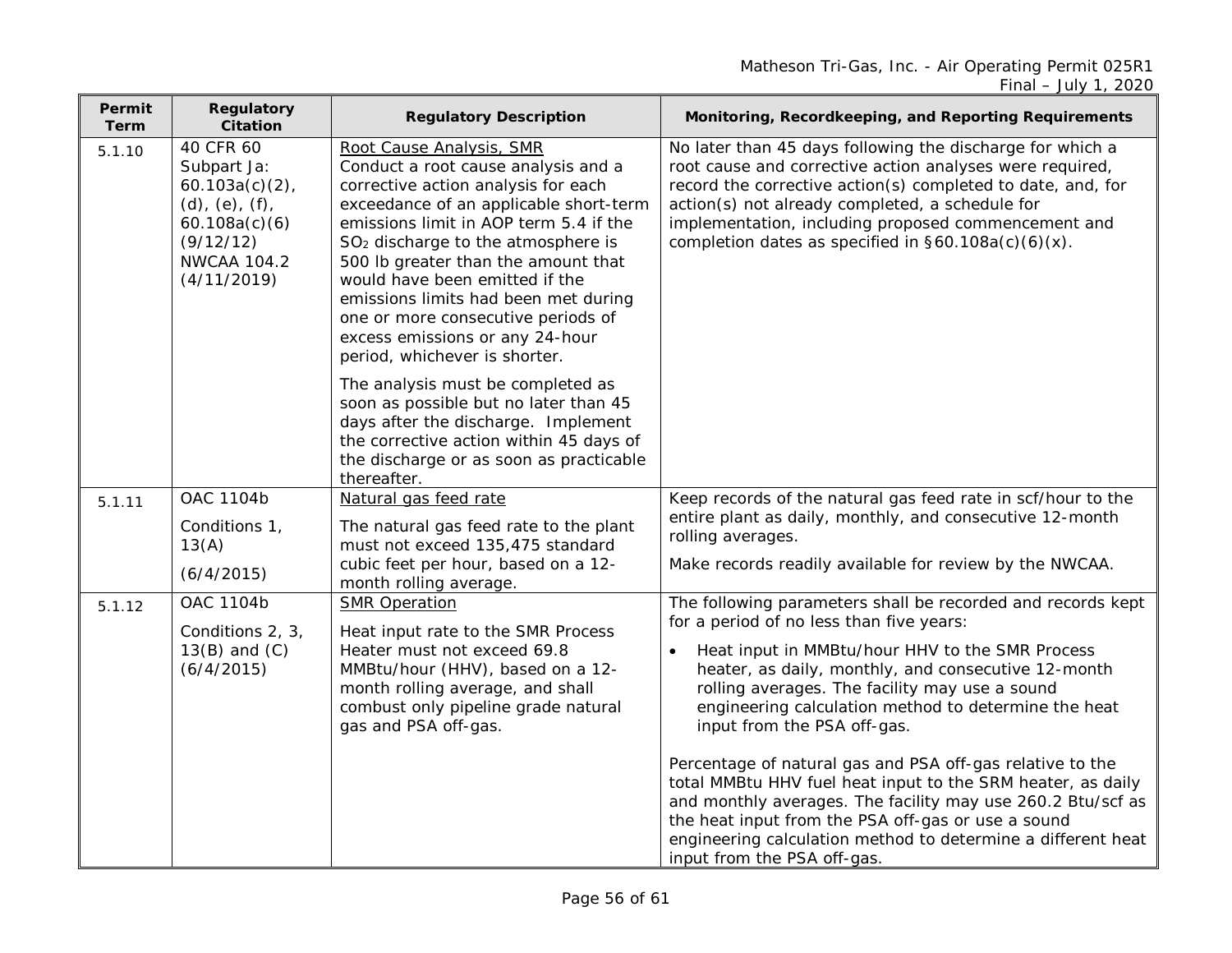| <b>Permit</b><br><b>Term</b> | Regulatory<br>Citation                                         | <b>Regulatory Description</b>                                                                                                                                                                                                                                       | Monitoring, Recordkeeping, and Reporting Requirements                                                                                                         |
|------------------------------|----------------------------------------------------------------|---------------------------------------------------------------------------------------------------------------------------------------------------------------------------------------------------------------------------------------------------------------------|---------------------------------------------------------------------------------------------------------------------------------------------------------------|
| 5.1.13                       | OAC 1104b                                                      | <b>Flare Pilot Flame</b>                                                                                                                                                                                                                                            | <b>Directly Enforceable</b>                                                                                                                                   |
|                              | Condition 10<br>(6/4/2015)                                     | The flare pilot fuel gas shall be limited<br>to natural gas. The header sweep gas<br>shall be limited to natural gas and<br>nitrogen.                                                                                                                               | Operating a flare in the absence of a pilot flame shall be<br>reported to the NWCAA as an upset within 12 hours of the<br>event in accordance with NWCAA 340. |
| 5.1.14                       | OAC 1104b<br>Conditions 12,<br>$13(E)$ and $(F)$<br>(6/4/2015) | Flare flow monitor<br>Monitor the gas flow to the flare using<br>a monitor compensated for pressure<br>and temperature. Use the flow monitor<br>to determine the exit velocity of gases<br>(in m/s) and volumetric flow (in<br>standard $ft^3/min$ ).               | Keep records of flare exit velocity in m/s as hourly averages<br>and flare flow rate in scfm as hourly averages.                                              |
| 5.1.15                       | OAC 1104b                                                      | <b>Visible Emissions</b>                                                                                                                                                                                                                                            | <b>Directly Enforceable</b>                                                                                                                                   |
|                              | Conditions 4 and<br>11<br>(6/4/2015)                           | Visible emissions from the SMR Process<br>Heater stack or the flare shall not<br>exceed five percent (5%) opacity for<br>more than three minutes in any<br>consecutive sixty-minute period as<br>determined by Washington State<br>Department of Ecology Method 9A. | Comply with the MR&R of AOP term 4.12.                                                                                                                        |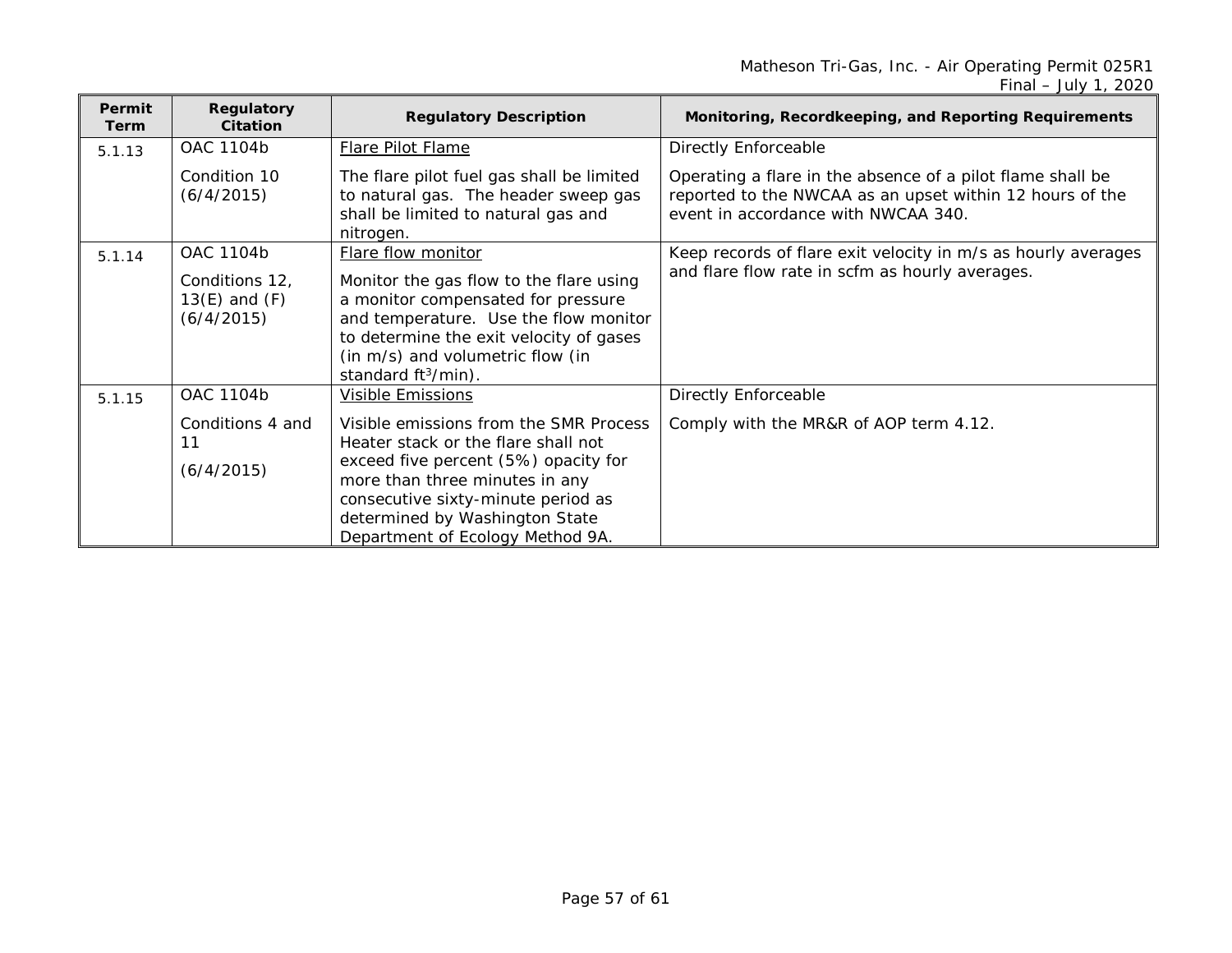| Permit<br>Term | <b>Regulatory</b><br><b>Citation</b>                          | <b>Regulatory Description</b>                                                                                                                                                                                                                                                                                                                                                                                                                                                                                                                                                                                                                                                                                                                                                                                | Monitoring, Recordkeeping, and Reporting Requirements                                                                                                                                                                                                                                                                                                                                                                                                                                                                                                                                                                                                                                                                                                                                                                                                                                                                                                                                                                                                                                                                                                                                     |
|----------------|---------------------------------------------------------------|--------------------------------------------------------------------------------------------------------------------------------------------------------------------------------------------------------------------------------------------------------------------------------------------------------------------------------------------------------------------------------------------------------------------------------------------------------------------------------------------------------------------------------------------------------------------------------------------------------------------------------------------------------------------------------------------------------------------------------------------------------------------------------------------------------------|-------------------------------------------------------------------------------------------------------------------------------------------------------------------------------------------------------------------------------------------------------------------------------------------------------------------------------------------------------------------------------------------------------------------------------------------------------------------------------------------------------------------------------------------------------------------------------------------------------------------------------------------------------------------------------------------------------------------------------------------------------------------------------------------------------------------------------------------------------------------------------------------------------------------------------------------------------------------------------------------------------------------------------------------------------------------------------------------------------------------------------------------------------------------------------------------|
| 5.1.16         | OAC 1104b<br>Conditions 5, 6,<br>7, 8 and 13(D)<br>(6/4/2015) | NO <sub>x</sub> Emissions<br>Except during startup and shutdown,<br>NOx emissions from the SMR Process<br>Heater stack shall not exceed 2.8 lb/hr<br>based on a 24-hour rolling average.<br>During startups and shutdowns,<br>emissions of NOx from the SMR<br>Process Heater shall not exceed 4.2<br>lb/hr, 8-hour rolling average.<br>Startup of the SMR Process Heater is<br>defined as the period beginning when<br>natural gas is first sent to the<br>reformers for ignition purposes and<br>ending when hydrogen product is first<br>sent to the customer, or 24 hours,<br>whichever is less.<br>Shutdown of the SMR Process Heater is<br>defined as the period beginning when<br>hydrogen product stops being supplied<br>to the customer and ending when no<br>natural gas is being consumed, or 12 | Continuous compliance shall be determined by a continuous<br>emission monitoring system (CEMS) for nitrogen oxides<br>stack concentration and oxygen stack concentration. The<br>CEMS shall be installed, calibrated, certified, maintained and<br>operated in accordance with 40 CFR 60 Appendices B and F,<br>and NWCAA Section 367 and Appendix A.<br>Exhaust flow rate shall be determined using 40 CFR Part 60<br>Appendix A, Method 19, or an alternative method, with prior<br>written approval from the NWCAA. The stack flow rate shall<br>reflect the proportions of natural gas and PSA off-gas in the<br>SMR Process Heater fuel as determined by continuous<br>monitoring of natural gas and PSA off-gas feed to the main<br>burners and pilots.<br>If a startup or shutdown takes less than 8 hours, use NOx<br>hourly mass emissions calculated during the normal<br>operation of the SMR Process Heater immediately after<br>startup or before shutdown, as applicable, to complete the 8<br>hour period needed to demonstrate compliance with the<br>statup/shutdown NOx mass emission limit.<br>Keep records of the Fd factors used and all associated<br>calculations. |
| 5.1.17         | <b>OAC 1104b</b><br>Condition 9<br>(6/4/2015)                 | hours, whichever is less.<br><b>CO Emissions</b><br>Carbon Monoxide emissions from the<br>SMR Process Heater stack shall not<br>exceed 2.8 lb/hr based on a 1-hour<br>average.                                                                                                                                                                                                                                                                                                                                                                                                                                                                                                                                                                                                                               | Compliance shall be determined by a source test on the SMR<br>Process Heater conducted on or before 9/23/2015.<br>Thereafter, compliance shall be demonstrated by conducting<br>testing no later than sixty months after the most recent test.<br>Unless approved in advance by the NWCAA, all testing shall<br>be conducted while firing the heater at 90% or more of its<br>maximum rated capacity and in accordance with NWCAA<br>Section 367, NWCAA Appendix A, and 40 CFR 60 Appendix<br>A, Methods 1, 2, 4 and 10.                                                                                                                                                                                                                                                                                                                                                                                                                                                                                                                                                                                                                                                                  |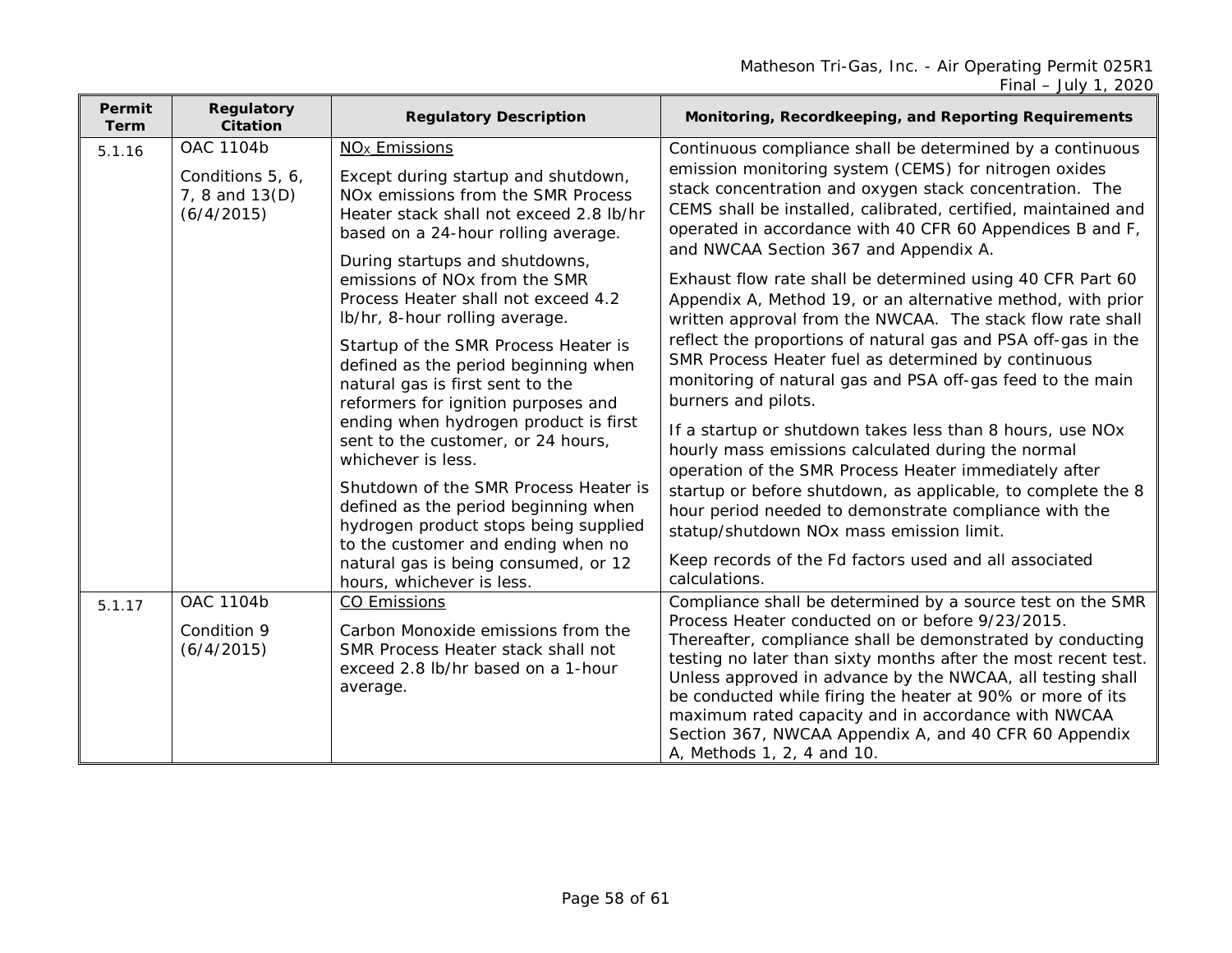| <b>Permit</b><br>Term | Regulatory<br>Citation                  | <b>Regulatory Description</b>                                                                                                                                                                                                                                                                                                                                                                                                                              | Monitoring, Recordkeeping, and Reporting Requirements                                                                                                                                                                                                                                                                                                                                    |
|-----------------------|-----------------------------------------|------------------------------------------------------------------------------------------------------------------------------------------------------------------------------------------------------------------------------------------------------------------------------------------------------------------------------------------------------------------------------------------------------------------------------------------------------------|------------------------------------------------------------------------------------------------------------------------------------------------------------------------------------------------------------------------------------------------------------------------------------------------------------------------------------------------------------------------------------------|
| 5.1.18                | OAC 1104b<br>Condition 16<br>(6/4/2015) | If the Matheson Tri-Gas SMR is<br>permanently shutdown in less than 30<br>years, the amount of mitigated CO <sub>2</sub> e<br>for the remaining time period shall be<br>credited to the Puget Sound Refinery<br>for use in other projects solely within<br>the refinery.<br>The mitigation credits are valid for a 5-<br>year period from the date of shutdown<br>of the Matheson Tri-Gas SMR and<br>cannot be sold or transferred to other<br>facilities. | The amount of remaining mitigation credits shall be<br>calculated as the years remaining divided by 30, multiplied<br>by 198,158 metric tons CO <sub>2</sub> e. The remaining potential to<br>emit increase for any project within the refinery for which<br>these credits can be used shall be calculated as the years<br>remaining multiplied by 60,048 metric tons CO <sub>2</sub> e. |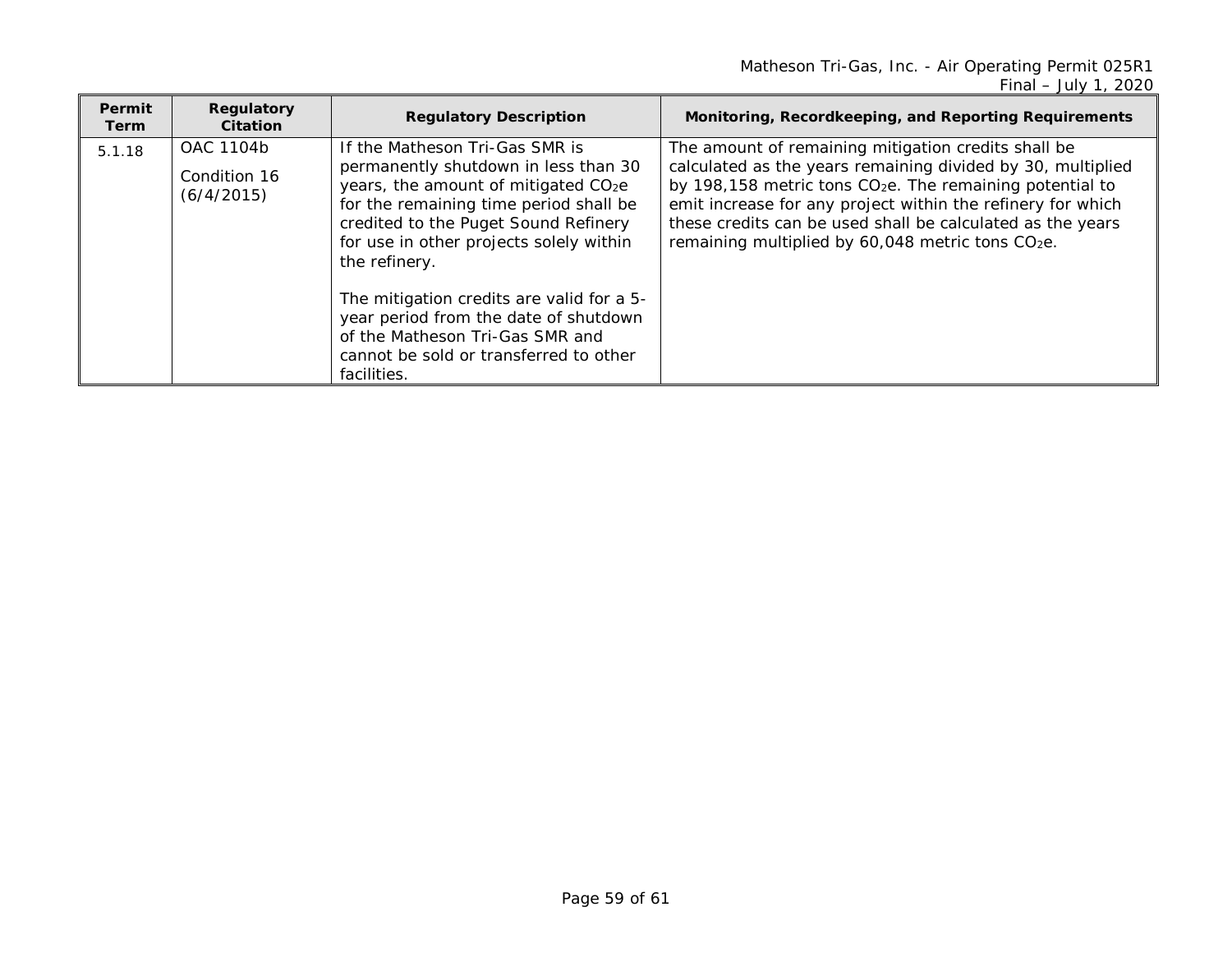#### <span id="page-59-0"></span>**SECTION 6 INAPPLICABLE REQUIREMENTS**

The regulations identified in [Table 6-1](#page-59-1) do not apply to Matheson Tri-Gas as of the date of permit issuance. The basis for this determination is listed in [Table 6-1.](#page-59-1)

| Citation             | <b>Title</b>                                                                                                                                                                                                                 | <b>Basis</b>                                                                                                                                                                                                                                                                                                                                           |
|----------------------|------------------------------------------------------------------------------------------------------------------------------------------------------------------------------------------------------------------------------|--------------------------------------------------------------------------------------------------------------------------------------------------------------------------------------------------------------------------------------------------------------------------------------------------------------------------------------------------------|
| 40 CFR 60 Subpart D  | Standards of performance for<br><b>Fossil-Fuel Steam Generators</b><br>for which construction is<br>commenced after August 17,<br>1971                                                                                       | Matheson Tri-Gas does not own or<br>operate a source that belongs in<br>this source category.                                                                                                                                                                                                                                                          |
| 40 CFR 60 Subpart Da | Standards of performance for<br><b>Fossil-Fuel Steam Generators</b><br>for which construction is<br>commenced after September<br>18, 1978                                                                                    | Matheson Tri-Gas does not own or<br>operate a source that belongs in<br>this source category.                                                                                                                                                                                                                                                          |
| 40 CFR 60 Subpart Db | Standards of Performance for<br>Industrial-Commercial-<br><b>Institutional Steam Generating</b><br>Units                                                                                                                     | Matheson Tri-Gas does not own or<br>operate a source that belongs to<br>this source category. Combustion<br>in the natural gas/PSA offgas<br>burners associated with the SMR<br>reactor has a maximum heat input<br>capacity of 62.5 MMBtu/hr LHV,<br>below the applicability threshold for<br>NSPS Subpart Db.                                        |
| 40 CFR 60 Subpart Dc | Standards of Performance for<br>Small Industrial-Commercial-<br>Institutional Steam Generating<br>Units                                                                                                                      | Matheson Tri-Gas operates natural<br>gas/PSA offgas burners associated<br>with the SMR heater. These<br>burners meet the definition of<br>process heaters in 40 CFR 60<br>Subpart Dc, however steam<br>production is incidental, and the<br>SMR heater does not qualify as a<br>steam generating unit under the<br>definition of 40 CFR 60 Subpart Dc. |
| 40 CFR 60 Subpart Kb | Standards of Performance for<br>Volatile Organic Liquid Storage<br>Vessels (Including Petroleum<br>Liquid Storage Vessels) for<br>Which Construction,<br>Reconstruction, or Modification<br>Commenced After July 23,<br>1984 | Matheson Tri-Gas does not have<br>any storage tanks larger than 75<br>cubic meters that store petroleum<br>liquids.                                                                                                                                                                                                                                    |

### <span id="page-59-1"></span>**Table 6-1 Inapplicable Requirements**